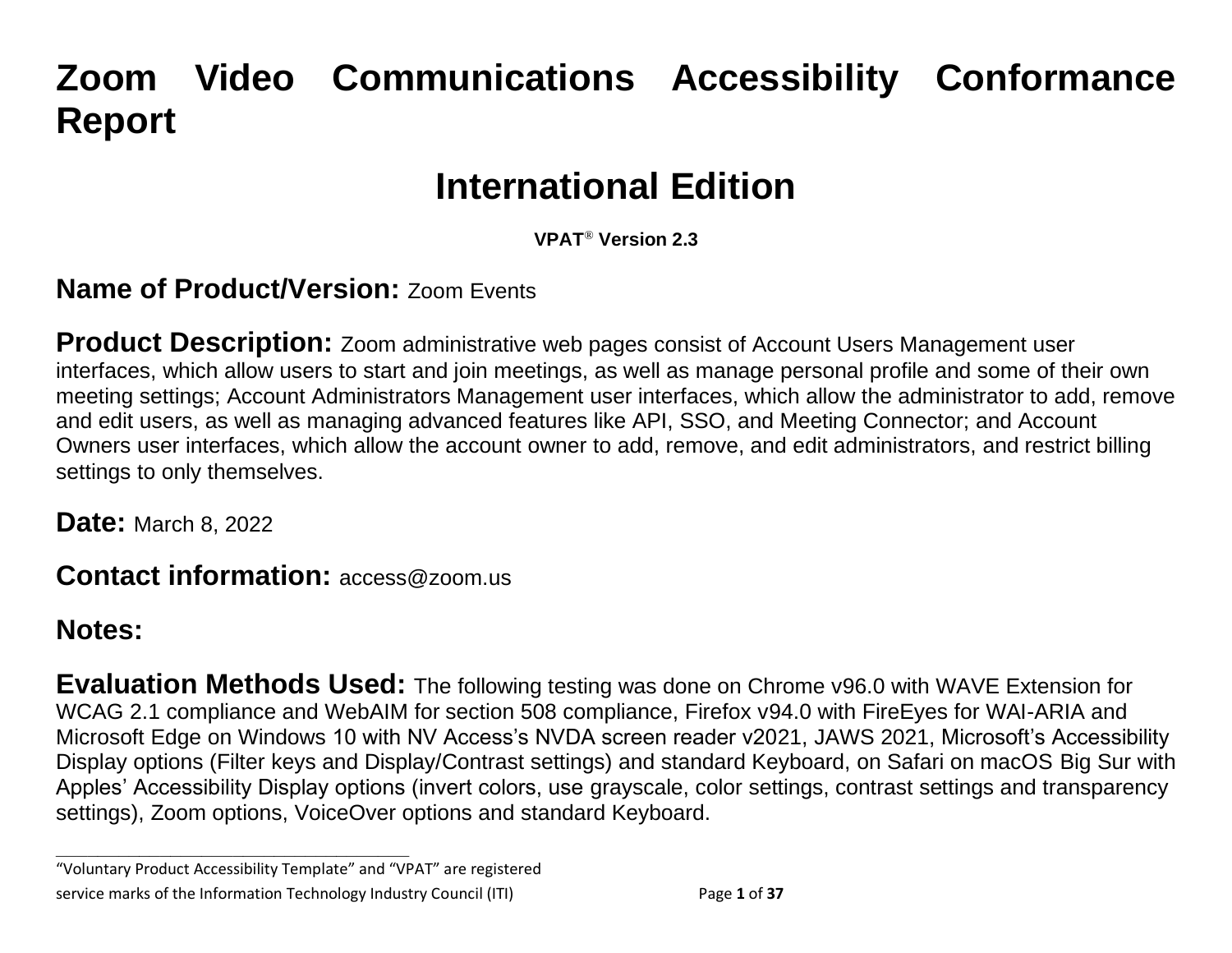### **Applicable Standards/Guidelines**

This report covers the degree of conformance for the following accessibility standard/guidelines:

| <b>Standard/Guideline</b>                                                                             | <b>Included In Report</b> |
|-------------------------------------------------------------------------------------------------------|---------------------------|
| Web Content Accessibility Guidelines 2.0, at http://www.w3.org/TR/2008/REC-WCAG20-20081211/           | Level A (Yes)             |
|                                                                                                       | Level AA (Yes)            |
|                                                                                                       | Level AAA (No)            |
| Web Content Accessibility Guidelines 2.1 at https://www.w3.org/TR/WCAG21/                             | Level A (Yes)             |
|                                                                                                       | Level AA (Yes)            |
|                                                                                                       | Level AAA (No)            |
| Revised Section 508 standards as published by the U.S. Access Board in the Federal Register on        |                           |
| January 18, 2017                                                                                      | (Yes)                     |
| Corrections to the ICT Final Rule as published by the US Access Board in the Federal Register on      |                           |
| January 22, 2018                                                                                      |                           |
| EN 301 549 Accessibility requirements suitable for public procurement of ICT products and services in |                           |
| Europe, - V2.1.2 (2018-08) at                                                                         | (Yes)                     |
| https://www.etsi.org/deliver/etsi_en//301500_301599/301549/02.01.02_60/en_301549v020102p.pdf          |                           |

### **Terms**

The terms used in the Conformance Level information are defined as follows:

- **Supports**: The functionality of the product has at least one method that meets the criterion without known defects or meets with equivalent facilitation.
- **Supports with Exceptions**: Some functionality of the product does not meet the criterion.
- **Does Not Support**: The majority of product functionality does not meet the criterion.
- **Not Applicable**: The criterion is not relevant to the product.
- **Not Evaluated**: The product has not been evaluated against the criterion. This can be used only in WCAG 2.0 Level AAA.

### **WCAG 2.x Report**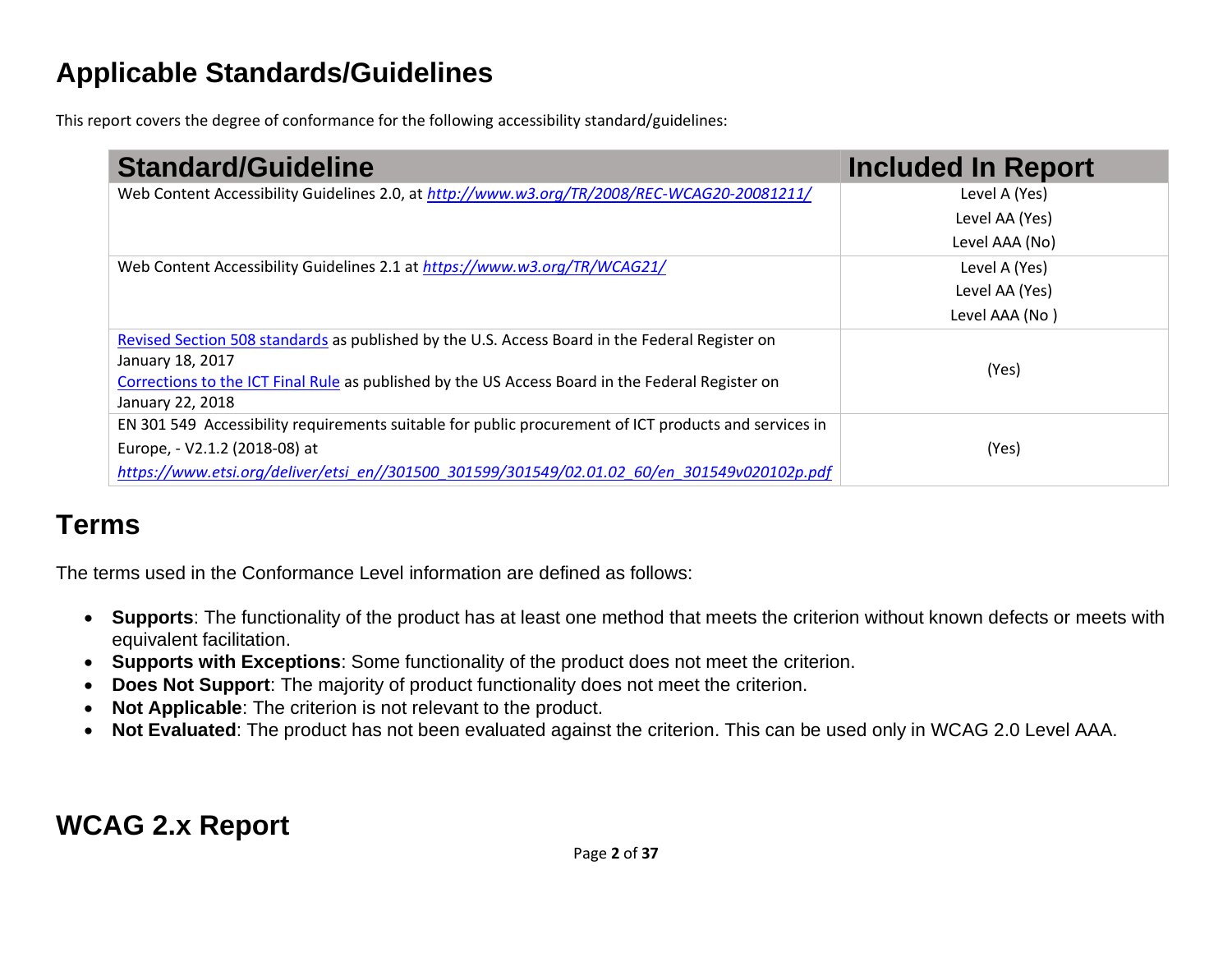Tables 1 and 2 also document conformance with:

- EN 301 549: Chapter 9 Web, Chapter 10 Non-Web documents, Section 11.2.1- Non-Web Software (excluding closed functionality), and Section 11.2.2 - Non-Web Software (closed functionality).
- Revised Section 508: Chapter 5 501.1 Scope, 504.2 Content Creation or Editing, and Chapter 6 602.3 Electronic Support Documentation.

Note: When reporting on conformance with the WCAG 2.x Success Criteria, they are scoped for full pages, complete processes, and accessibility-supported ways of using technology as documented in the [WCAG 2.0 Conformance Requirements.](https://www.w3.org/TR/WCAG20/#conformance-reqs)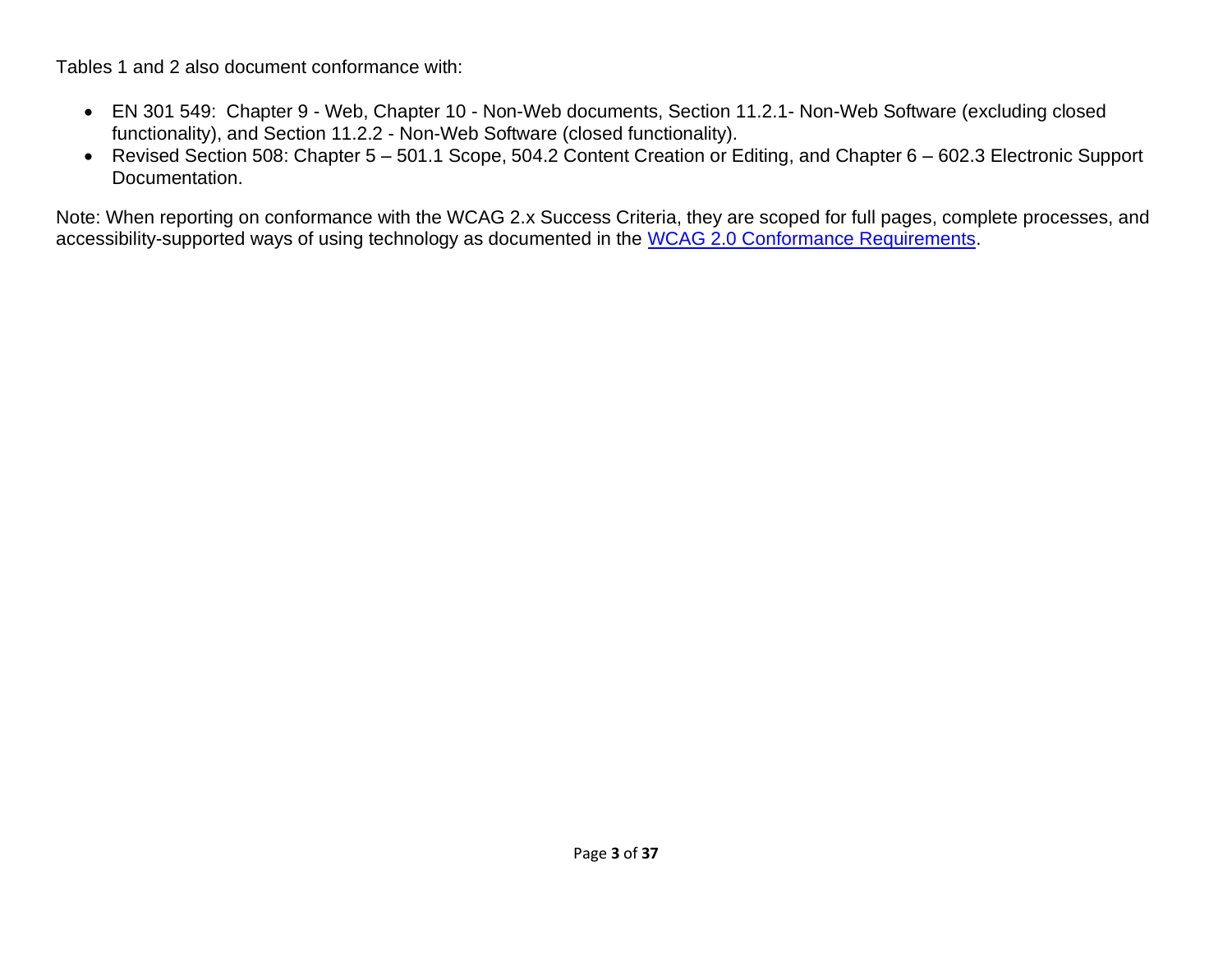### **Table 1: Success Criteria, Level A**

| <b>Criteria</b>                                                                                                                                                                                                                                                                                                                                                                                                        | <b>Conformance Level</b> | <b>Remarks and Explanations</b>                                                                                                                                                                                                                                                                                                                                                                              |
|------------------------------------------------------------------------------------------------------------------------------------------------------------------------------------------------------------------------------------------------------------------------------------------------------------------------------------------------------------------------------------------------------------------------|--------------------------|--------------------------------------------------------------------------------------------------------------------------------------------------------------------------------------------------------------------------------------------------------------------------------------------------------------------------------------------------------------------------------------------------------------|
| 1.1.1 Non-text Content (Level A)<br>Also applies to:<br>EN 301 549 Criteria<br>9.1.1.1 (Web)<br>10.1.1.1 (Non-web document)<br>11.1.1.1.1 (Open Functionality Software)<br>$\bullet$<br>11.1.1.1.2 (Closed Functionality Software)<br>11.8.2 (Authoring Tool)<br>12.1.2 (Product Docs)<br>12.2.4 (Support Docs)<br><b>Revised Section 508</b><br>501 (Web)(Software)<br>504.2 (Authoring Tool)<br>602.3 (Support Docs) | Supports with Exceptions | Zoom Events provide text-alternatives to non-text<br>content such as buttons, and graphics. Programmatic<br>labeling techniques such as aria-labels and alt-text, are<br>used to allow assistive technologies users to decipher<br>the nature and purpose of non-text content.<br><b>Exceptions include:</b><br>The addition of alt-text is not yet supported for<br>user-submitted images for event details |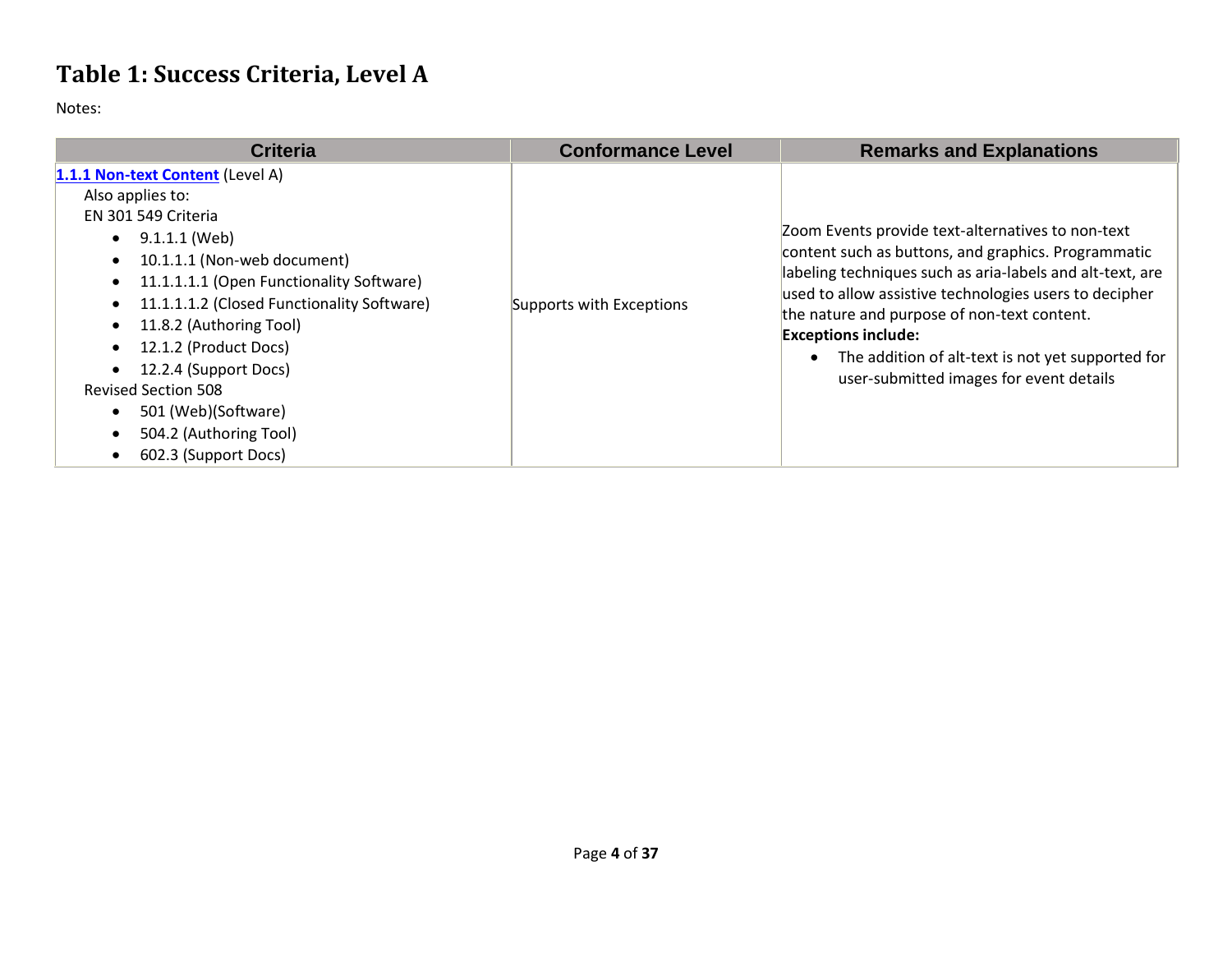| 1.2.1 Audio-only and Video-only (Prerecorded) (Level A)      |                          |                                                          |
|--------------------------------------------------------------|--------------------------|----------------------------------------------------------|
| Also applies to:                                             |                          |                                                          |
| EN 301 549 Criteria                                          |                          | Zoom Events allows users to embed YouTube videos to      |
| $\bullet$ 9.1.2.1 (Web)                                      |                          | event details page. The embedded iFrame supports the     |
| 10.1.2.1 (Non-web document)                                  |                          | displaying of captions if it is available on the Youtube |
| 11.1.2.1.1 (Open Functionality Software)<br>٠                |                          | video.                                                   |
| 11.1.2.1.2.1 and 11.1.2.1.2.2 (Closed Software)<br>$\bullet$ | Supports with Exceptions |                                                          |
| 11.8.2 (Authoring Tool)<br>$\bullet$                         |                          | Exceptions include:                                      |
| 12.1.2 (Product Docs)                                        |                          | The displaying of closed captions is not yet             |
| 12.2.4 (Support Docs)                                        |                          | supported for the video recordings page                  |
| <b>Revised Section 508</b>                                   |                          | Users cannot upload custom caption tracks to             |
| 501 (Web)(Software)<br>$\bullet$                             |                          | videos uploaded to events details page.                  |
| 504.2 (Authoring Tool)<br>$\bullet$                          |                          |                                                          |
| 602.3 (Support Docs)                                         |                          |                                                          |
| 1.2.2 Captions (Prerecorded) (Level A)                       |                          |                                                          |
| Also applies to:                                             |                          |                                                          |
| EN 301 549 Criteria                                          |                          | Zoom Events allows users to embed YouTube videos to      |
| $\bullet$ 9.1.2.2 (Web)                                      |                          | event details page. The embedded iFrame supports to      |
| 10.1.2.2 (Non-web document)                                  |                          | displaying of captions.                                  |
| 11.1.2.2 (Open Functionality Software)<br>٠                  |                          |                                                          |
| 11.1.2.2 (Closed Software) - Does not apply                  | Supports with Exceptions | Exceptions include:                                      |
| 11.8.2 (Authoring Tool)                                      |                          | The displaying of closed captions is not yet             |
| 12.1.2 (Product Docs)                                        |                          | supported for the video recordings page                  |
| 12.2.4 (Support Docs)                                        |                          | Users cannot upload custom caption tracks to             |
| <b>Revised Section 508</b>                                   |                          | video suploaded to events details page.                  |
| 501 (Web)(Software)<br>$\bullet$                             |                          |                                                          |
| 504.2 (Authoring Tool)<br>$\bullet$                          |                          |                                                          |
| 602.3 (Support Docs)<br>$\bullet$                            |                          |                                                          |
| 1.2.3 Audio Description or Media Alternative (Prerecorded)   |                          |                                                          |
| (Level A)                                                    |                          | Zoom Events allows users to upload precorded             |
| Also applies to:                                             | Supports with Exceptions | mutlimedia content to event details page. Users can      |
| EN 301 549 Criteria                                          |                          | provide links to alternatives to the time-based media or |
| 9.1.2.3 (Web)                                                |                          | upload a separate version of the content (such as a      |
| 10.1.2.3 (Non-web document)<br>$\bullet$                     |                          | version with audio description). The product does not    |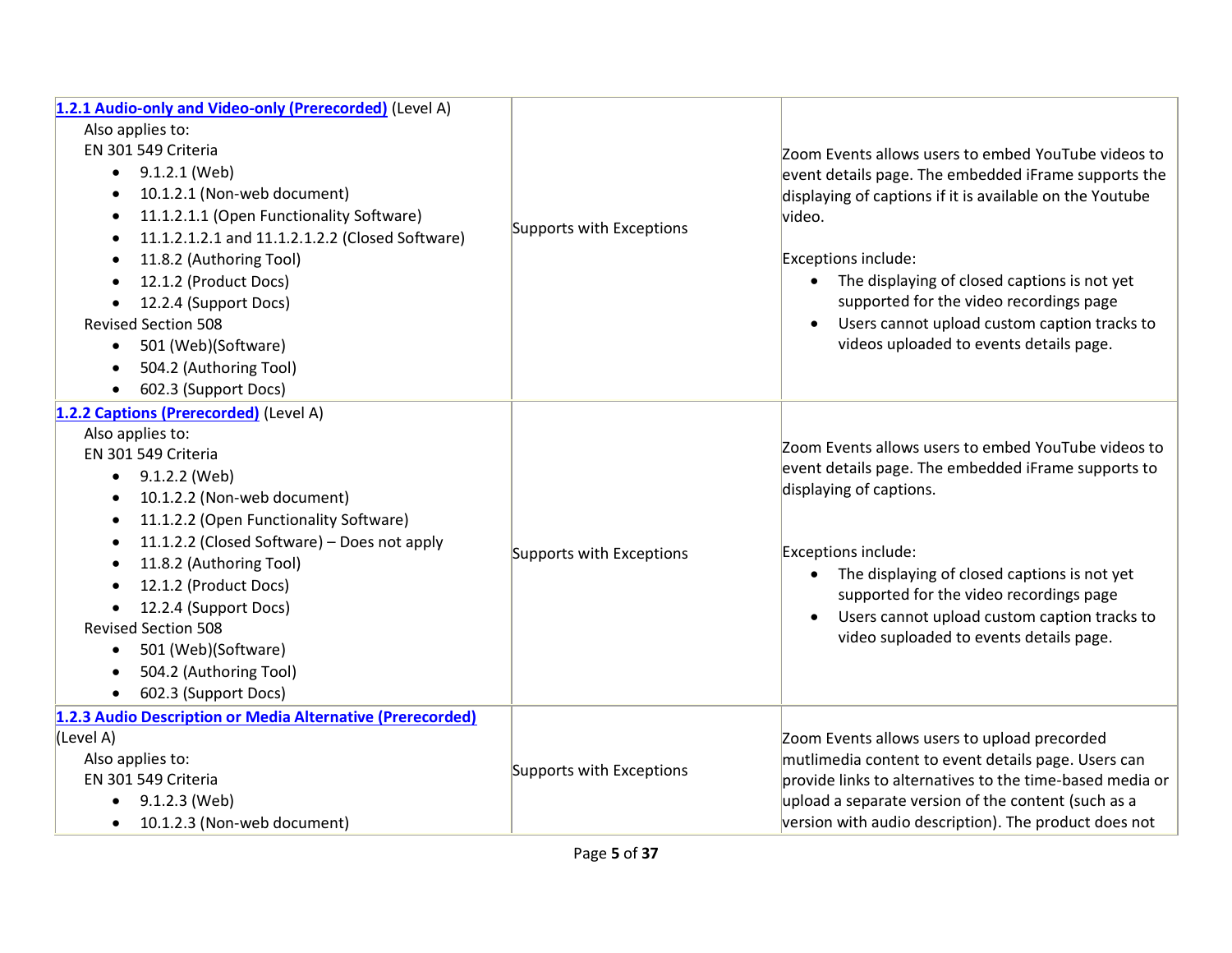| 11.1.2.3.1 (Open Functionality Software)<br>11.1.2.3.2 (Closed Software)<br>11.8.2 (Authoring Tool)<br>12.1.2 (Product Docs)<br>$\bullet$<br>12.2.4 (Support Docs)<br><b>Revised Section 508</b><br>501 (Web)(Software)<br>$\bullet$<br>504.2 (Authoring Tool)<br>602.3 (Support Docs)                                                                                                                                                |          | provide functionality to allow the upload of alternative<br>audio tracks.                                                                                                                                                                                                                                                                                                                                                                                                                                                                                                                                                                                                                                                                         |
|---------------------------------------------------------------------------------------------------------------------------------------------------------------------------------------------------------------------------------------------------------------------------------------------------------------------------------------------------------------------------------------------------------------------------------------|----------|---------------------------------------------------------------------------------------------------------------------------------------------------------------------------------------------------------------------------------------------------------------------------------------------------------------------------------------------------------------------------------------------------------------------------------------------------------------------------------------------------------------------------------------------------------------------------------------------------------------------------------------------------------------------------------------------------------------------------------------------------|
| 1.3.1 Info and Relationships (Level A)<br>Also applies to:<br>EN 301 549 Criteria<br>$\bullet$ 9.1.3.1 (Web)<br>10.1.3.1 (Non-web document)<br>11.1.3.1.1 (Open Functionality Software)<br>11.1.3.1.2 (Closed Software)<br>11.8.2 (Authoring Tool)<br>12.1.2 (Product Docs)<br>12.2.4 (Support Docs)<br>$\bullet$<br><b>Revised Section 508</b><br>501 (Web)(Software)<br>$\bullet$<br>504.2 (Authoring Tool)<br>602.3 (Support Docs) | Supports | Zoom Events programmatically present the visual<br>structure, context, and relationships between elements<br>to assistive technologies.<br>The following techniques are used:<br>Heading elements (h1-h6) are used to<br>$\bullet$<br>communicate content structure<br>Id and headers attributes are used to associate<br>$\bullet$<br>data cells with header cells in data tables.<br>Label elements are used to associate text labels<br>with form controls.<br>List elements (ol, ul, and dl) are used to<br>$\bullet$<br>semantically group elements together<br>Scope attributes are used to associate header<br>$\bullet$<br>cells and data cells in data tables.<br>ARIA landmarks are used to programmatically<br>group relevant regions. |
| 1.3.2 Meaningful Sequence (Level A)<br>Also applies to:<br>EN 301 549 Criteria<br>9.1.3.2 (Web)<br>10.1.3.2 (Non-web document)<br>11.1.3.2.1 (Open Functionality Software)<br>11.1.3.2.2 (Closed Software)<br>11.8.2 (Authoring Tool)<br>12.1.2 (Product Docs)<br>12.2.4 (Support Docs)<br>$\bullet$                                                                                                                                  | Supports | Zoom Events employs a tab order that is logical and<br>follows the visual order of elements. Ordering in the<br>Document Object Model matches the visual order.                                                                                                                                                                                                                                                                                                                                                                                                                                                                                                                                                                                   |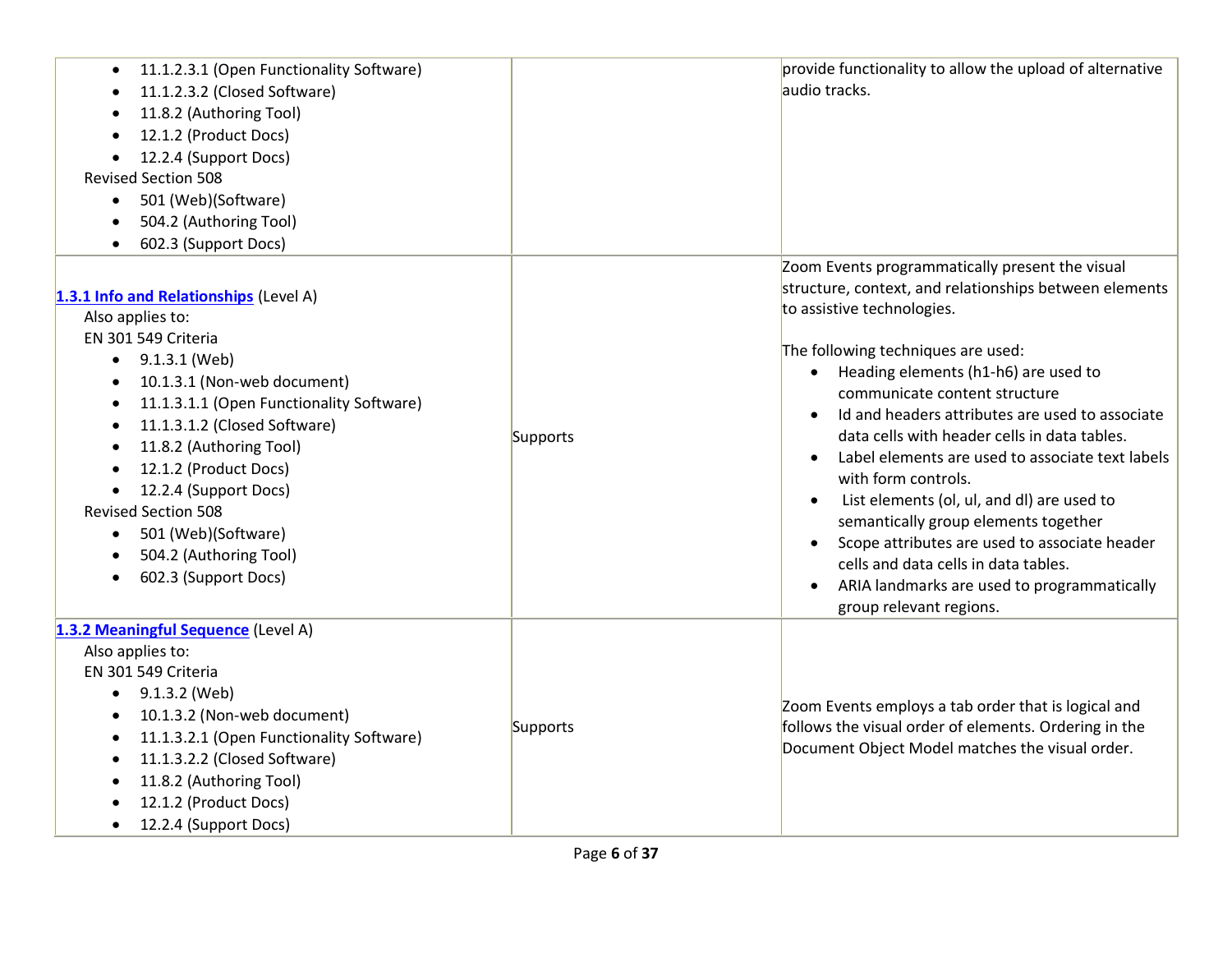| <b>Revised Section 508</b>                          |          |                                                       |
|-----------------------------------------------------|----------|-------------------------------------------------------|
| 501 (Web)(Software)<br>$\bullet$                    |          |                                                       |
| 504.2 (Authoring Tool)                              |          |                                                       |
| 602.3 (Support Docs)<br>$\bullet$                   |          |                                                       |
| 1.3.3 Sensory Characteristics (Level A)             |          |                                                       |
| Also applies to:                                    |          |                                                       |
| EN 301 549 Criteria                                 |          |                                                       |
| $\bullet$ 9.1.3.3 (Web)                             |          |                                                       |
| 10.1.3.3 (Non-web document)<br>$\bullet$            |          |                                                       |
| 11.1.3.3 (Open Functionality Software)<br>$\bullet$ |          | Zoom Events dooes not rely solely on sensory          |
| 11.1.3.3 (Closed Software)                          |          | characteristics such as shape, size, visual location, |
| 11.8.2 (Authoring Tool)                             | Supports | orientation, or sound to convey information about     |
| 12.1.2 (Product Docs)                               |          | content and elements.                                 |
| 12.2.4 (Support Docs)                               |          |                                                       |
| <b>Revised Section 508</b>                          |          |                                                       |
| 501 (Web)(Software)<br>$\bullet$                    |          |                                                       |
| 504.2 (Authoring Tool)                              |          |                                                       |
| 602.3 (Support Docs)                                |          |                                                       |
| 1.4.1 Use of Color (Level A)                        |          |                                                       |
| Also applies to:                                    |          |                                                       |
| EN 301 549 Criteria                                 |          |                                                       |
| $\bullet$ 9.1.4.1 (Web)                             |          |                                                       |
| 10.1.4.1 (Non-web document)<br>$\bullet$            |          |                                                       |
| 11.1.4.1 (Open Functionality Software)<br>$\bullet$ |          |                                                       |
| 11.1.4.1 (Closed Software)                          |          | Zoom Events convey information without solely using   |
| 11.8.2 (Authoring Tool)                             | Supports | color differences.                                    |
| 12.1.2 (Product Docs)                               |          |                                                       |
| 12.2.4 (Support Docs)                               |          |                                                       |
| <b>Revised Section 508</b>                          |          |                                                       |
| 501 (Web)(Software)<br>$\bullet$                    |          |                                                       |
| 504.2 (Authoring Tool)                              |          |                                                       |
| 602.3 (Support Docs)                                |          |                                                       |
| 1.4.2 Audio Control (Level A)                       |          |                                                       |
| Also applies to:                                    | Supports | Zoom Events does not have automatically played audio. |
| EN 301 549 Criteria                                 |          |                                                       |
| $\bullet$ 9.1.4.2 (Web)                             |          |                                                       |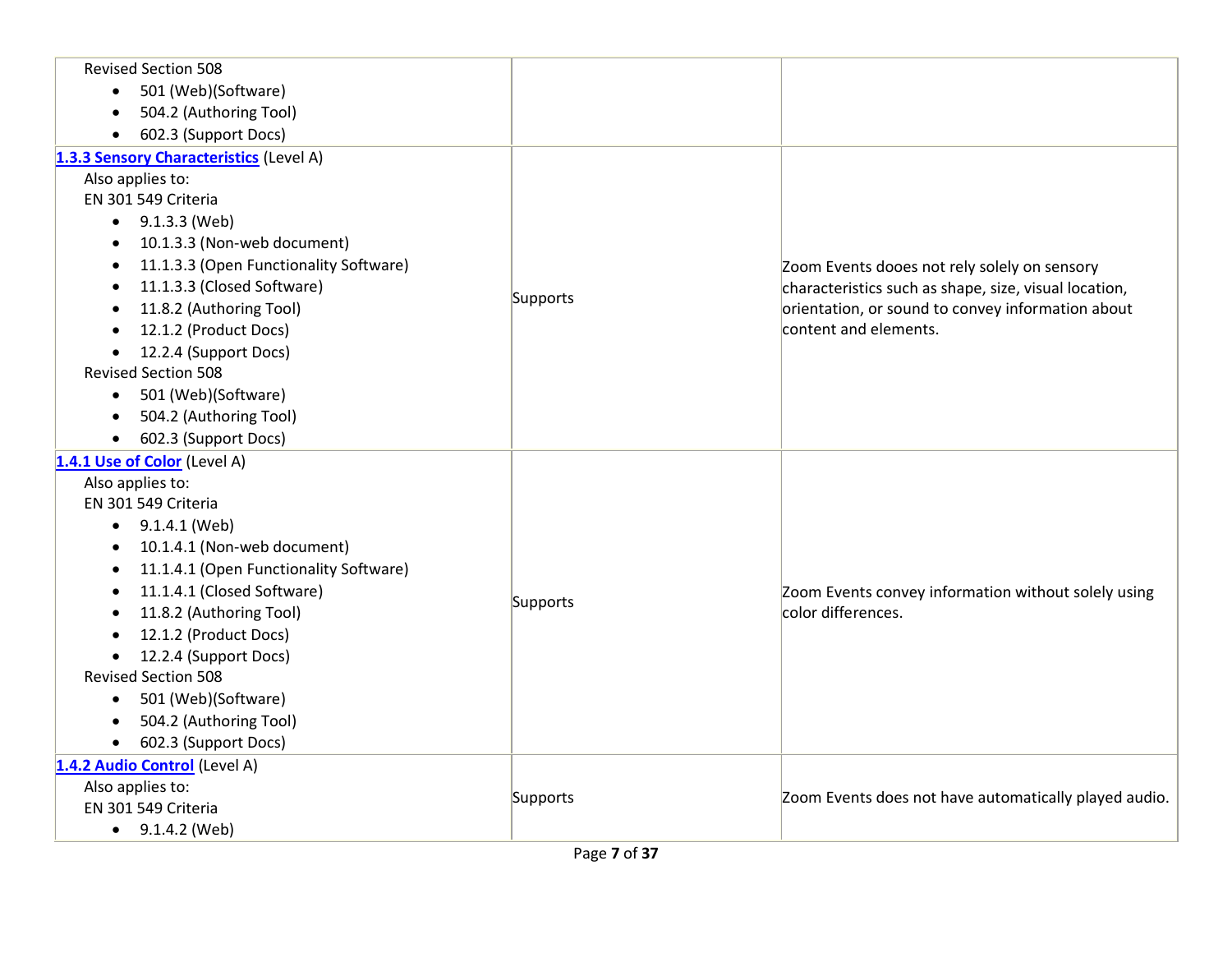| 10.1.4.2 (Non-web document)              |                         |                                                         |
|------------------------------------------|-------------------------|---------------------------------------------------------|
| 11.1.4.2 (Open Functionality Software)   |                         |                                                         |
| 11.1.4.2 (Closed Software)               |                         |                                                         |
| 11.8.2 (Authoring Tool)<br>$\bullet$     |                         |                                                         |
| 12.1.2 (Product Docs)                    |                         |                                                         |
| 12.2.4 (Support Docs)                    |                         |                                                         |
| <b>Revised Section 508</b>               |                         |                                                         |
| 501 (Web)(Software)<br>$\bullet$         |                         |                                                         |
| 504.2 (Authoring Tool)                   |                         |                                                         |
| 602.3 (Support Docs)                     |                         |                                                         |
| 2.1.1 Keyboard (Level A)                 |                         |                                                         |
| Also applies to:                         |                         |                                                         |
| EN 301 549 Criteria                      |                         | Zoom Events provide keyboard support to the majority    |
| 9.2.1.1 (Web)                            |                         | of elements.                                            |
| 10.2.1.1 (Non-web document)              |                         | <b>Exceptions include:</b>                              |
| 11.2.1.1.1 (Open Functionality Software) |                         | The Spatial view for Expos is not keyboard<br>$\bullet$ |
| 11.2.1.1.2 (Closed Software)             |                         | accessbile. The Expo feature also has an                |
| 11.8.2 (Authoring Tool)                  | Supports with Exception | alternative called "non-spatial" view that is fully     |
| 12.1.2 (Product Docs)                    |                         | keyboard accessible and provides the same level         |
| 12.2.4 (Support Docs)                    |                         | of functionality to the user                            |
| <b>Revised Section 508</b>               |                         | In the image upload pages, the list of past-            |
| 501 (Web)(Software)<br>$\bullet$         |                         | uploaded images is not keyboard accessible.             |
| 504.2 (Authoring Tool)                   |                         |                                                         |
| 602.3 (Support Docs)<br>$\bullet$        |                         |                                                         |
| 2.1.2 No Keyboard Trap (Level A)         |                         |                                                         |
| Also applies to:                         |                         |                                                         |
| EN 301 549 Criteria                      |                         | Zoom Events allow for keyboard navigation throughout    |
| $\bullet$ 9.2.1.2 (Web)                  |                         | the application without keyboard trap.                  |
| 10.2.1.2 (Non-web document)              |                         | <b>Exceptions include:</b>                              |
| 11.2.1.2 (Open Functionality Software)   |                         | While using Firefox on Windows computer, a              |
| 11.2.1.2 (Closed Software)               | Supports                | keyboard user may get trapped while navigating          |
| 11.8.2 (Authoring Tool)                  |                         | through an autoplaying video on the OnZoom              |
| 12.1.2 (Product Docs)                    |                         | landing page. This only occurs when the video           |
| 12.2.4 (Support Docs)                    |                         | receives mouse-over.                                    |
| <b>Revised Section 508</b>               |                         |                                                         |
| 501 (Web)(Software)<br>$\bullet$         |                         |                                                         |
|                                          |                         |                                                         |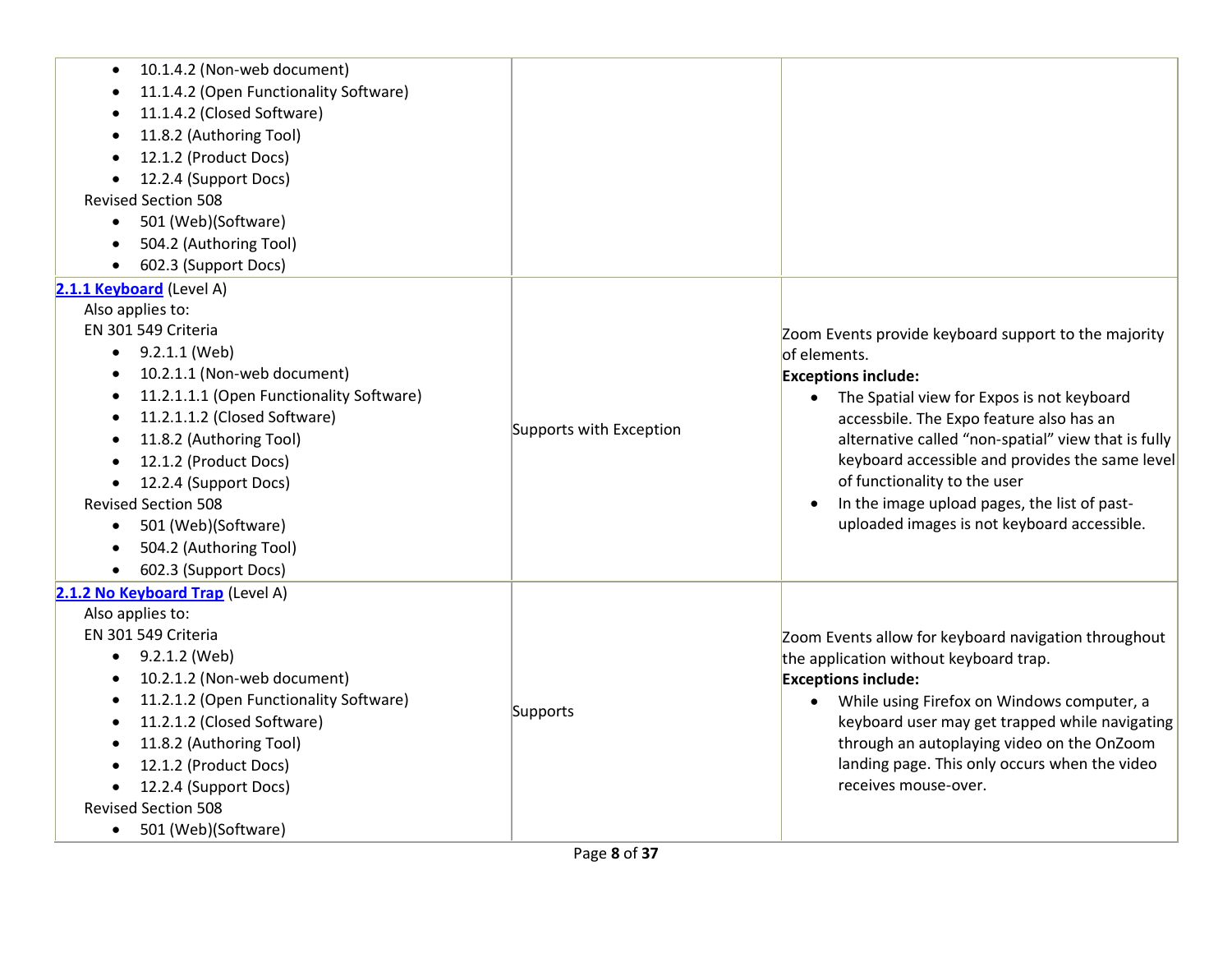| 504.2 (Authoring Tool)<br>$\bullet$                 |                          |                                                     |
|-----------------------------------------------------|--------------------------|-----------------------------------------------------|
| 602.3 (Support Docs)<br>$\bullet$                   |                          |                                                     |
| 2.1.4 Character Key Shortcuts (Level A 2.1 only)    |                          |                                                     |
| Also applies to:                                    |                          |                                                     |
| EN 301 549 Criteria                                 |                          |                                                     |
| $\bullet$ 9.2.1.4 (Web)                             |                          |                                                     |
| 10.2.1.4 (Non-web document)<br>$\bullet$            |                          |                                                     |
| 11.2.1.4.1 (Open Functionality Software)            | Not applicable           | Zoom Events does not support keyboard shortcuts     |
| 11.2.1.4.2 (Closed Software)                        |                          |                                                     |
| 11.8.2 (Authoring Tool)                             |                          |                                                     |
| 12.1.2 (Product Docs)                               |                          |                                                     |
| 12.2.4 (Support Docs)<br>$\bullet$                  |                          |                                                     |
| Revised Section 508 - Does not apply                |                          |                                                     |
| 2.2.1 Timing Adjustable (Level A)                   |                          |                                                     |
| Also applies to:                                    |                          |                                                     |
| EN 301 549 Criteria                                 |                          |                                                     |
| $\bullet$ 9.2.2.1 (Web)                             |                          |                                                     |
| 10.2.2.1 (Non-web document)<br>٠                    |                          |                                                     |
| 11.2.2.1 (Open Functionality Software)<br>$\bullet$ |                          |                                                     |
| 11.2.2.1 (Closed Software)<br>$\bullet$             | Supports                 | Zoom Events web does not have time-limited content. |
| 11.8.2 (Authoring Tool)                             |                          |                                                     |
| 12.1.2 (Product Docs)                               |                          |                                                     |
| • 12.2.4 (Support Docs)                             |                          |                                                     |
| <b>Revised Section 508</b>                          |                          |                                                     |
| 501 (Web)(Software)<br>$\bullet$                    |                          |                                                     |
| 504.2 (Authoring Tool)                              |                          |                                                     |
| 602.3 (Support Docs)<br>$\bullet$                   |                          |                                                     |
| 2.2.2 Pause, Stop, Hide (Level A)                   |                          |                                                     |
| Also applies to:                                    |                          | Most Zoom Events pages do not have automatically    |
| EN 301 549 Criteria                                 |                          | playing content in most web pages.                  |
| • $9.2.2.2$ (Web)                                   |                          | <b>Exceptions include:</b>                          |
| 10.2.2.2 (Non-web document)                         | Supports with Exceptions | • The Zoom Events lobby displays video previews     |
| 11.2.2.2 (Open Functionality Software)<br>$\bullet$ |                          | of live events happening. Users cannot pause        |
| 11.2.2.2 (Closed Software)<br>$\bullet$             |                          | those videos.                                       |
| 11.8.2 (Authoring Tool)                             |                          |                                                     |
| 12.1.2 (Product Docs)<br>$\bullet$                  |                          |                                                     |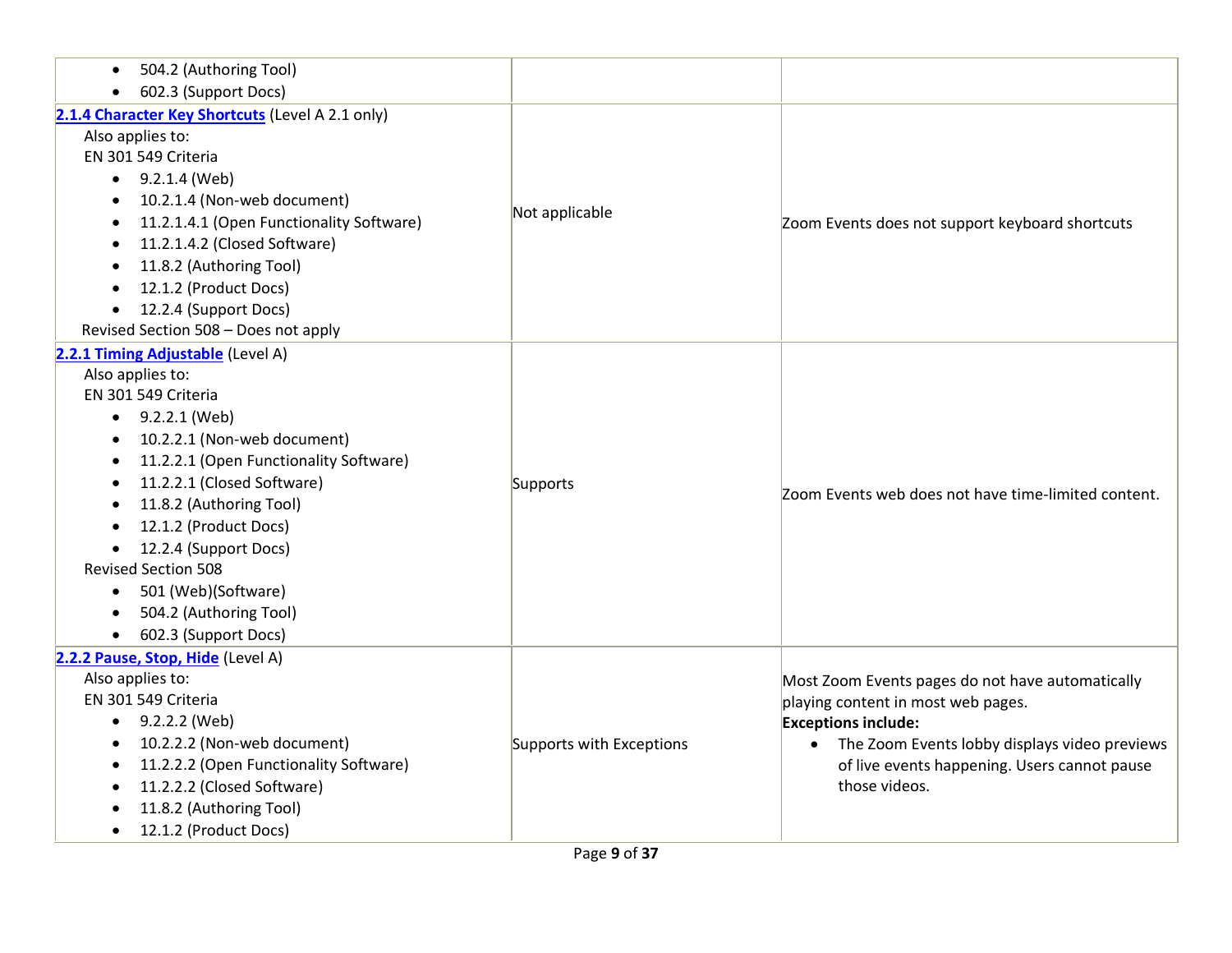| 12.2.4 (Support Docs)<br>$\bullet$                           |          |                                                    |
|--------------------------------------------------------------|----------|----------------------------------------------------|
| <b>Revised Section 508</b>                                   |          |                                                    |
| 501 (Web)(Software)<br>$\bullet$                             |          |                                                    |
| 504.2 (Authoring Tool)<br>$\bullet$                          |          |                                                    |
| 602.3 (Support Docs)                                         |          |                                                    |
| 2.3.1 Three Flashes or Below Threshold (Level A)             |          |                                                    |
| Also applies to:                                             |          |                                                    |
| EN 301 549 Criteria                                          |          |                                                    |
| $\bullet$ 9.2.3.1 (Web)                                      |          |                                                    |
| 10.2.3.1 (Non-web document)                                  |          |                                                    |
| 11.2.3.1 (Open Functionality Software)                       |          |                                                    |
| 11.2.3.1(Closed Software)                                    |          |                                                    |
| 11.8.2 (Authoring Tool)                                      | Supports | Zoom Events does not have flashing content.        |
| 12.1.2 (Product Docs)                                        |          |                                                    |
| 12.2.4 (Support Docs)                                        |          |                                                    |
| <b>Revised Section 508</b>                                   |          |                                                    |
| 501 (Web)(Software)<br>$\bullet$                             |          |                                                    |
| 504.2 (Authoring Tool)                                       |          |                                                    |
| 602.3 (Support Docs)<br>$\bullet$                            |          |                                                    |
| 2.4.1 Bypass Blocks (Level A)                                |          |                                                    |
| Also applies to:                                             |          |                                                    |
| EN 301 549 Criteria                                          |          |                                                    |
| $\bullet$ 9.2.4.1 (Web)                                      |          |                                                    |
| 10.2.4.1 (Non-web document) - Does not apply                 |          |                                                    |
| 11.2.4.1 (Open Functionality Software) - Does not            |          |                                                    |
| apply                                                        |          |                                                    |
| 11.2.4.1 (Closed Software) - Does not apply                  |          |                                                    |
| 11.8.2 (Authoring Tool)                                      | Supports | Zoom Events supports "Skip to main content" links. |
| 12.1.2 (Product Docs)                                        |          |                                                    |
| 12.2.4 (Support Docs)                                        |          |                                                    |
| <b>Revised Section 508</b>                                   |          |                                                    |
| 501 (Web)(Software) - Does not apply to non-web<br>$\bullet$ |          |                                                    |
| software                                                     |          |                                                    |
| 504.2 (Authoring Tool)                                       |          |                                                    |
| 602.3 (Support Docs) - Does not apply to non-web             |          |                                                    |
| docs                                                         |          |                                                    |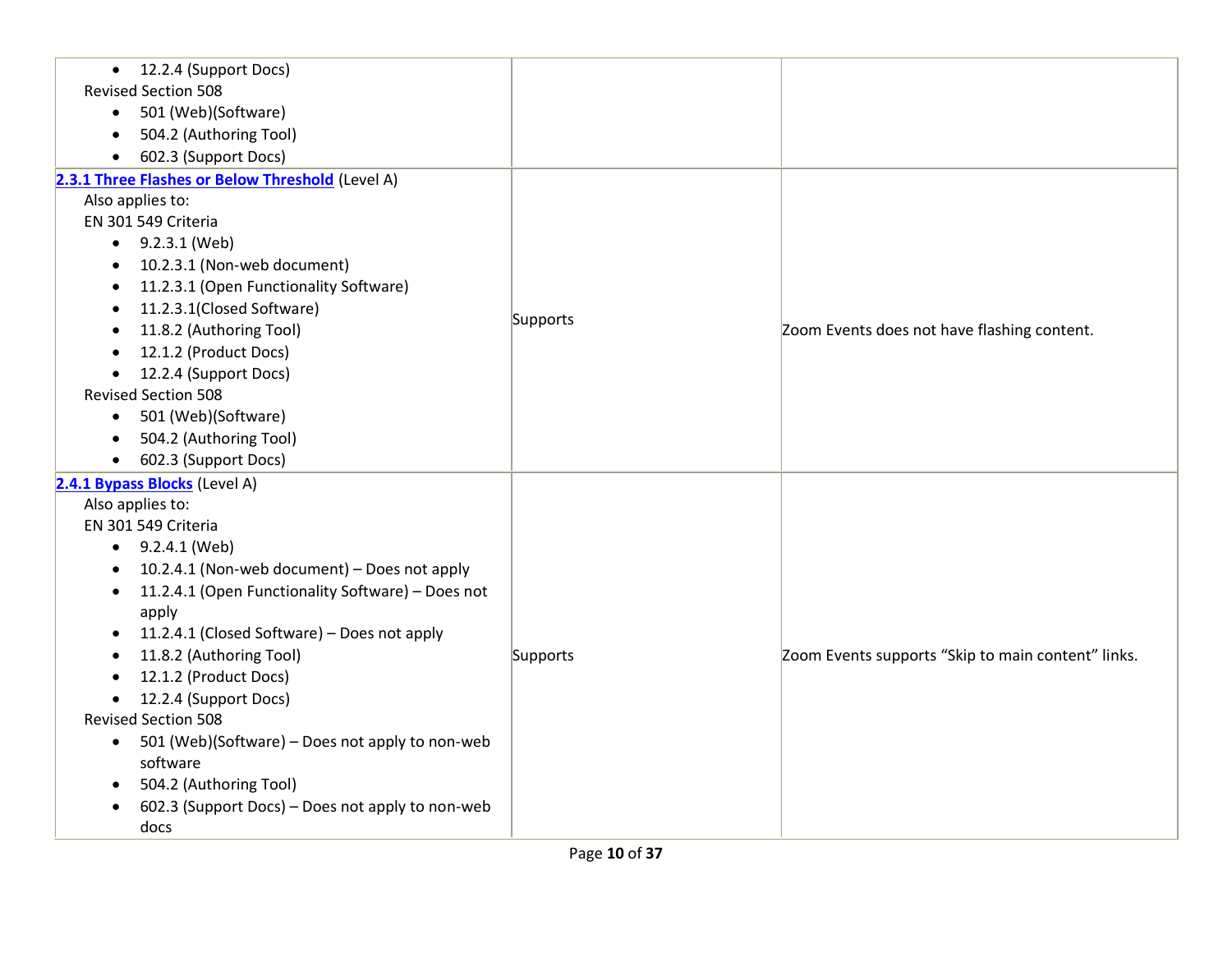| 2.4.2 Page Titled (Level A)<br>Also applies to:<br>EN 301 549 Criteria<br>$\bullet$ 9.2.4.2 (Web)<br>10.2.4.2 (Non-web document)<br>$\bullet$<br>11.2.4.2 (Open Functionality Software) - Does not<br>$\bullet$<br>apply<br>11.2.4.2 (Closed Software) - Does not apply<br>11.8.2 (Authoring Tool)<br>12.1.2 (Product Docs)<br>12.2.4 (Support Docs)<br>$\bullet$<br><b>Revised Section 508</b><br>501 (Web)(Software)<br>504.2 (Authoring Tool)<br>602.3 (Support Docs) | Supports                 | Zoom Events pages are titled to convey the meaning of<br>the page                                                                                                                                                                                                                                           |
|--------------------------------------------------------------------------------------------------------------------------------------------------------------------------------------------------------------------------------------------------------------------------------------------------------------------------------------------------------------------------------------------------------------------------------------------------------------------------|--------------------------|-------------------------------------------------------------------------------------------------------------------------------------------------------------------------------------------------------------------------------------------------------------------------------------------------------------|
| 2.4.3 Focus Order (Level A)<br>Also applies to:<br>EN 301 549 Criteria<br>9.2.4.3 (Web)<br>10.2.4.3 (Non-web document)<br>$\bullet$<br>11.2.4.3 (Open Functionality Software)<br>$\bullet$<br>11.2.4.3 (Closed Software)<br>11.8.2 (Authoring Tool)<br>12.1.2 (Product Docs)<br>12.2.4 (Support Docs)<br>$\bullet$<br><b>Revised Section 508</b><br>501 (Web)(Software)<br>504.2 (Authoring Tool)<br>602.3 (Support Docs)                                                | Supports                 | Zoom Events pages provide a focus order that is<br>consistent with the visual order of the application.                                                                                                                                                                                                     |
| 2.4.4 Link Purpose (In Context) (Level A)<br>Also applies to:<br>EN 301 549 Criteria<br>$\bullet$ 9.2.4.4 (Web)<br>10.2.4.4 (Non-web document)<br>٠<br>11.2.4.4 (Open Functionality Software)<br>11.2.4.4 (Closed Software<br>$\bullet$                                                                                                                                                                                                                                  | Supports with Exceptions | Zoom Events provides many links with clear text to<br>allow the user to understand the purpose of each link.<br>Aria-label attributes are used to describe when<br>necessary.<br><b>Exceptions include:</b><br>Some links contained within tooltips are not<br>labeled with additional descriptive context. |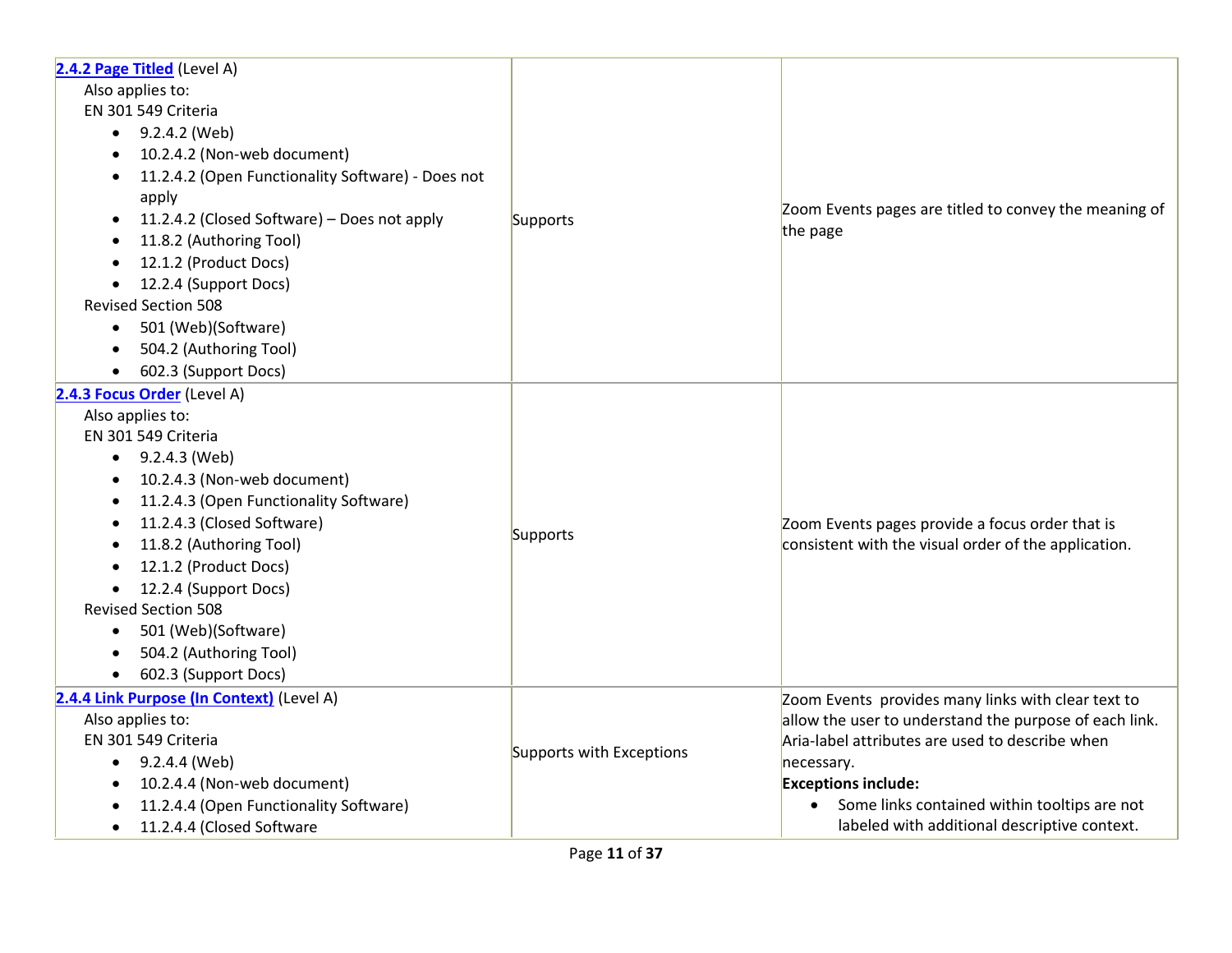| 11.8.2 (Authoring Tool)<br>12.1.2 (Product Docs)<br>12.2.4 (Support Docs)<br>$\bullet$<br><b>Revised Section 508</b><br>501 (Web)(Software)<br>$\bullet$<br>504.2 (Authoring Tool)<br>$\bullet$<br>602.3 (Support Docs)<br>$\bullet$                                                                                                                                                   |          |                                                                                       |
|----------------------------------------------------------------------------------------------------------------------------------------------------------------------------------------------------------------------------------------------------------------------------------------------------------------------------------------------------------------------------------------|----------|---------------------------------------------------------------------------------------|
| 2.5.1 Pointer Gestures (Level A 2.1 only)<br>Also applies to:<br>EN 301 549 Criteria<br>• $9.2.5.1$ (Web)<br>10.2.5.1 (Non-web document)<br>$\bullet$<br>11.2.5.1 (Open Functionality Software)<br>11.2.5.1 (Closed Software)<br>11.8.2 (Authoring Tool)<br>12.1.2 (Product Docs)<br>12.2.4 (Support Docs)<br>Revised Section 508 - Does not apply                                     | Supports | Zoom Events does not require any multi-point gestures<br>in order to operate content. |
| 2.5.2 Pointer Cancellation (Level A 2.1 only)<br>Also applies to:<br>EN 301 549 Criteria<br>$\bullet$ 9.2.5.2 (Web)<br>10.2.5.2 (Non-web document)<br>$\bullet$<br>11.2.5.2 (Open Functionality Software)<br>$\bullet$<br>11.2.5.2 (Closed Software)<br>11.8.2 (Authoring Tool)<br>12.1.2 (Product Docs)<br>12.2.4 (Support Docs)<br>$\bullet$<br>Revised Section 508 - Does not apply | Supports | Zoom Events does not use down-events to execute<br>functions.                         |
| 2.5.3 Label in Name (Level A 2.1 only)<br>Also applies to:<br>EN 301 549 Criteria<br>• $9.2.5.3$ (Web)<br>10.2.5.3 (Non-web document)<br>11.2.5.3 (Open Functionality Software)<br>11.2.5.3 (Closed Software)<br>$\bullet$                                                                                                                                                             | Supports | Zoom Events uses programmatic labels that match the<br>visual label of elements.      |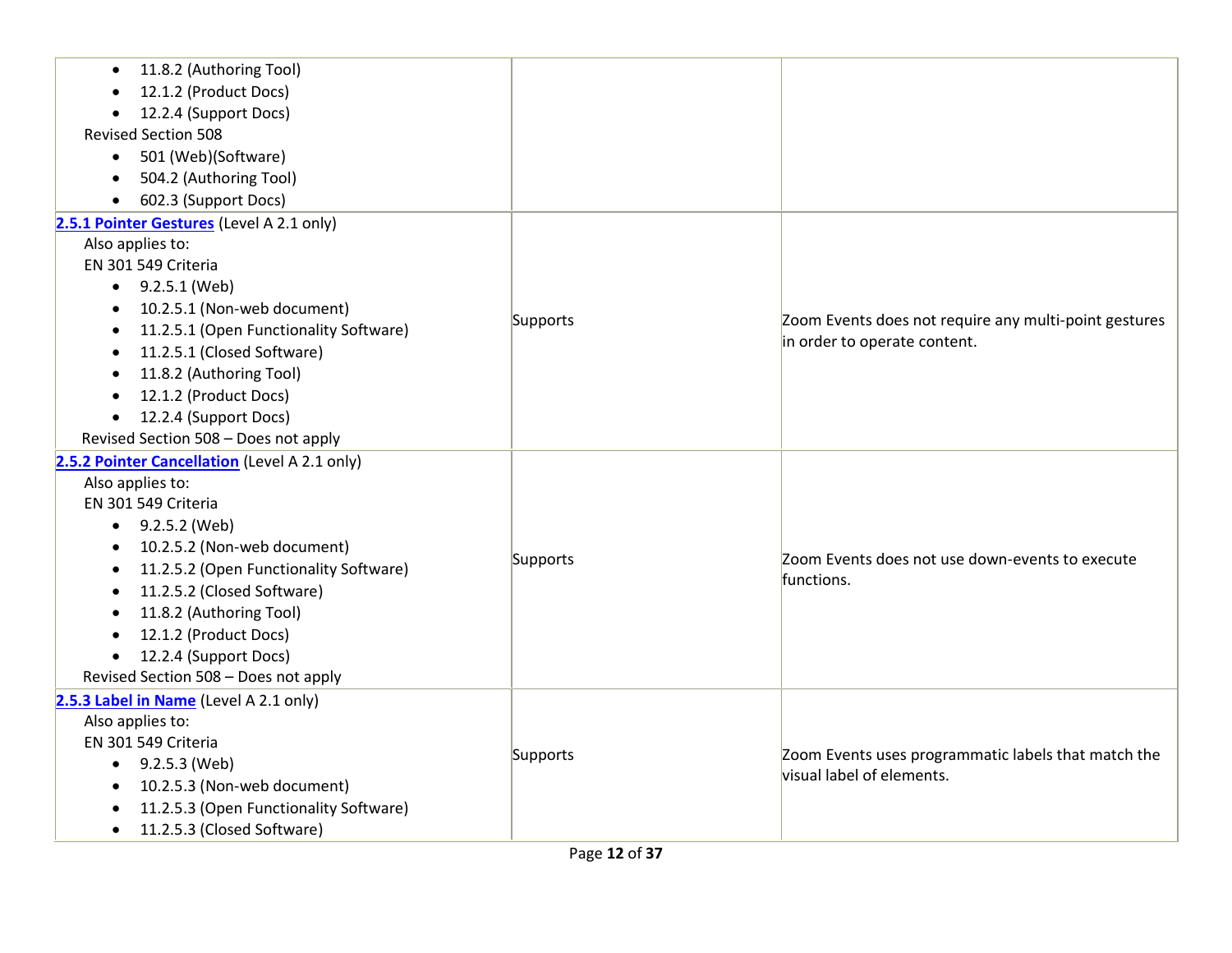| 11.8.2 (Authoring Tool)<br>12.1.2 (Product Docs)<br>12.2.4 (Support Docs)<br>Revised Section 508 - Does not apply                                                                                                                                                                                                                                                                                                    |          |                                                                                                                                                                          |
|----------------------------------------------------------------------------------------------------------------------------------------------------------------------------------------------------------------------------------------------------------------------------------------------------------------------------------------------------------------------------------------------------------------------|----------|--------------------------------------------------------------------------------------------------------------------------------------------------------------------------|
| 2.5.4 Motion Actuation (Level A 2.1 only)<br>Also applies to:<br>EN 301 549 Criteria<br>$\bullet$ 9.2.5.4 (Web)<br>10.2.5.4 (Non-web document)<br>$\bullet$<br>11.2.5.4 (Open Functionality Software)<br>11.2.5.4 (Closed Software<br>11.8.2 (Authoring Tool)<br>12.1.2 (Product Docs)<br>12.2.4 (Support Docs)<br>Revised Section 508 - Does not apply                                                              | Supports | Zoom Events does not contain any functionality that is<br>triggered by gestures or by moving a device.                                                                   |
| 3.1.1 Language of Page (Level A)<br>Also applies to:<br>EN 301 549 Criteria<br>$\bullet$ 9.3.1.1 (Web)<br>10.3.1.1 (Non-web document)<br>11.3.1.1.1 (Open Functionality Software)<br>11.3.1.1.2 (Closed Software)<br>11.8.2 (Authoring Tool)<br>12.1.2 (Product Docs)<br>12.2.4 (Support Docs)<br><b>Revised Section 508</b><br>• 501 (Web)(Software)<br>504.2 (Authoring Tool)<br>602.3 (Support Docs)<br>$\bullet$ | Supports | Zoom Events supports the "lang" HTML tag to help<br>assistive technologies identify the language of the page.                                                            |
| 3.2.1 On Focus (Level A)<br>Also applies to:<br>EN 301 549 Criteria<br>$\bullet$ 9.3.2.1 (Web)<br>10.3.2.1 (Non-web document)<br>11.3.2.1 (Open Functionality Software)<br>11.3.2.1 (Closed Software)<br>$\bullet$                                                                                                                                                                                                   | Supports | Zoom Events does not initiate changes of context upon<br>the focusing of elements. This is ensured by activating<br>changes of context on "activate" and not on "focus". |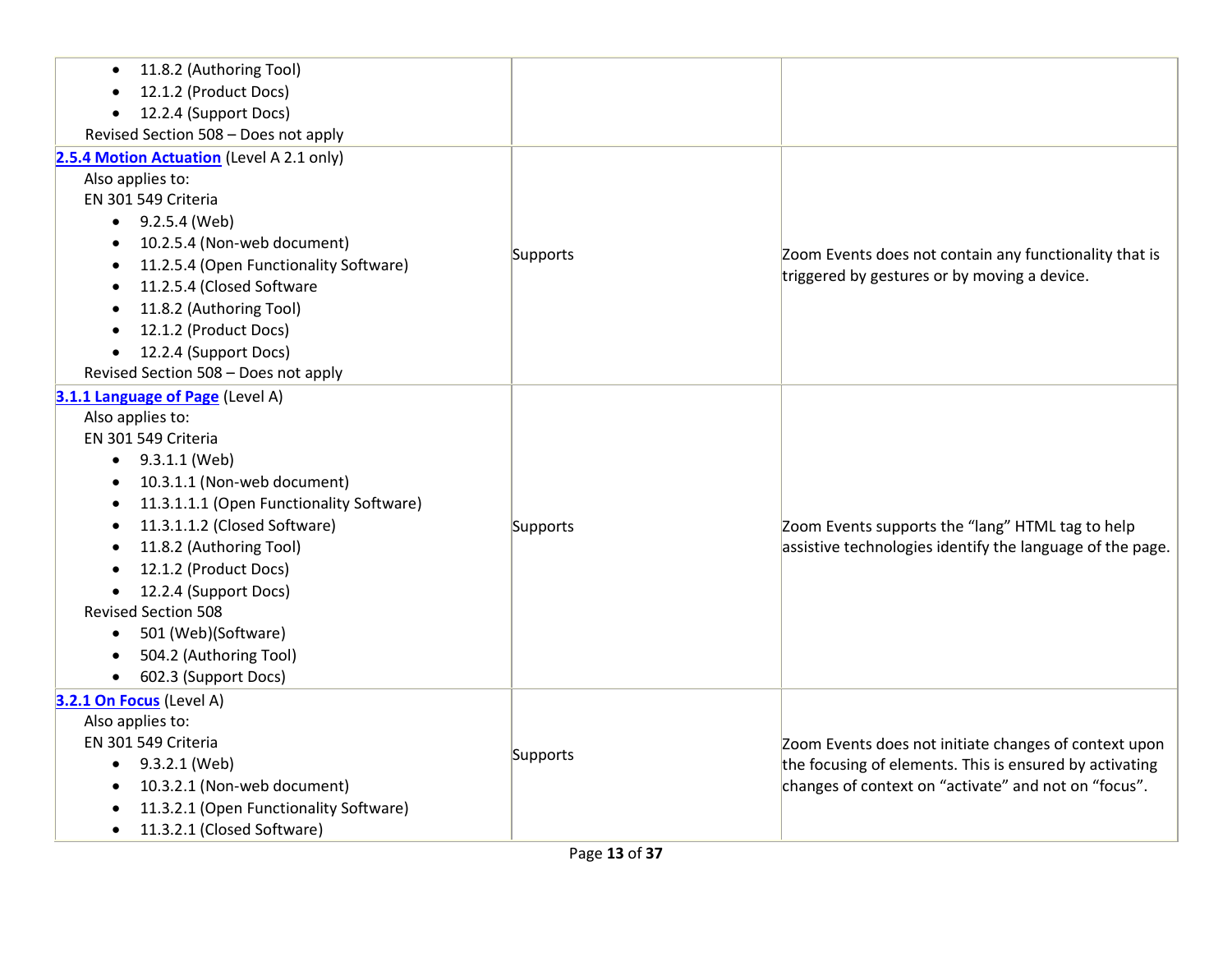| 11.8.2 (Authoring Tool)<br>$\bullet$<br>12.1.2 (Product Docs) |                 |                                                          |
|---------------------------------------------------------------|-----------------|----------------------------------------------------------|
| 12.2.4 (Support Docs)                                         |                 |                                                          |
| <b>Revised Section 508</b>                                    |                 |                                                          |
| 501 (Web)(Software)<br>$\bullet$                              |                 |                                                          |
| 504.2 (Authoring Tool)                                        |                 |                                                          |
| 602.3 (Support Docs)                                          |                 |                                                          |
| 3.2.2 On Input (Level A)                                      |                 |                                                          |
| Also applies to:                                              |                 |                                                          |
| EN 301 549 Criteria                                           |                 |                                                          |
| $-9.3.2.2$ (Web)                                              |                 |                                                          |
| 10.3.2.2 (Non-web document)                                   |                 |                                                          |
| 11.3.2.2 (Open Functionality Software)                        |                 |                                                          |
| 11.3.2.2 (Closed Software)                                    | <b>Supports</b> | Zoom Events does not initiate changes of context upon    |
| 11.8.2 (Authoring Tool)                                       |                 | user input. This is ensured by providing submit buttons. |
| 12.1.2 (Product Docs)                                         |                 |                                                          |
| 12.2.4 (Support Docs)<br>$\bullet$                            |                 |                                                          |
| <b>Revised Section 508</b>                                    |                 |                                                          |
| 501 (Web)(Software)<br>$\bullet$                              |                 |                                                          |
| 504.2 (Authoring Tool)<br>$\bullet$                           |                 |                                                          |
| 602.3 (Support Docs)                                          |                 |                                                          |
| 3.3.1 Error Identification (Level A)                          |                 |                                                          |
| Also applies to:                                              |                 |                                                          |
| EN 301 549 Criteria                                           |                 |                                                          |
| $\bullet$ 9.3.3.1 (Web)                                       |                 |                                                          |
| 10.3.3.1 (Non-web document)                                   |                 |                                                          |
| 11.3.3.1.1 (Open Functionality Software)                      | Supports        | Zoom Events use form fields with automatic error         |
| 11.3.3.1.2 (Closed Software)                                  |                 | detection and error messages. Client-side validation is  |
| 11.8.2 (Authoring Tool)                                       |                 | used to add error text to the DOM.                       |
| 12.1.2 (Product Docs)                                         |                 |                                                          |
| 12.2.4 (Support Docs)                                         |                 |                                                          |
| <b>Revised Section 508</b>                                    |                 |                                                          |
| 501 (Web)(Software)<br>$\bullet$                              |                 |                                                          |
| 504.2 (Authoring Tool)                                        |                 |                                                          |
| 602.3 (Support Docs)                                          |                 |                                                          |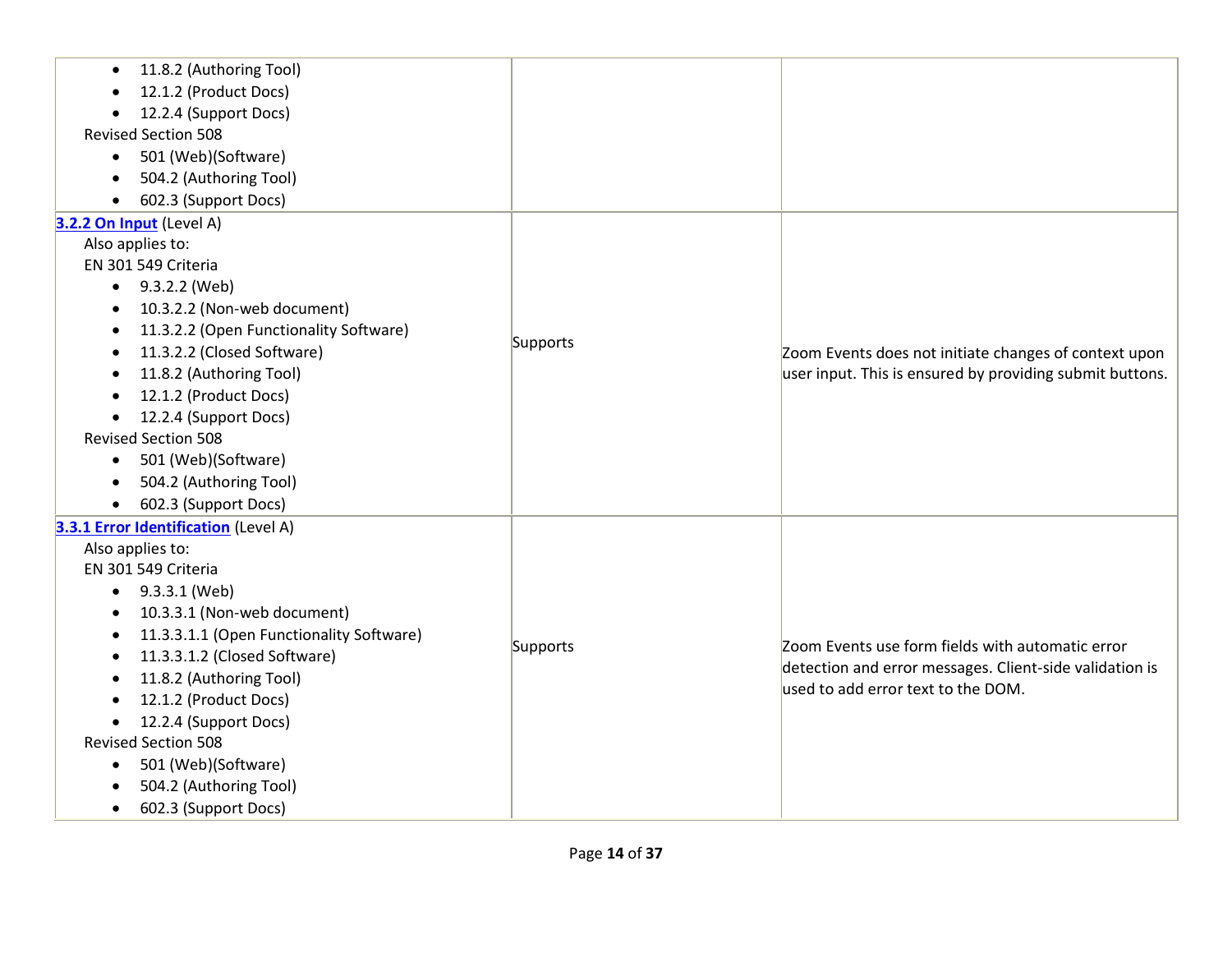| <b>3.3.2 Labels or Instructions (Level A)</b><br>Also applies to:<br>EN 301 549 Criteria<br>9.3.3.2 (Web)<br>10.3.3.2 (Non-web document)<br>11.3.3.2 (Open Functionality Software)<br>11.3.3.2 (Closed Software)<br>11.8.2 (Authoring Tool)<br>12.1.2 (Product Docs)<br>12.2.4 (Support Docs)<br><b>Revised Section 508</b><br>501 (Web)(Software)<br>504.2 (Authoring Tool)<br>602.3 (Support Docs) | Supports | Zoom administrative web pages and support pages use<br>visible form labels that are associated with form<br>controls. Required fields are determined<br>programmatically and identified with appropriate labels<br>or legends. |
|------------------------------------------------------------------------------------------------------------------------------------------------------------------------------------------------------------------------------------------------------------------------------------------------------------------------------------------------------------------------------------------------------|----------|--------------------------------------------------------------------------------------------------------------------------------------------------------------------------------------------------------------------------------|
|------------------------------------------------------------------------------------------------------------------------------------------------------------------------------------------------------------------------------------------------------------------------------------------------------------------------------------------------------------------------------------------------------|----------|--------------------------------------------------------------------------------------------------------------------------------------------------------------------------------------------------------------------------------|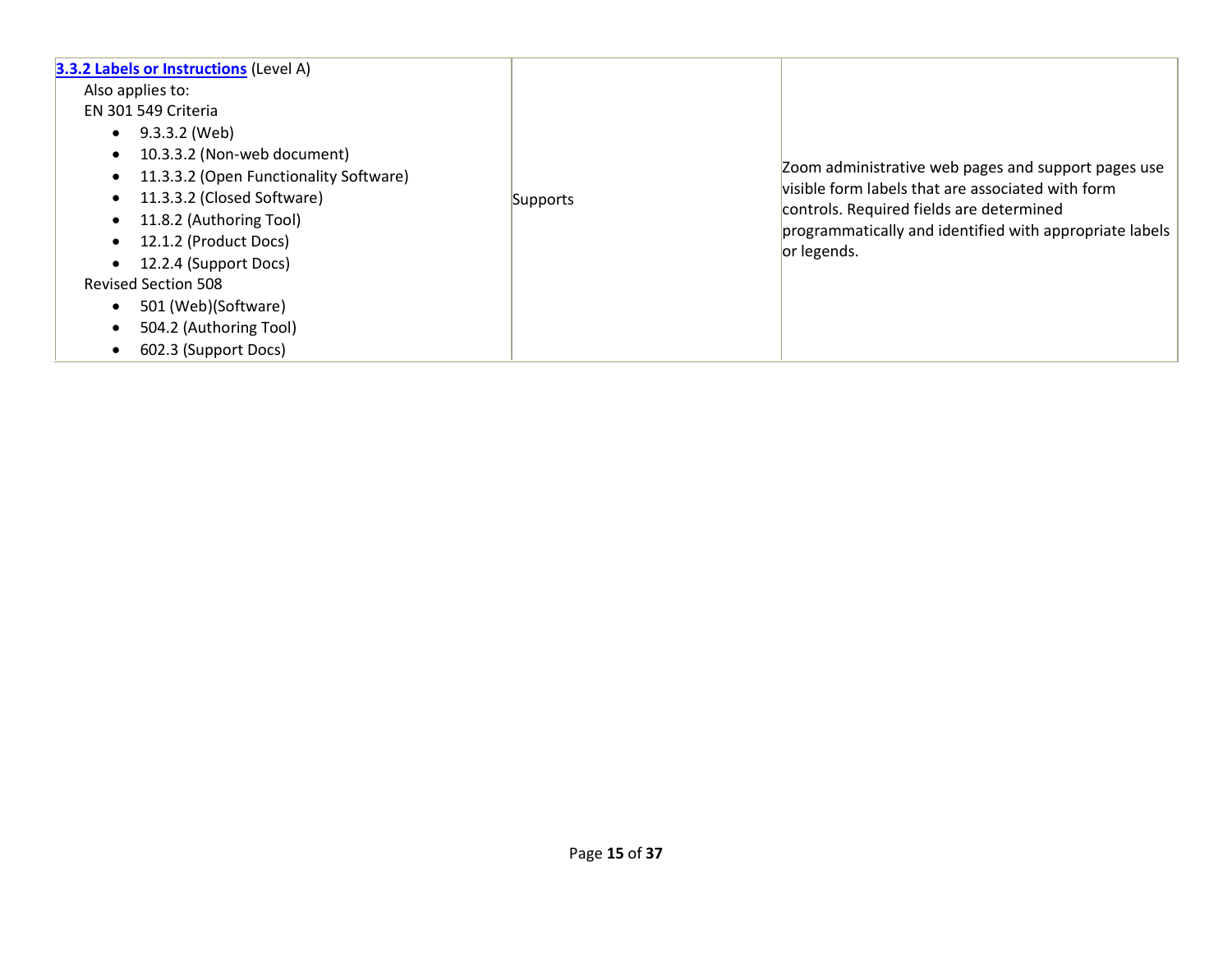| 4.1.1 Parsing (Level A)                               |                          |                                                                                           |
|-------------------------------------------------------|--------------------------|-------------------------------------------------------------------------------------------|
| Also applies to:                                      |                          |                                                                                           |
| EN 301 549 Criteria                                   |                          |                                                                                           |
| 9.4.1.1 (Web)<br>$\bullet$                            |                          |                                                                                           |
| 10.4.1.1 (Non-web document)                           |                          |                                                                                           |
| 11.4.1.1.1 (Open Functionality Software)<br>٠         |                          | Zoom administrative web pages and support pages use                                       |
| 11.4.1.1.2 (Closed Software)<br>$\bullet$             | Supports                 | HTML according to spec. Web pages are developed to                                        |
| 11.8.2 (Authoring Tool)<br>$\bullet$                  |                          | ensure that ID attributes are unique, and that elements                                   |
| 12.1.2 (Product Docs)                                 |                          | do not contain duplicate attributes.                                                      |
| 12.2.4 (Support Docs)<br>$\bullet$                    |                          |                                                                                           |
| <b>Revised Section 508</b>                            |                          |                                                                                           |
| 501 (Web)(Software)<br>$\bullet$                      |                          |                                                                                           |
| 504.2 (Authoring Tool)<br>$\bullet$                   |                          |                                                                                           |
| 602.3 (Support Docs)<br>$\bullet$                     |                          |                                                                                           |
| 4.1.2 Name, Role, Value (Level A)                     |                          |                                                                                           |
| Also applies to:                                      |                          |                                                                                           |
| EN 301 549 Criteria                                   |                          |                                                                                           |
| 9.4.1.2 (Web)<br>$\bullet$                            |                          | Most of the elements in Zoom Events provide the                                           |
| 10.4.1.2 (Non-web document)<br>$\bullet$              |                          | necessary role, state, and value information to assistive                                 |
| 11.4.1.2.1 (Open Functionality Software)<br>$\bullet$ |                          | technologies.                                                                             |
| 11.4.1.2.2 (Closed Software)<br>$\bullet$             | Supports with Exceptions | <b>Exceptions include:</b>                                                                |
| 11.8.2 (Authoring Tool)<br>$\bullet$                  |                          | The Spatial view for Expos is not screen. reader<br>$\bullet$                             |
| 12.1.2 (Product Docs)<br>٠                            |                          | accessbile. The Expo feature also has an<br>alternative called "non-spatial" view that is |
| 12.2.4 (Support Docs)                                 |                          | properlty labeled and provides the same level of                                          |
| <b>Revised Section 508</b>                            |                          | functionality to the user                                                                 |
| 501 (Web)(Software)                                   |                          |                                                                                           |
| 504.2 (Authoring Tool)                                |                          |                                                                                           |
| 602.3 (Support Docs)<br>$\bullet$                     |                          |                                                                                           |

### **Table 2: Success Criteria, Level AA**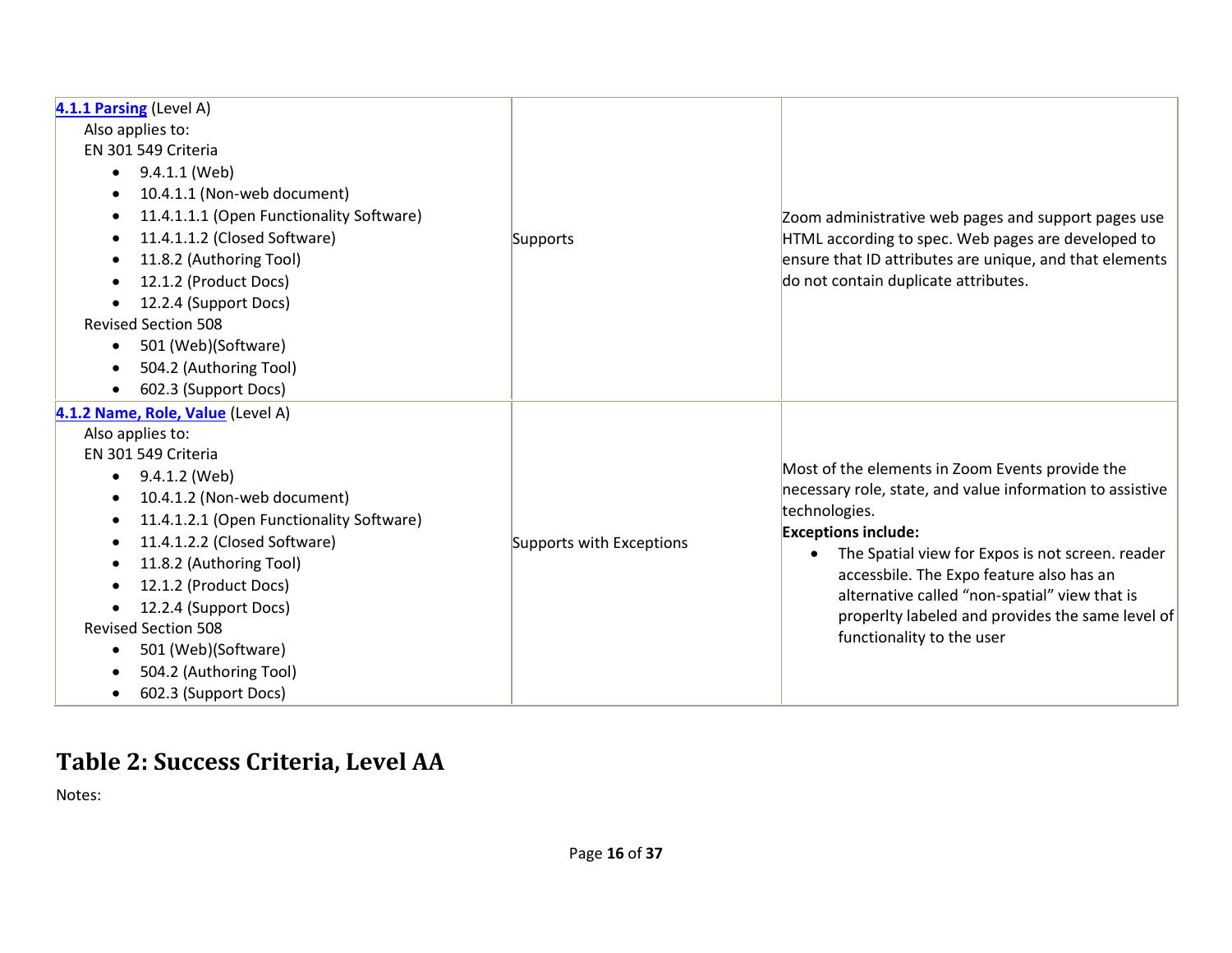| <b>Criteria</b>                                           | <b>Conformance Level</b> | <b>Remarks and Explanations</b>                                                                                                                                                                                                                                                                                                                              |
|-----------------------------------------------------------|--------------------------|--------------------------------------------------------------------------------------------------------------------------------------------------------------------------------------------------------------------------------------------------------------------------------------------------------------------------------------------------------------|
| 1.2.4 Captions (Live) (Level AA)                          |                          |                                                                                                                                                                                                                                                                                                                                                              |
| Also applies to:                                          |                          |                                                                                                                                                                                                                                                                                                                                                              |
| EN 301 549 Criteria                                       |                          | Events hosted on Zoom Events platform utilize the<br>Zoom Meeting and Webinars application. The Zoom<br>Meetings and Webinar application provides hosts with                                                                                                                                                                                                 |
| 9.1.2.4 (Web)<br>$\bullet$                                |                          |                                                                                                                                                                                                                                                                                                                                                              |
| 10.1.2.4 (Non-web document)<br>$\bullet$                  |                          |                                                                                                                                                                                                                                                                                                                                                              |
| 11.1.2.4 (Open Functionality Software)<br>$\bullet$       |                          |                                                                                                                                                                                                                                                                                                                                                              |
| 11.1.2.4 (Closed Software)<br>$\bullet$                   |                          |                                                                                                                                                                                                                                                                                                                                                              |
| Supports<br>11.8.2 (Authoring Tool)<br>$\bullet$          |                          | the ability to hire a manual caption typer to the                                                                                                                                                                                                                                                                                                            |
| 12.1.2 (Product Docs)                                     |                          | meeting, or to turn on automated closed captioning.                                                                                                                                                                                                                                                                                                          |
| 12.2.4 (Support Docs)<br>$\bullet$                        |                          |                                                                                                                                                                                                                                                                                                                                                              |
| <b>Revised Section 508</b>                                |                          |                                                                                                                                                                                                                                                                                                                                                              |
| 501 (Web)(Software)<br>$\bullet$                          |                          |                                                                                                                                                                                                                                                                                                                                                              |
| 504.2 (Authoring Tool)<br>$\bullet$                       |                          |                                                                                                                                                                                                                                                                                                                                                              |
| 602.3 (Support Docs)<br>$\bullet$                         |                          |                                                                                                                                                                                                                                                                                                                                                              |
| 1.2.5 Audio Description (Prerecorded) (Level AA)          |                          |                                                                                                                                                                                                                                                                                                                                                              |
| Also applies to:                                          |                          | Zoom Events allows users to upload precorded<br>mutlimedia content to event details page. Users can<br>provide links to alternatives to the time-based media or<br>upload a separate version of the content (such as a<br>version with audio description). The product does not<br>provide functionality to allow the upload of alternative<br>audio tracks. |
| EN 301 549 Criteria                                       |                          |                                                                                                                                                                                                                                                                                                                                                              |
| 9.1.2.5 (Web)<br>$\bullet$                                |                          |                                                                                                                                                                                                                                                                                                                                                              |
| 10.1.2.5 (Non-web document)                               |                          |                                                                                                                                                                                                                                                                                                                                                              |
| 11.1.2.5 (Open Functionality Software)<br>$\bullet$       |                          |                                                                                                                                                                                                                                                                                                                                                              |
| 11.1.2.5 (Closed Software)<br>$\bullet$                   | Supports with Exceptions |                                                                                                                                                                                                                                                                                                                                                              |
| 11.8.2 (Authoring Tool)<br>$\bullet$                      |                          |                                                                                                                                                                                                                                                                                                                                                              |
| 12.1.2 (Product Docs)<br>$\bullet$                        |                          |                                                                                                                                                                                                                                                                                                                                                              |
| 12.2.4 (Support Docs)<br>$\bullet$                        |                          |                                                                                                                                                                                                                                                                                                                                                              |
| <b>Revised Section 508</b>                                |                          |                                                                                                                                                                                                                                                                                                                                                              |
| 501 (Web)(Software)<br>$\bullet$                          |                          |                                                                                                                                                                                                                                                                                                                                                              |
| 504.2 (Authoring Tool)<br>$\bullet$                       |                          |                                                                                                                                                                                                                                                                                                                                                              |
| 602.3 (Support Docs)                                      |                          |                                                                                                                                                                                                                                                                                                                                                              |
| 1.3.4 Orientation (Level AA 2.1 only)                     |                          |                                                                                                                                                                                                                                                                                                                                                              |
| Also applies to:                                          |                          | Zoom Events does not restrict its view to a single display<br>orientation                                                                                                                                                                                                                                                                                    |
| EN 301 549 Criteria<br>Supports                           |                          |                                                                                                                                                                                                                                                                                                                                                              |
| 9.1.3.4 (Web)<br>$\bullet$<br>10.1.3.4 (Non-web document) |                          |                                                                                                                                                                                                                                                                                                                                                              |
| 11.1.3.4 (Open Functionality Software)<br>$\bullet$       |                          |                                                                                                                                                                                                                                                                                                                                                              |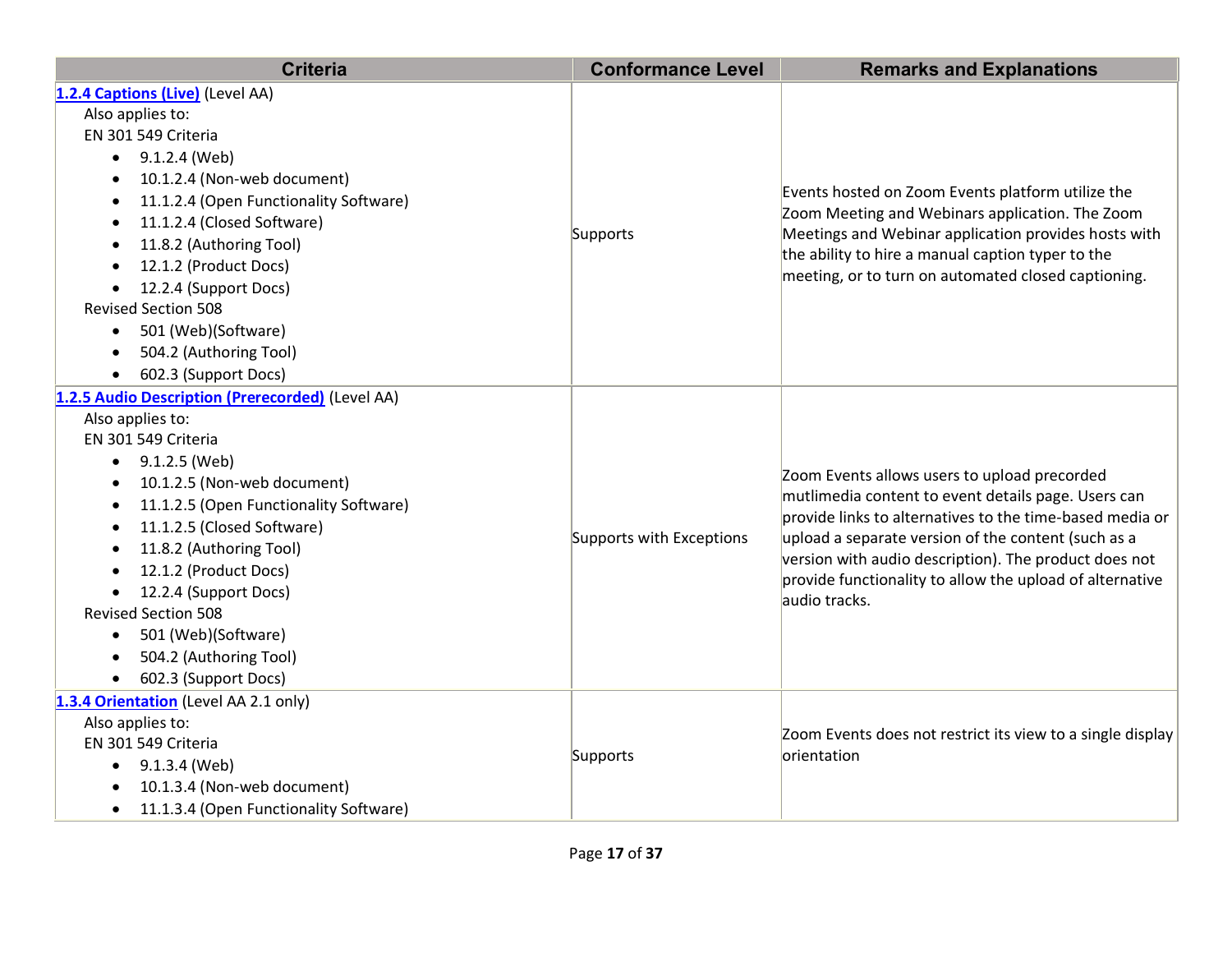| <b>Criteria</b>                                  | <b>Conformance Level</b> | <b>Remarks and Explanations</b>                          |
|--------------------------------------------------|--------------------------|----------------------------------------------------------|
| 11.1.3.4 (Closed Software)                       |                          |                                                          |
| 11.8.2 (Authoring Tool)                          |                          |                                                          |
| 12.1.2 (Product Docs)                            |                          |                                                          |
| 12.2.4 (Support Docs)                            |                          |                                                          |
| Revised Section 508 - Does not apply             |                          |                                                          |
| 1.3.5 Identify Input Purpose (Level AA 2.1 only) |                          |                                                          |
| Also applies to:                                 |                          |                                                          |
| EN 301 549 Criteria                              |                          |                                                          |
| • $9.1.3.5$ (Web)                                |                          |                                                          |
| 10.1.3.4 (Non-web document)                      |                          |                                                          |
| 11.1.3.5 (Open Functionality Software)           | Does not support         | Form fields on the Zoom Events pages do not yet make     |
| 11.1.3.5 (Closed Software)<br>$\bullet$          |                          | use of the autocomplete attribute.                       |
| 11.8.2 (Authoring Tool)<br>$\bullet$             |                          |                                                          |
| 12.1.2 (Product Docs)<br>$\bullet$               |                          |                                                          |
| 12.2.4 (Support Docs)<br>$\bullet$               |                          |                                                          |
| Revised Section 508 - Does not apply             |                          |                                                          |
| 1.4.3 Contrast (Minimum) (Level AA)              |                          |                                                          |
| Also applies to:                                 |                          |                                                          |
| EN 301 549 Criteria                              |                          |                                                          |
| $\bullet$ 9.1.4.3 (Web)                          |                          |                                                          |
| 10.1.4.3 (Non-web document)                      |                          |                                                          |
| 11.1.4.3 (Open Functionality Software)           |                          |                                                          |
| 11.1.4.3 (Closed Software)                       | Supports                 | Zoom Events follows the minimal color contrast ratio for |
| 11.8.2 (Authoring Tool)                          |                          | the text over the background.                            |
| 12.1.2 (Product Docs)                            |                          |                                                          |
| 12.2.4 (Support Docs)<br>$\bullet$               |                          |                                                          |
| <b>Revised Section 508</b>                       |                          |                                                          |
| 501 (Web)(Software)<br>$\bullet$                 |                          |                                                          |
| 504.2 (Authoring Tool)                           |                          |                                                          |
| 602.3 (Support Docs)<br>$\bullet$                |                          |                                                          |
| 1.4.4 Resize text (Level AA)                     |                          |                                                          |
| Also applies to:                                 | Supports with Exceptions | Zoom's Events web pages use frameworks that support      |
| EN 301 549 Criteria                              |                          | the resizing of text. The Zoom Events lobby user         |
| $\bullet$ 9.1.4.4 (Web)                          |                          | interface must be resized using the operating system     |
|                                                  |                          | defined scaling options since it is contained within a   |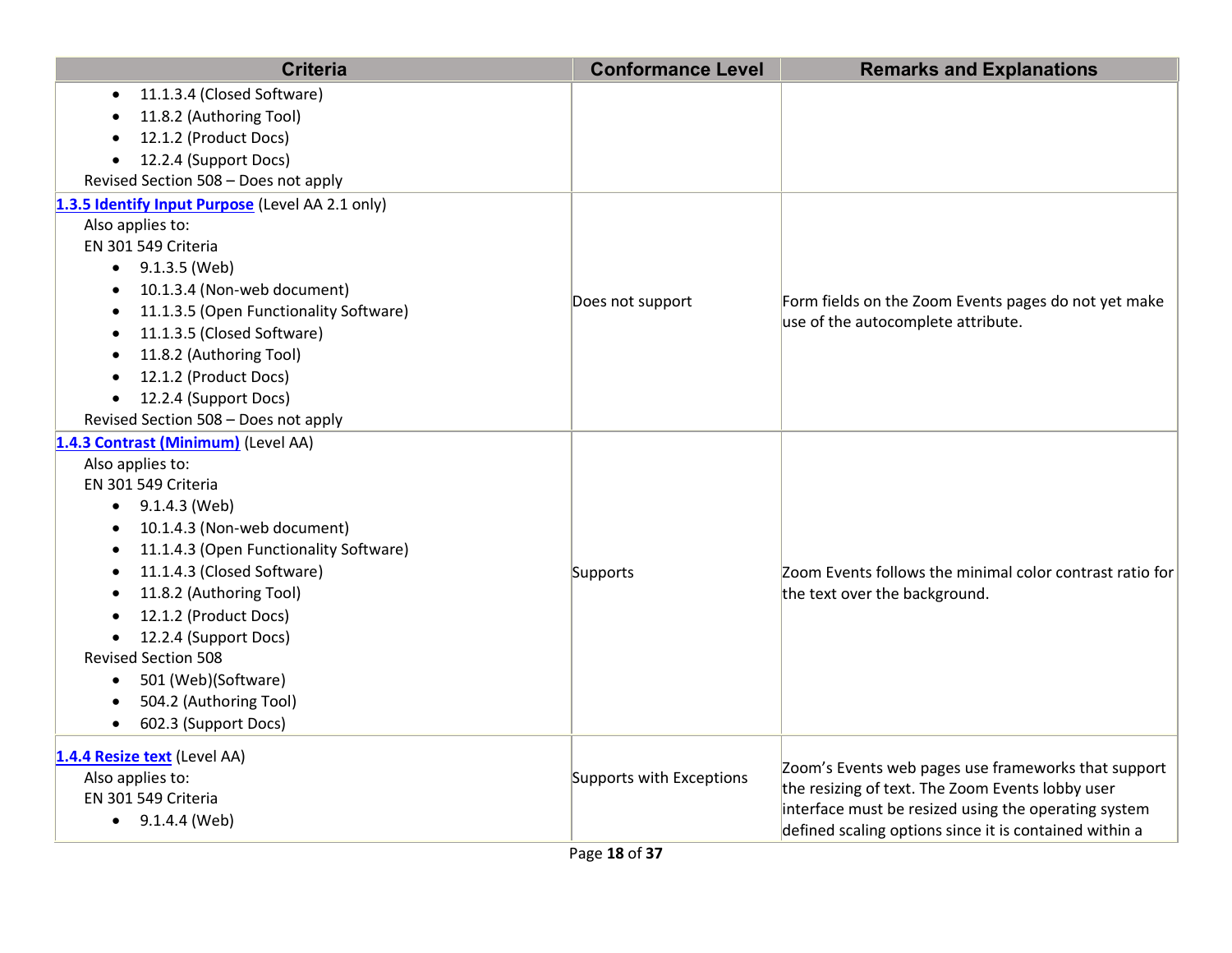| <b>Criteria</b>                                                                                                                                                                                                                                                                                                                                                                                                                                                                    | <b>Conformance Level</b> | <b>Remarks and Explanations</b>                                                                                  |
|------------------------------------------------------------------------------------------------------------------------------------------------------------------------------------------------------------------------------------------------------------------------------------------------------------------------------------------------------------------------------------------------------------------------------------------------------------------------------------|--------------------------|------------------------------------------------------------------------------------------------------------------|
| 10.1.4.4 (Non-web document)<br>11.1.4.4.1 (Open Functionality Software)<br>11.1.4.4.2 (Closed Software)<br>11.8.2 (Authoring Tool)                                                                                                                                                                                                                                                                                                                                                 |                          | native desktop application.                                                                                      |
| 12.1.2 (Product Docs)<br>12.2.4 (Support Docs)<br><b>Revised Section 508</b><br>501 (Web)(Software)<br>$\bullet$                                                                                                                                                                                                                                                                                                                                                                   |                          |                                                                                                                  |
| 504.2 (Authoring Tool)<br>602.3 (Support Docs)                                                                                                                                                                                                                                                                                                                                                                                                                                     |                          |                                                                                                                  |
| 1.4.5 Images of Text (Level AA)<br>Also applies to:<br>EN 301 549 Criteria<br>$\bullet$ 9.1.4.5 (Web)<br>10.1.4.5 (Non-web document)<br>$\bullet$<br>11.1.4.5.1 (Open Functionality Software)<br>$\bullet$<br>11.1.4.5.2 (Closed Software)<br>$\bullet$<br>11.8.2 (Authoring Tool)<br>12.1.2 (Product Docs)<br>12.2.4 (Support Docs)<br><b>Revised Section 508</b><br>501 (Web)(Software)<br>$\bullet$<br>504.2 (Authoring Tool)<br>$\bullet$<br>602.3 (Support Docs)<br>$\bullet$ | Supports                 | Zoom Events uses text rather than images of text to<br>present information.                                      |
| 1.4.10 Reflow (Level AA 2.1 only)<br>Also applies to:<br>EN 301 549 Criteria<br>9.1.4.10 (Web)<br>10.1.4.10 (Non-web document)<br>11.1.4.10.1 (Open Functionality Software)<br>11.1.4.10.2 (Closed Software)<br>$\bullet$<br>11.8.2 (Authoring Tool)<br>$\bullet$<br>12.1.2 (Product Docs)<br>12.2.4 (Support Docs)                                                                                                                                                                | Supports                 | Zoom's Events does not require scrolling in two<br>dimensions to present content without loss of<br>information. |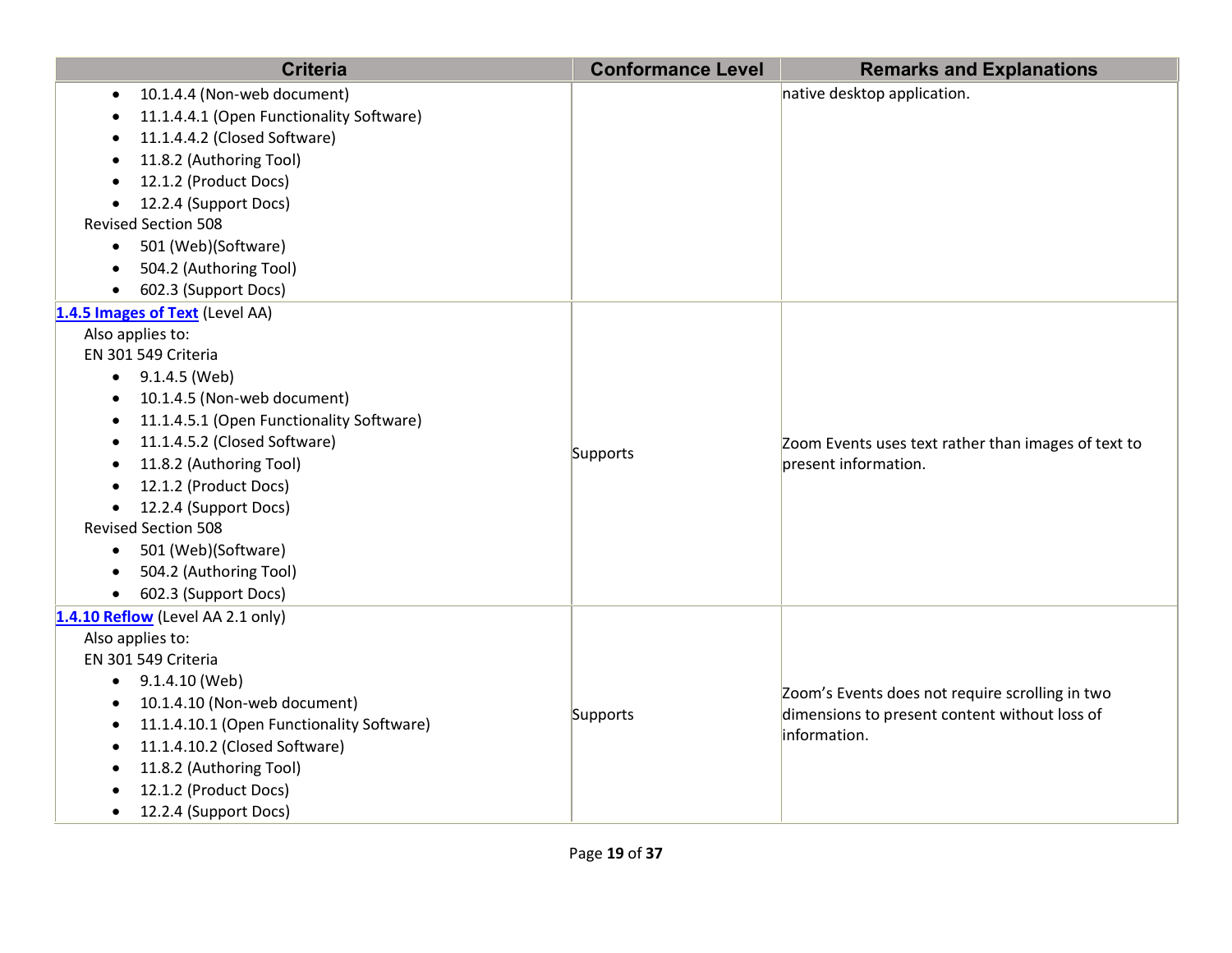| <b>Criteria</b>                                                                                                                                                                                                                                                                                                                                                                         | <b>Conformance Level</b> | <b>Remarks and Explanations</b>                                                                                                                                                                                                                           |
|-----------------------------------------------------------------------------------------------------------------------------------------------------------------------------------------------------------------------------------------------------------------------------------------------------------------------------------------------------------------------------------------|--------------------------|-----------------------------------------------------------------------------------------------------------------------------------------------------------------------------------------------------------------------------------------------------------|
| Revised Section 508 - Does not apply                                                                                                                                                                                                                                                                                                                                                    |                          |                                                                                                                                                                                                                                                           |
| 1.4.11 Non-text Contrast (Level AA 2.1 only)<br>Also applies to:<br>EN 301 549 Criteria<br>9.1.4.11 (Web)<br>$\bullet$<br>10.1.4.11 (Non-web document)<br>11.1.4.11 (Open Functionality Software)<br>11.1.4.11 (Closed Software)<br>11.8.2 (Authoring Tool)<br>12.1.2 (Product Docs)                                                                                                    | Supports                 | The product UI follows the 3:1 minimal contrast ratio for<br>the visual presentation UI components against adjacent<br>colors.                                                                                                                            |
| 12.2.4 (Support Docs)<br>$\bullet$<br>Revised Section 508 - Does not apply                                                                                                                                                                                                                                                                                                              |                          |                                                                                                                                                                                                                                                           |
| 1.4.12 Text Spacing (Level AA 2.1 only)<br>Also applies to:<br>EN 301 549 Criteria<br>$\bullet$ 9.1.4.12 (Web)<br>10.1.4.12 (Non-web document)<br>11.1.4.12 (Open Functionality Software)<br>11.1.4.12 (Closed Software)<br>11.8.2 (Authoring Tool)<br>$\bullet$<br>12.1.2 (Product Docs)<br>$\bullet$<br>12.2.4 (Support Docs)<br>$\bullet$<br>Revised Section 508 - Does not apply    | Supports                 | Zoom's Events webpages support spacing changes<br>without the loss of content.                                                                                                                                                                            |
| 1.4.13 Content on Hover or Focus (Level AA 2.1 only)<br>Also applies to:<br>EN 301 549 Criteria<br>9.1.4.13 (Web)<br>10.1.4.13 (Non-web document)<br>11.1.4.13 (Open Functionality Software)<br>$\bullet$<br>11.1.4.13 (Closed Software)<br>11.8.2 (Authoring Tool)<br>$\bullet$<br>12.1.2 (Product Docs)<br>$\bullet$<br>12.2.4 (Support Docs)<br>Revised Section 508 - Does not apply | Supports with Exceptions | Zoom's Events utlizes content on hover or focus which<br>are hoverable, and persistent.<br>Exceptions include:<br>Tooltips are not dismissable by pressing the ESC<br>$\bullet$<br>key. They are dismissable upon moving the<br>focus out of the tooltip. |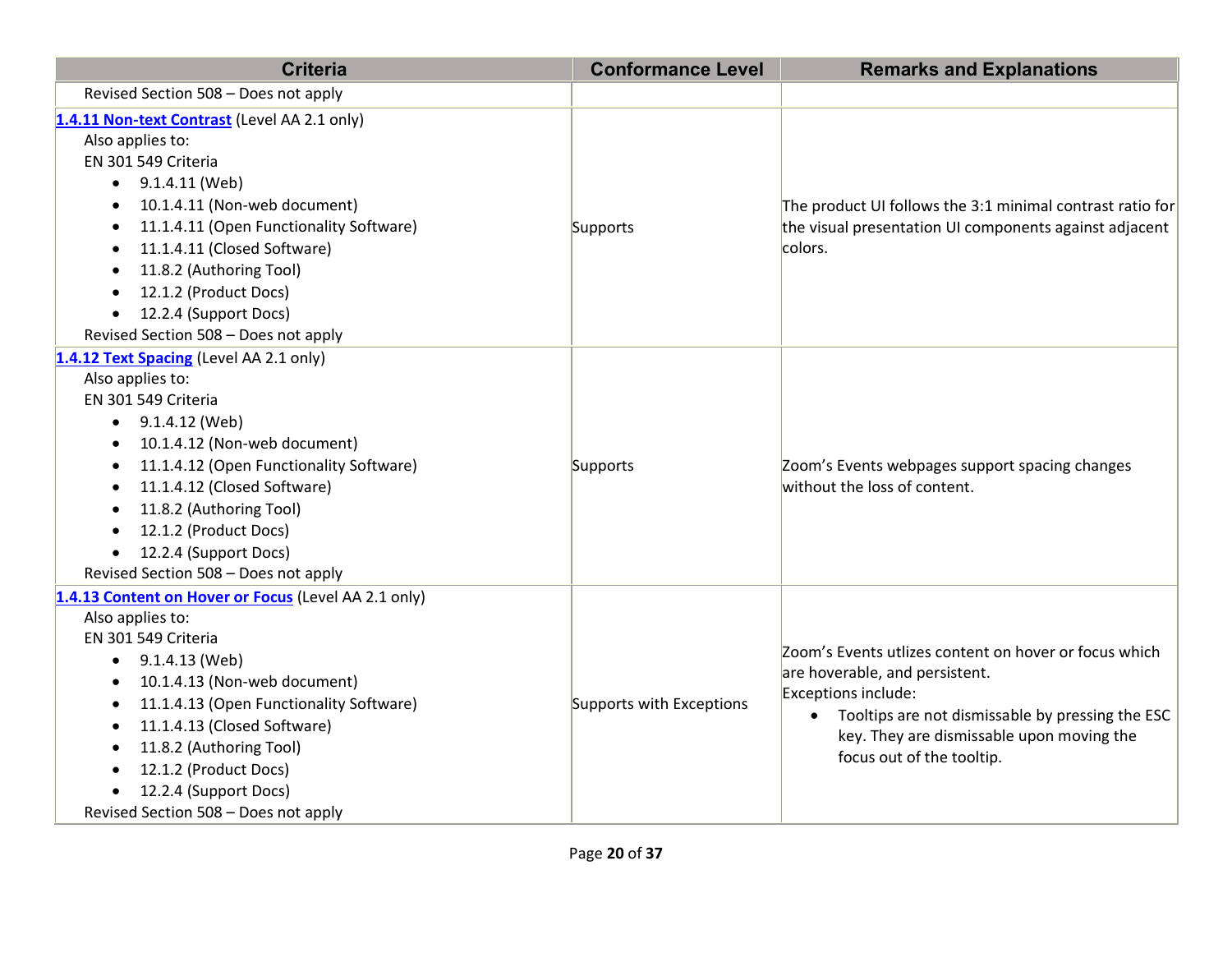| <b>Criteria</b>                                                       | <b>Conformance Level</b> | <b>Remarks and Explanations</b>                                                                                                                                                                                    |
|-----------------------------------------------------------------------|--------------------------|--------------------------------------------------------------------------------------------------------------------------------------------------------------------------------------------------------------------|
| 2.4.5 Multiple Ways (Level AA)                                        |                          |                                                                                                                                                                                                                    |
| Also applies to:                                                      |                          |                                                                                                                                                                                                                    |
| EN 301 549 Criteria                                                   |                          | The landing page for Zoom Events has a footer with a<br>list of links. When signed-in, navigation for the Zoom<br>Events portal for hosts and attendees is only available<br>through the main navigational region. |
| 9.2.4.5 (Web)<br>$\bullet$                                            |                          |                                                                                                                                                                                                                    |
| 10.2.4.5 (Non-web document) - Does not apply<br>$\bullet$             |                          |                                                                                                                                                                                                                    |
| 11.2.4.5 (Open Functionality Software) - Does not apply<br>$\bullet$  |                          |                                                                                                                                                                                                                    |
| 11.2.4.5 (Closed Software) - Does not apply<br>$\bullet$              | Supports with Exceptions |                                                                                                                                                                                                                    |
| 11.8.2 (Authoring Tool)<br>٠                                          |                          |                                                                                                                                                                                                                    |
| 12.1.2 (Product Docs)                                                 |                          |                                                                                                                                                                                                                    |
| 12.2.4 (Support Docs)<br>$\bullet$                                    |                          |                                                                                                                                                                                                                    |
| <b>Revised Section 508</b>                                            |                          |                                                                                                                                                                                                                    |
| 501 (Web)(Software) – Does not apply to non-web software<br>$\bullet$ |                          |                                                                                                                                                                                                                    |
| 504.2 (Authoring Tool)<br>$\bullet$                                   |                          |                                                                                                                                                                                                                    |
| 602.3 (Support Docs) - Does not apply to non-web docs<br>$\bullet$    |                          |                                                                                                                                                                                                                    |
| 2.4.6 Headings and Labels (Level AA)                                  |                          |                                                                                                                                                                                                                    |
| Also applies to:                                                      |                          |                                                                                                                                                                                                                    |
| EN 301 549 Criteria                                                   |                          |                                                                                                                                                                                                                    |
| 9.2.4.6 (Web)<br>$\bullet$                                            |                          |                                                                                                                                                                                                                    |
| 10.2.4.6 (Non-web document)                                           |                          |                                                                                                                                                                                                                    |
| 11.2.4.6 (Open Functionality Software)<br>$\bullet$                   |                          | Zoom Events provides descriptive labels and headings all                                                                                                                                                           |
| 11.2.4.6 (Closed Software)<br>٠                                       | Supports                 | throughout to help users understand the content<br>structure of pages.                                                                                                                                             |
| 11.8.2 (Authoring Tool)<br>$\bullet$                                  |                          |                                                                                                                                                                                                                    |
| 12.1.2 (Product Docs)<br>$\bullet$                                    |                          |                                                                                                                                                                                                                    |
| 12.2.4 (Support Docs)<br>$\bullet$                                    |                          |                                                                                                                                                                                                                    |
| <b>Revised Section 508</b>                                            |                          |                                                                                                                                                                                                                    |
| 501 (Web)(Software)<br>$\bullet$                                      |                          |                                                                                                                                                                                                                    |
| 504.2 (Authoring Tool)                                                |                          |                                                                                                                                                                                                                    |
| 602.3 (Support Docs)<br>$\bullet$                                     |                          |                                                                                                                                                                                                                    |
| 2.4.7 Focus Visible (Level AA)                                        |                          | Zoom Events provides a visible focus indicator when                                                                                                                                                                |
| Also applies to:                                                      |                          | elements receive keyboard focus.                                                                                                                                                                                   |
| EN 301 549 Criteria                                                   | Supports with Exceptions | <b>Exceptions include:</b>                                                                                                                                                                                         |
| 9.2.4.7 (Web)<br>$\bullet$                                            |                          | The "Add video" button while creating sessions,                                                                                                                                                                    |
| 10.2.4.7 (Non-web document)                                           |                          | speakers, sponsors and expo do show visible                                                                                                                                                                        |
| 11.2.4.7 (Open Functionality Software)<br>$\bullet$                   |                          | focus indicators.                                                                                                                                                                                                  |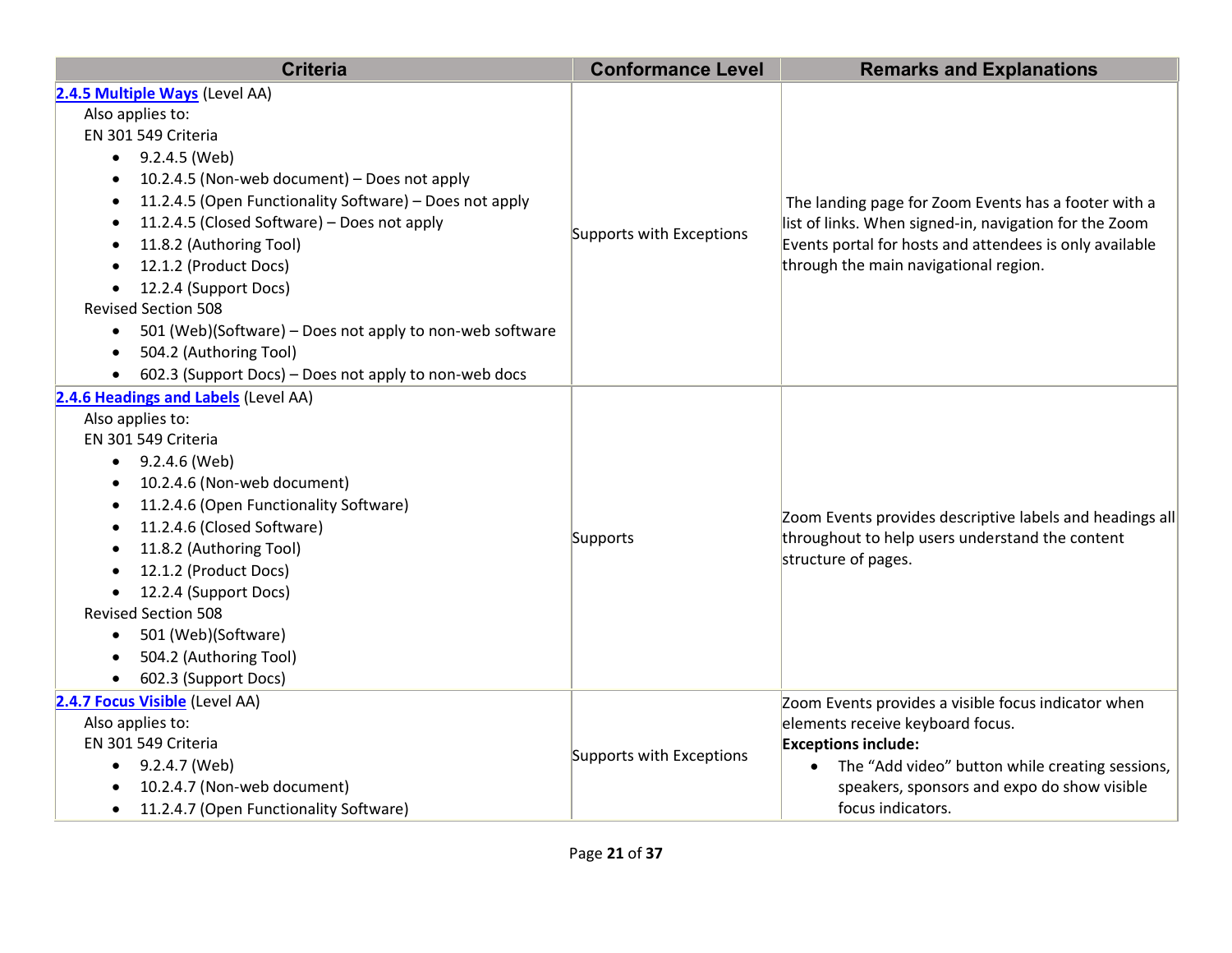| <b>Criteria</b>                                                       | <b>Conformance Level</b> | <b>Remarks and Explanations</b>                       |
|-----------------------------------------------------------------------|--------------------------|-------------------------------------------------------|
| 11.2.4.7 (Closed Software)                                            |                          |                                                       |
| 11.8.2 (Authoring Tool)                                               |                          |                                                       |
| 12.1.2 (Product Docs)                                                 |                          |                                                       |
| 12.2.4 (Support Docs)                                                 |                          |                                                       |
| <b>Revised Section 508</b>                                            |                          |                                                       |
| 501 (Web)(Software)<br>$\bullet$                                      |                          |                                                       |
| 504.2 (Authoring Tool)<br>$\bullet$                                   |                          |                                                       |
| 602.3 (Support Docs)                                                  |                          |                                                       |
| 3.1.2 Language of Parts (Level AA)                                    |                          |                                                       |
| Also applies to:                                                      |                          |                                                       |
| EN 301 549 Criteria                                                   |                          |                                                       |
| $\bullet$ 9.3.1.2 (Web)                                               |                          |                                                       |
| 10.3.1.2 (Non-web document)                                           |                          | Zoom Events web support the HTML language attribute.  |
| 11.3.1.2 (Open Functionality Software) - Does not apply               |                          |                                                       |
| 11.3.1.2 (Closed Software) - Does not apply<br>$\bullet$              | Supports                 |                                                       |
| 11.8.2 (Authoring Tool)                                               |                          |                                                       |
| 12.1.2 (Product Docs)                                                 |                          |                                                       |
| 12.2.4 (Support Docs)<br>$\bullet$                                    |                          |                                                       |
| <b>Revised Section 508</b>                                            |                          |                                                       |
| 501 (Web)(Software)<br>$\bullet$                                      |                          |                                                       |
| 504.2 (Authoring Tool)                                                |                          |                                                       |
| 602.3 (Support Docs)<br>$\bullet$                                     |                          |                                                       |
| 3.2.3 Consistent Navigation (Level AA)                                |                          |                                                       |
| Also applies to:                                                      |                          |                                                       |
| EN 301 549 Criteria                                                   |                          |                                                       |
| $\bullet$ 9.3.2.3 (Web)                                               |                          |                                                       |
| 10.3.2.3 (Non-web document) - Does not apply                          |                          |                                                       |
| 11.3.2.3 (Open Functionality Software) - Does not apply               | Supports                 | Zoom's Events pages have navigation bars that provide |
| 11.3.2.3 (Closed Software) - Does not apply                           |                          | a list of links to reach other pages.                 |
| 11.8.2 (Authoring Tool)                                               |                          |                                                       |
| 12.1.2 (Product Docs)                                                 |                          |                                                       |
| 12.2.4 (Support Docs)<br>$\bullet$                                    |                          |                                                       |
| <b>Revised Section 508</b>                                            |                          |                                                       |
| 501 (Web)(Software) - Does not apply to non-web software<br>$\bullet$ |                          |                                                       |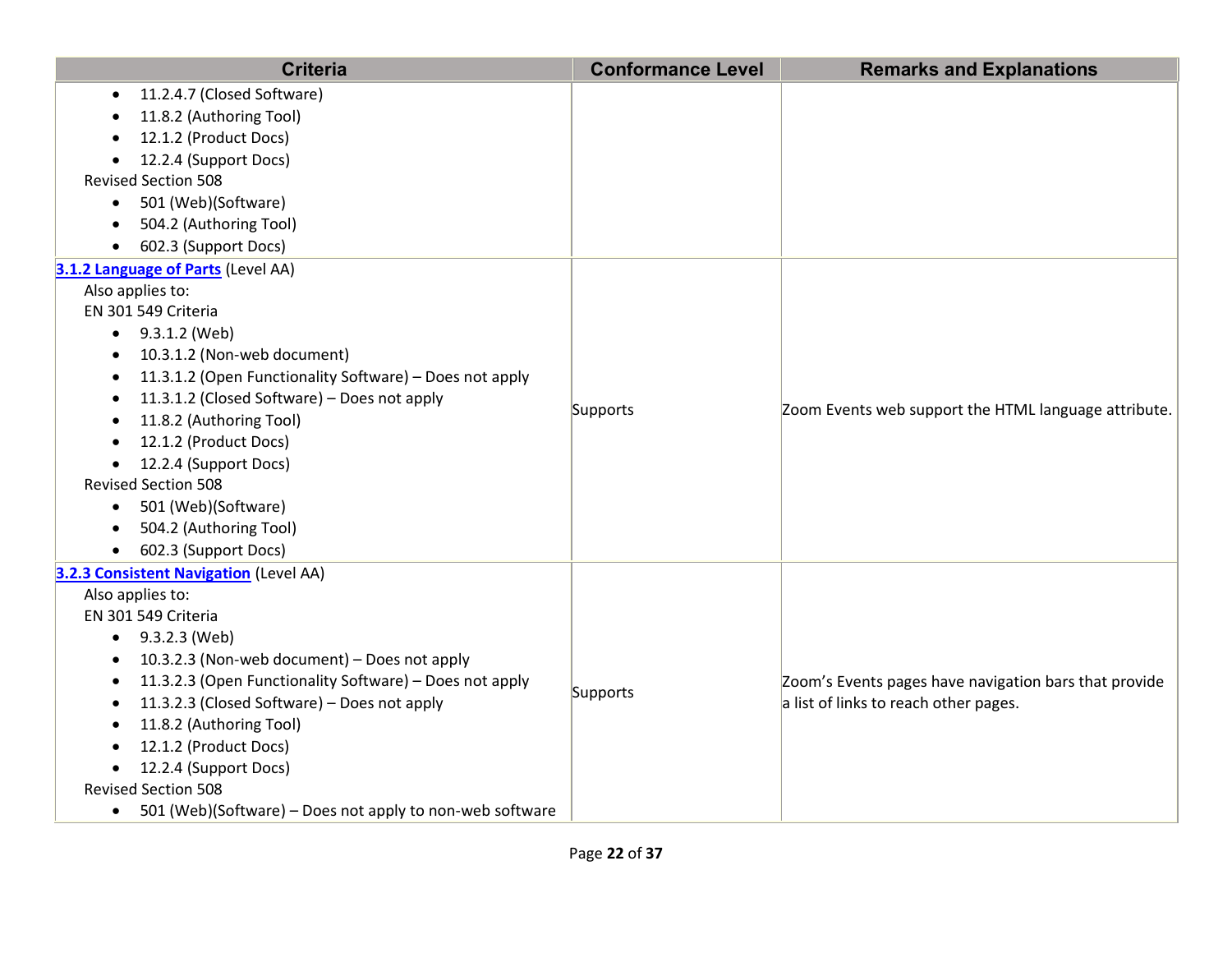| <b>Criteria</b>                                                       | <b>Conformance Level</b> | <b>Remarks and Explanations</b>                                                          |
|-----------------------------------------------------------------------|--------------------------|------------------------------------------------------------------------------------------|
| 504.2 (Authoring Tool)<br>$\bullet$                                   |                          |                                                                                          |
| 602.3 (Support Docs) - Does not apply to non-web docs                 |                          |                                                                                          |
| 3.2.4 Consistent Identification (Level AA)                            |                          |                                                                                          |
| Also applies to:                                                      |                          |                                                                                          |
| EN 301 549 Criteria                                                   |                          |                                                                                          |
| $\bullet$ 9.3.2.4 (Web)                                               |                          |                                                                                          |
| 10.3.2.4 (Non-web document) - Does not apply<br>$\bullet$             |                          |                                                                                          |
| 11.3.2.4 (Open Functionality Software) - Does not apply               |                          |                                                                                          |
| 11.3.2.4 (Closed Software) - Does not apply                           |                          | Zoom Events is designed with product component and                                       |
| 11.8.2 (Authoring Tool)                                               | Supports                 | visual style uniformity in mind.                                                         |
| 12.1.2 (Product Docs)                                                 |                          |                                                                                          |
| 12.2.4 (Support Docs)<br>$\bullet$                                    |                          |                                                                                          |
| <b>Revised Section 508</b>                                            |                          |                                                                                          |
| 501 (Web)(Software) - Does not apply to non-web software<br>$\bullet$ |                          |                                                                                          |
| 504.2 (Authoring Tool)<br>$\bullet$                                   |                          |                                                                                          |
| 602.3 (Support Docs) - Does not apply to non-web docs                 |                          |                                                                                          |
| 3.3.3 Error Suggestion (Level AA)                                     |                          |                                                                                          |
| Also applies to:                                                      |                          |                                                                                          |
| EN 301 549 Criteria                                                   |                          |                                                                                          |
| 9.3.3.3 (Web)<br>$\bullet$                                            |                          |                                                                                          |
| 10.3.3.3 (Non-web document)                                           |                          |                                                                                          |
| 11.3.3.3 (Open Functionality Software)                                |                          |                                                                                          |
| 11.3.3.3 (Closed Software)<br>$\bullet$                               | Supports                 | Zoom's Events uses form fields with automatic error<br>detection and error descriptions. |
| 11.8.2 (Authoring Tool)                                               |                          |                                                                                          |
| 12.1.2 (Product Docs)                                                 |                          |                                                                                          |
| 12.2.4 (Support Docs)<br>$\bullet$                                    |                          |                                                                                          |
| <b>Revised Section 508</b>                                            |                          |                                                                                          |
| 501 (Web)(Software)<br>$\bullet$                                      |                          |                                                                                          |
| 504.2 (Authoring Tool)                                                |                          |                                                                                          |
| 602.3 (Support Docs)                                                  |                          |                                                                                          |
| 3.3.4 Error Prevention (Legal, Financial, Data) (Level AA)            |                          |                                                                                          |
| Also applies to:                                                      | Supports                 | Zoom's Events identifies input errors for financial                                      |
| EN 301 549 Criteria                                                   |                          | transctions.                                                                             |
| $\bullet$ 9.3.3.4 (Web)                                               |                          |                                                                                          |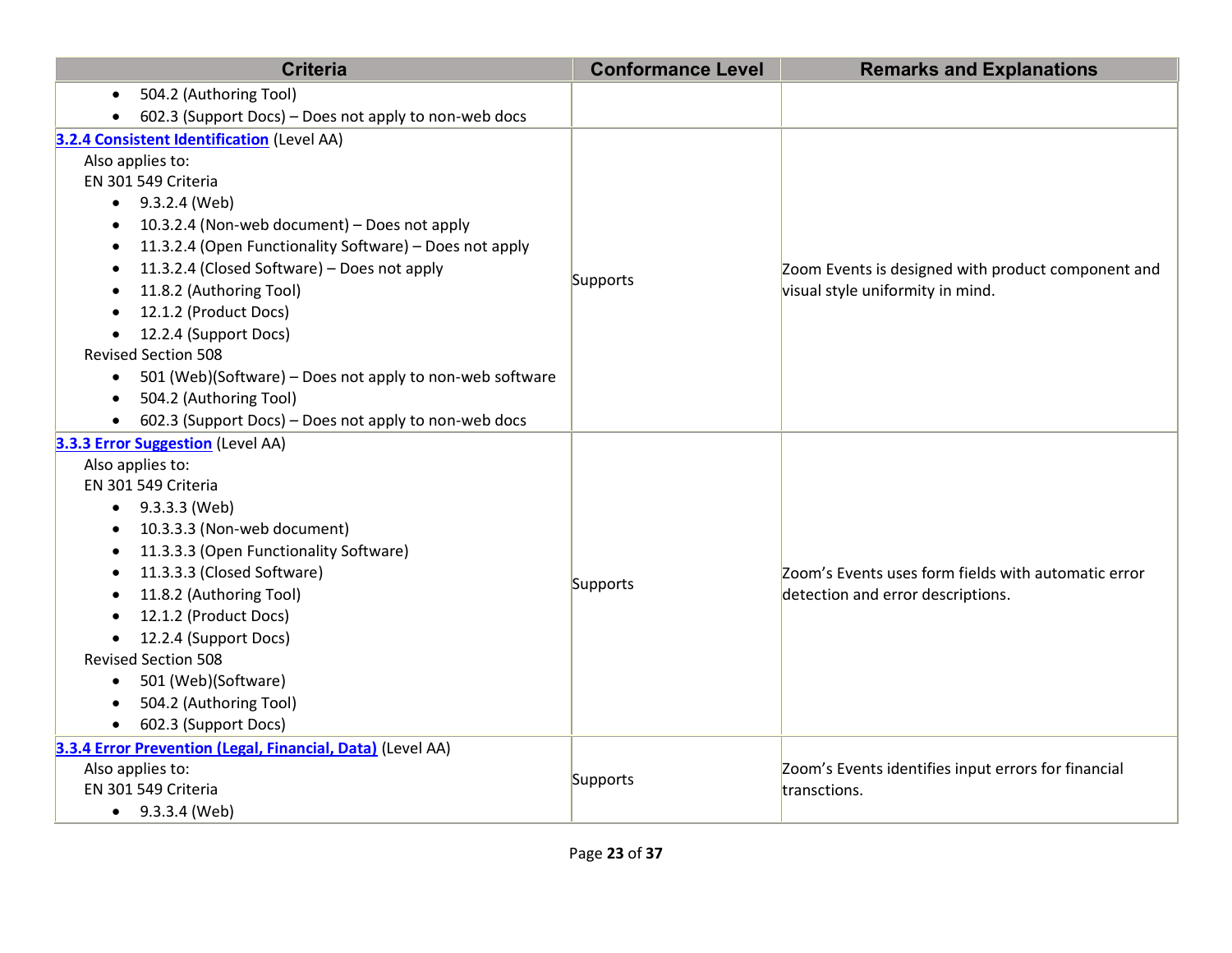| <b>Criteria</b>                                         | <b>Conformance Level</b> | <b>Remarks and Explanations</b>                                                             |
|---------------------------------------------------------|--------------------------|---------------------------------------------------------------------------------------------|
| 10.3.3.4 (Non-web document)<br>$\bullet$                |                          |                                                                                             |
| 11.3.3.4 (Open Functionality Software)                  |                          |                                                                                             |
| 11.3.3.4 (Closed Software)                              |                          |                                                                                             |
| 11.8.2 (Authoring Tool)                                 |                          |                                                                                             |
| 12.1.2 (Product Docs)                                   |                          |                                                                                             |
| 12.2.4 (Support Docs)                                   |                          |                                                                                             |
| <b>Revised Section 508</b>                              |                          |                                                                                             |
| 501 (Web)(Software)                                     |                          |                                                                                             |
| 504.2 (Authoring Tool)                                  |                          |                                                                                             |
| 602.3 (Support Docs)                                    |                          |                                                                                             |
| 4.1.3 Status Messages (Level AA 2.1 only)               |                          |                                                                                             |
| Also applies to:                                        |                          |                                                                                             |
| EN 301 549 Criteria                                     |                          |                                                                                             |
| 9.4.1.3 (Web)                                           |                          |                                                                                             |
| 10.4.1.3 (Non-web document) – Does not apply            |                          | Zoom Events utilize alerts with the "role=alert"                                            |
| 11.4.1.3 (Open Functionality Software) - Does not apply | Supports                 | attributes to make the status message programmatically                                      |
| 11.4.1.3 (Closed Software) – Does not apply             |                          | available to assistive technologies.<br>Zoom's support pages do not contain status messages |
| 11.8.2 (Authoring Tool)                                 |                          |                                                                                             |
| 12.1.2 (Product Docs)                                   |                          |                                                                                             |
| 12.2.4 (Support Docs)                                   |                          |                                                                                             |
| Revised Section 508 - Does not apply                    |                          |                                                                                             |

### **Revised Section 508 Report**

Notes:

### **Chapter 3: Functional Performance Criteria (FPC)**

Notes:

**Criteria Conformance Level Remarks and Explanations** 

Page **24** of **37**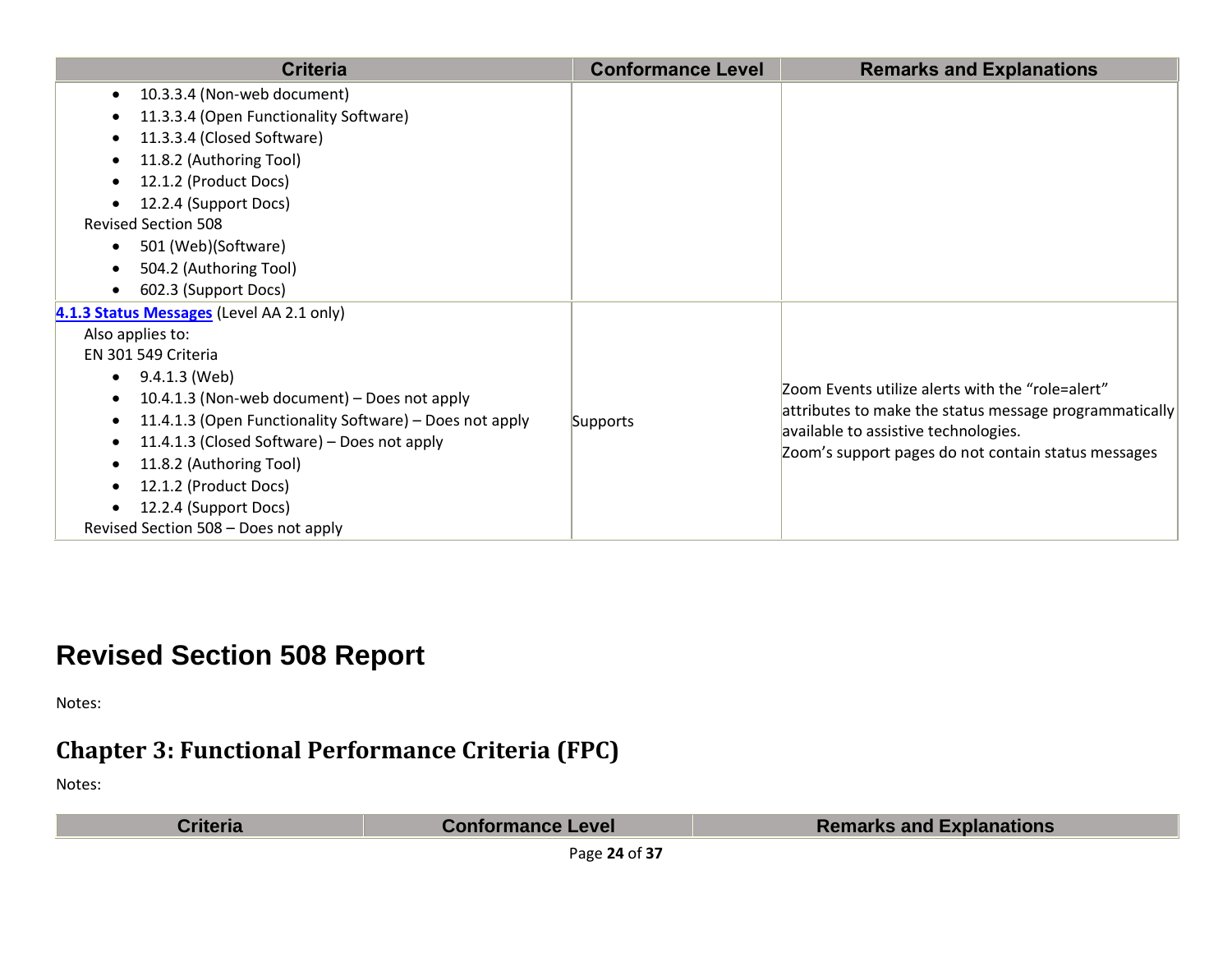| <b>Criteria</b>                                                   | <b>Conformance Level</b>  | <b>Remarks and Explanations</b>                                                                                                                                                                                                                                                                                                                                                                                                                                      |
|-------------------------------------------------------------------|---------------------------|----------------------------------------------------------------------------------------------------------------------------------------------------------------------------------------------------------------------------------------------------------------------------------------------------------------------------------------------------------------------------------------------------------------------------------------------------------------------|
| 302.1 Without Vision                                              | Supports with Exceptions  | The product provide functions that can be used by users without<br>vision. The majority of the features and content in the product is<br>keyboard and screen reader accessible.<br><b>Exceptions include:</b><br>There are several instances where features can only be<br>accessed with a mouse. (see 2.1.1 Keyboard)<br>There are several instances where elements' programmatic<br>roles or values are inadequately communicated (see 4.1.2<br>Name, Role, Value) |
| 302.2 With Limited Vision                                         | Supports                  | The product is accessible to users with low vision.                                                                                                                                                                                                                                                                                                                                                                                                                  |
| 302.3 Without Perception of Color                                 | Supports                  | The product can be used without the perception of color.                                                                                                                                                                                                                                                                                                                                                                                                             |
| 302.4 Without Hearing                                             | Supports with Exceptions  | The product can mostly be used without hearing.<br><b>Exceptions include:</b><br>Captions are not yet available for recorded sessions hosted<br>on Zoom Events (see 1.2.2 Captions (Prerecorded))                                                                                                                                                                                                                                                                    |
| 302.5 With Limited Hearing                                        | Supports with Exceptions: | The product can mostly be used with limited hearing. However<br>captions are not yet available for recorded sessions hosted on Zoom<br>Events.<br><b>Exceptions include:</b><br>Captions are not yet available for recorded sessions hosted<br>on Zoom Events (see 1.2.2 Captions (Prerecorded))                                                                                                                                                                     |
| 302.6 Without Speech                                              | Supports                  | The product can be fully operated without the use of speech.                                                                                                                                                                                                                                                                                                                                                                                                         |
| 302.7 With Limited Manipulation                                   | Supports with Exceptions  | The product provide keyboard-accessible functions to ensure that<br>the product is usable with limited manipulation.<br><b>Exceptions include</b><br>There are several instances where elements are currently<br>only accessible with a mouse (See 2.1.1 Keyboard)                                                                                                                                                                                                   |
| 302.8 With Limited Reach and Strength                             | Supports                  | The product are fully functional with limited reach and strength.                                                                                                                                                                                                                                                                                                                                                                                                    |
| 302.9 With Limited Language, Cognitive,<br>and Learning Abilities | Supports                  | The product are functional for users with limited language, cognitive,<br>and learning abilities.                                                                                                                                                                                                                                                                                                                                                                    |

### **Chapter 4: Hardware**

Notes: Not Applicable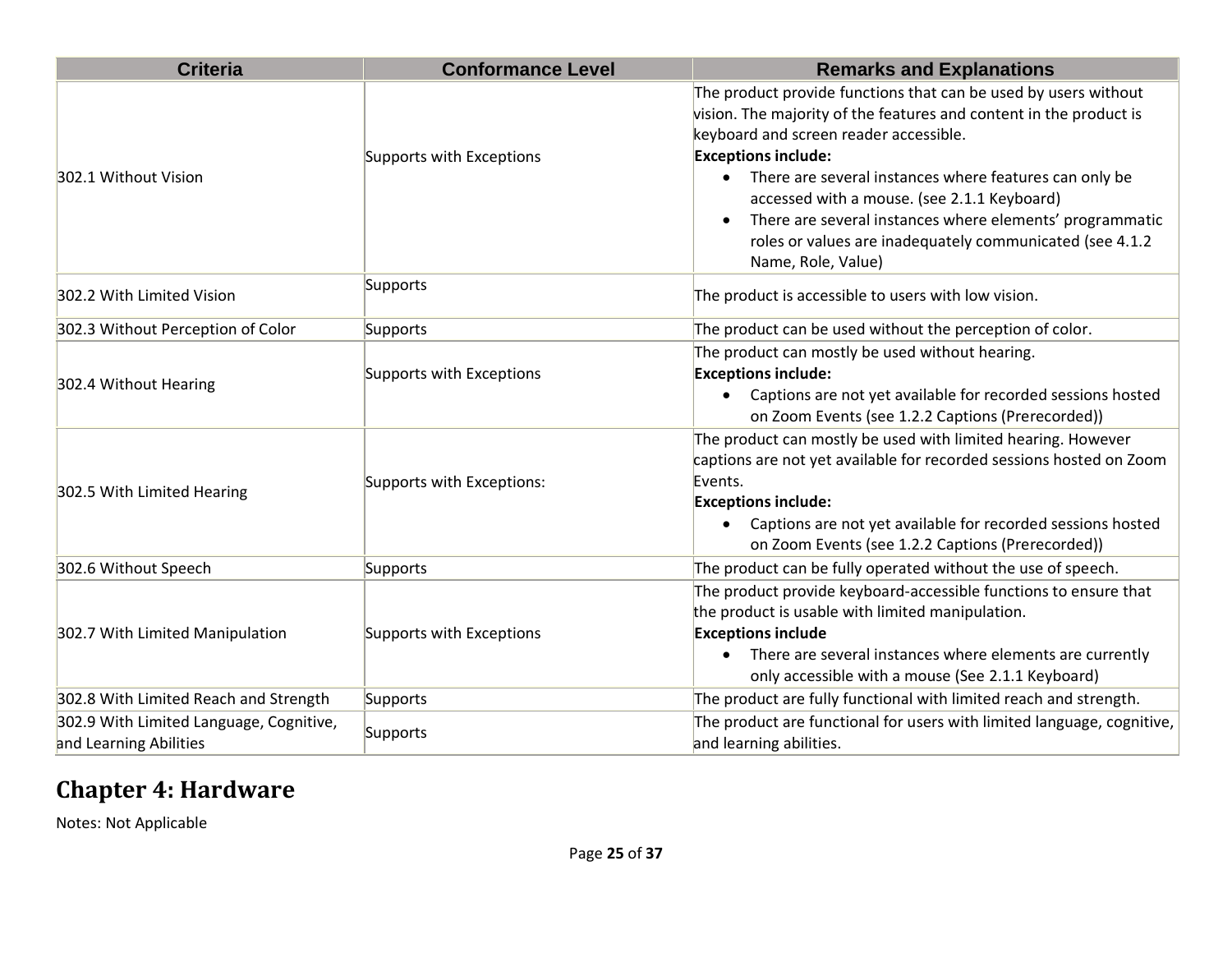### **Chapter 5: Software**

| <b>Criteria</b>                                 | <b>Conformance Level</b>                                                | <b>Remarks and Explanations</b>                                                                                                                                                                                                                                                                                                                                                              |
|-------------------------------------------------|-------------------------------------------------------------------------|----------------------------------------------------------------------------------------------------------------------------------------------------------------------------------------------------------------------------------------------------------------------------------------------------------------------------------------------------------------------------------------------|
| 501.1 Scope - Incorporation of WCAG 2.0 AA      | See WCAG 2.x section                                                    | See information in WCAG section                                                                                                                                                                                                                                                                                                                                                              |
| 502 Interoperability with Assistive Technology  | Heading cell - no response required Heading cell - no response required |                                                                                                                                                                                                                                                                                                                                                                                              |
| 502.2.1 User Control of Accessibility Features  | Not applicable                                                          | The product is not platform software                                                                                                                                                                                                                                                                                                                                                         |
| 502.2.2 No Disruption of Accessibility Features | Supports                                                                | The product do not disrupt or disable operating system accessibility<br>features.                                                                                                                                                                                                                                                                                                            |
| <b>502.3 Accessibility Services</b>             | Heading cell - no response required                                     | Heading cell - no response required                                                                                                                                                                                                                                                                                                                                                          |
| 502.3.1 Object Information                      | Supports with Exceptions                                                | Most of the controls in The product use standard native HTML elements,<br>and thus provide the necessary role, state, and value information to<br>assistive technologies.<br><b>Exceptions include:</b><br>There are several instances where elements' programmatic roles<br>$\bullet$<br>or values are inadequately communicated to assistive<br>technologies (see 4.1.2 Name, Role, Value) |
| 502.3.2 Modification of Object Information      | Supports                                                                | The product provide assistive technologies with the ability to modify<br>states and properties of all applicable objects.                                                                                                                                                                                                                                                                    |
| 502.3.3 Row, Column, and Headers                | Supports                                                                | The product programmatically structures tables using HTML table<br>elements, with proper row header association.                                                                                                                                                                                                                                                                             |
| 502.3.4 Values                                  | Supports with Exceptions                                                | All values can be programmatically determined by assistive technologies<br><b>Exceptions include:</b><br>There are several instances of elements not making the value<br>property available to assistive technologies (see 4.1.2 Name,<br>Role, Value)                                                                                                                                       |
| 502.3.5 Modification of Values                  | Supports                                                                | The product allow assistive technologies to modify values of all<br>applicable objects.                                                                                                                                                                                                                                                                                                      |
| 502.3.6 Label Relationships                     | Supports                                                                | All controls are programmatically associated with their respective labels.                                                                                                                                                                                                                                                                                                                   |
| 502.3.7 Hierarchical Relationships              | Supports                                                                | The product expose all parent-child relationship programmatically to<br>assistive technologies.                                                                                                                                                                                                                                                                                              |
| 502.3.8 Text                                    | Supports                                                                | The product ensure that all text can be programmatically determined by<br>assistive technologies.                                                                                                                                                                                                                                                                                            |
| 502.3.9 Modification of Text                    | Supports                                                                | The product allow assistive technologies to modify all applicable texts.                                                                                                                                                                                                                                                                                                                     |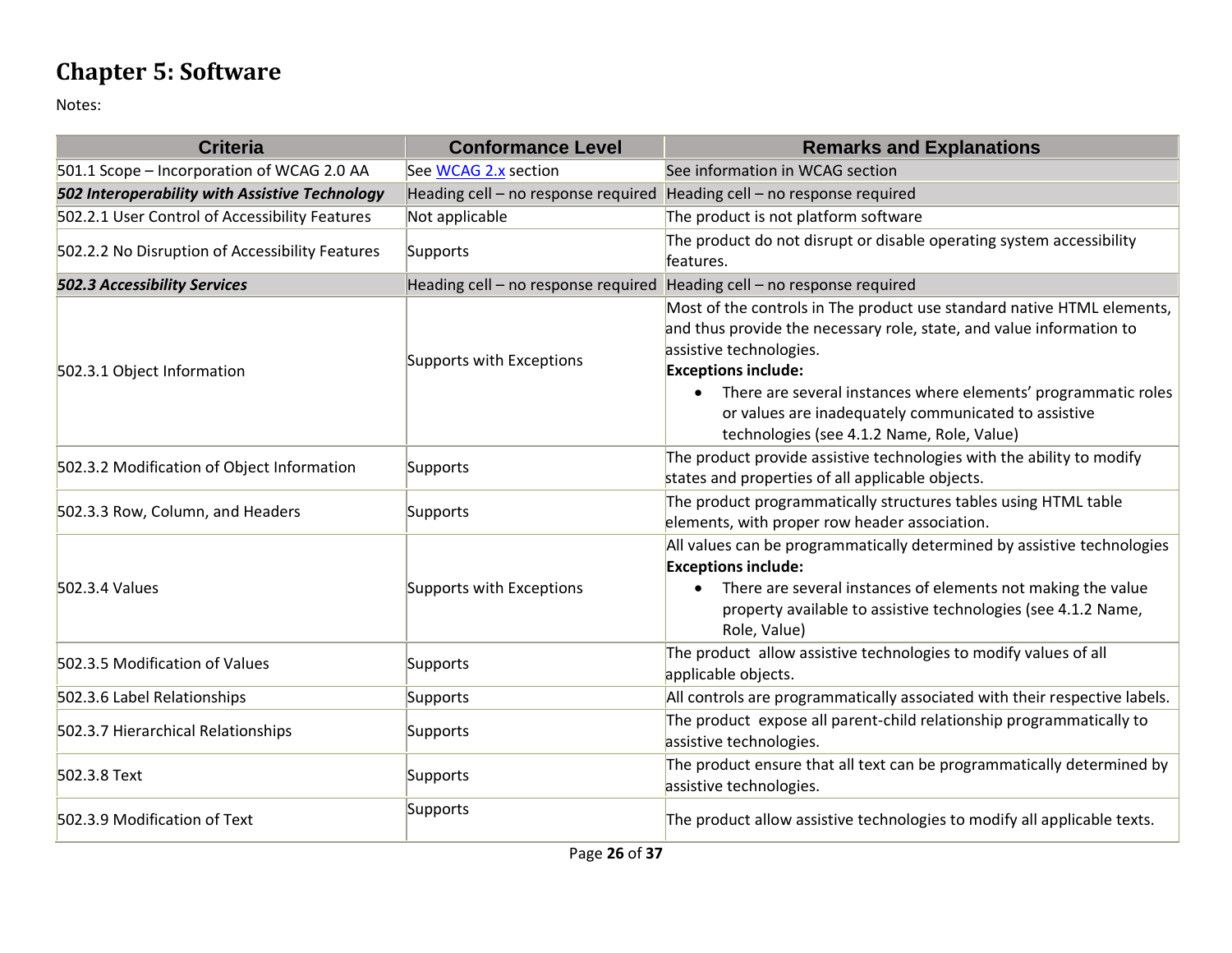| <b>Criteria</b>                                                  | <b>Conformance Level</b>            | <b>Remarks and Explanations</b>                                                                                                                                                                                                                                                                                                                                                  |
|------------------------------------------------------------------|-------------------------------------|----------------------------------------------------------------------------------------------------------------------------------------------------------------------------------------------------------------------------------------------------------------------------------------------------------------------------------------------------------------------------------|
|                                                                  | Supports                            |                                                                                                                                                                                                                                                                                                                                                                                  |
| 502.3.10 List of Actions                                         | Supports with Exceptions            | The product utilize HTML semantic elements to ensure that most<br>controls programmatically expose its list of information to assistive<br>technologies.<br><b>Exceptions include:</b><br>• The product contains several instances where elements'<br>programmatic roles or values are inadequately communicated to<br>assistive technologies (see WCAG 4.1.2 Name, Role, Value) |
| 502.3.11 Actions on Objects                                      | Supports with Exceptions            | The product utilize HTML semantic elements to make available actions to<br>assistive technologies.<br><b>Exceptions include:</b><br>• The product contains several instances where elements'<br>programmatic roles or values are inadequately communicated to<br>assistive technologies (see WCAG 4.1.2 Name, Role, Value)                                                       |
| 502.3.12 Focus Cursor                                            | Supports with Exceptions            | The product utilize visible focus indicators throughout the application to<br>indicate where the keyboard focus is at all times.<br><b>Exceptions include:</b><br>• There are several instances of tab-list items that do not receive a<br>visible focus indicator (see WCAG 2.4.7 Focus Visible)                                                                                |
| 502.3.13 Modification of Focus Cursor                            | Supports                            | The product allow assistive technologies to control the focus and<br>selection cursor on all controls.                                                                                                                                                                                                                                                                           |
| 502.3.14 Event Notification                                      | Supports                            | The product make notification information available to assistive<br>technology users.                                                                                                                                                                                                                                                                                            |
| 502.4 Platform Accessibility Features                            | Not applicable                      | This product is not platform software                                                                                                                                                                                                                                                                                                                                            |
| <b>503 Applications</b>                                          | Heading cell - no response required | Heading cell - no response required                                                                                                                                                                                                                                                                                                                                              |
| 503.2 User Preferences                                           | Supports                            | The product support user preferences from platform settings for color,<br>contrast, font type, font size, and focus cursor.                                                                                                                                                                                                                                                      |
| 503.3 Alternative User Interfaces                                | Not applicable                      | The product does not provide an alternate user interface that functions<br>as an assistive technology.                                                                                                                                                                                                                                                                           |
| 503.4 User Controls for Captions and Audio<br><b>Description</b> | Heading cell - no response required | Heading cell - no response required                                                                                                                                                                                                                                                                                                                                              |
| 503.4.1 Caption Controls                                         | Supports                            | The product provide controls for live captioning.                                                                                                                                                                                                                                                                                                                                |
| 503.4.2 Audio Description Controls                               | Does not support                    | The administrative web pages and support pages do not provide controls<br>for audio descriptions                                                                                                                                                                                                                                                                                 |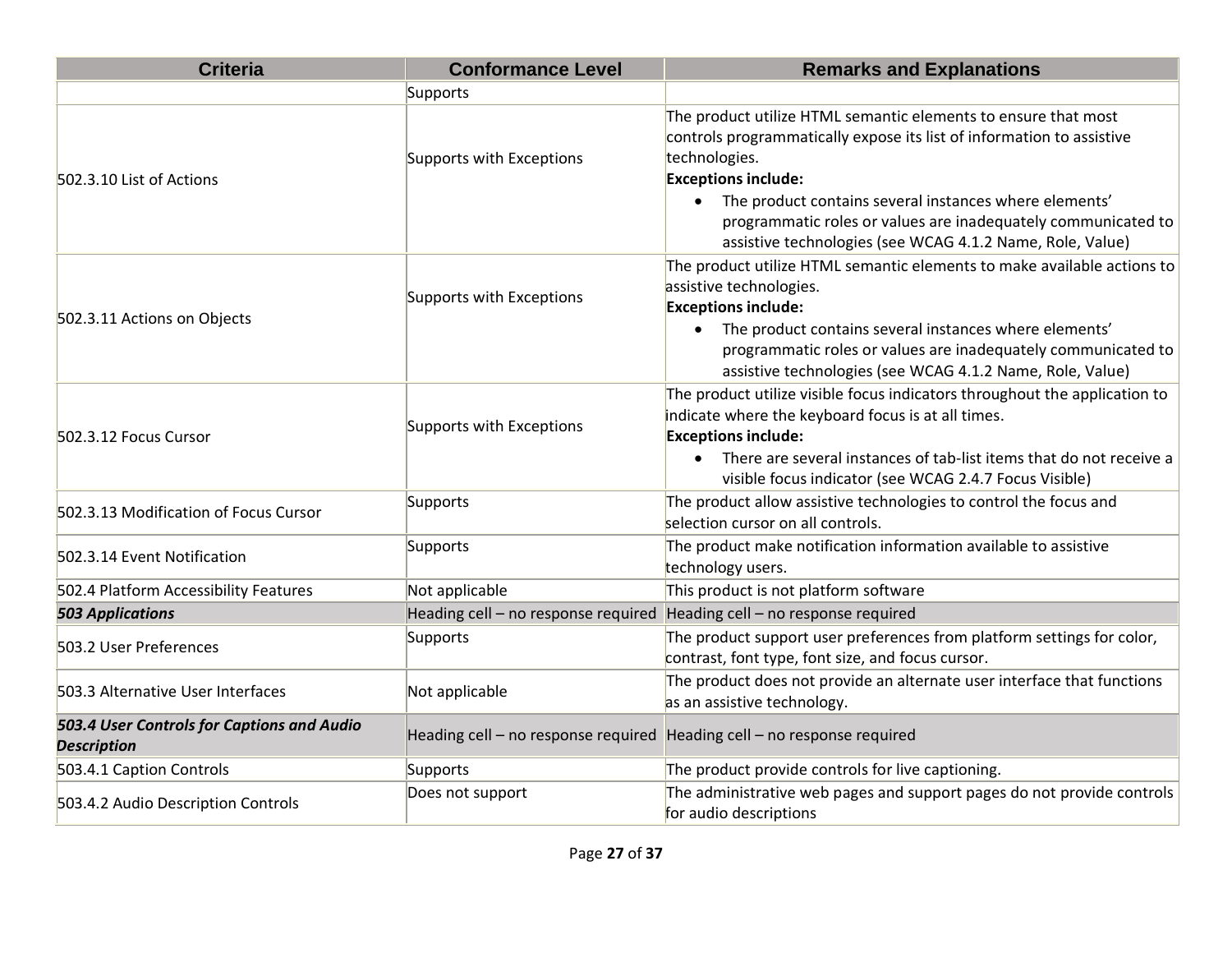| <b>Criteria</b>                                                                               | <b>Conformance Level</b>                                                | <b>Remarks and Explanations</b>                                                                                                                                                                 |
|-----------------------------------------------------------------------------------------------|-------------------------------------------------------------------------|-------------------------------------------------------------------------------------------------------------------------------------------------------------------------------------------------|
|                                                                                               |                                                                         |                                                                                                                                                                                                 |
| <b>504 Authoring Tools</b>                                                                    | Heading cell – no response required Heading cell – no response required |                                                                                                                                                                                                 |
| 504.2 Content Creation or Editing (if not<br>authoring tool, enter "not applicable")          | See WCAG 2.x section                                                    | See information in WCAG section                                                                                                                                                                 |
| 504.2.1 Preservation of Information Provided for<br><b>Accessibility in Format Conversion</b> | Not applicable                                                          | The product does not provide authoring tools to convert content from<br>one format to another.                                                                                                  |
| 504.2.2 PDF Export                                                                            | Not applicable                                                          | This product does not export to PDF.                                                                                                                                                            |
| 504.3 Prompts                                                                                 | Does not support                                                        | The product provide users with the ability to add a closed captioning<br>provider, and automatic transcripts for events. However, it does not<br>prompt content creators to provide captioning. |
| 504.4 Templates                                                                               | Not applicable                                                          | The product do not provide templates for content creation.                                                                                                                                      |

### **Chapter 6: Support Documentation and Services**

Notes: Full information about the accessibility of Zoom Support pages can be found on the Zoom Product Web Pages VPAT

| <b>Criteria</b>                                                  | <b>Conformance Level</b>            | <b>Remarks and Explanations</b>                                                                                                                        |
|------------------------------------------------------------------|-------------------------------------|--------------------------------------------------------------------------------------------------------------------------------------------------------|
| <b>601.1 Scope</b>                                               | Heading cell - no response required | Heading cell - no response required                                                                                                                    |
| <b>602 Support Documentation</b>                                 | Heading cell - no response required | Heading cell - no response required                                                                                                                    |
| 602.2 Accessibility and Compatibility Features                   | Supports                            | Product documentation regarding the<br>product's accessibility features can be<br>found online at the Zoom Help Center and<br>Zoom Accessibility page. |
| 602.3 Electronic Support Documentation                           | See WCAG 2.x section                | See information in WCAG section                                                                                                                        |
| 602.4 Alternate Formats for Non-Electronic Support Documentation | Not applicable                      | Support documentation is provided in<br>electronic format.                                                                                             |
| <b>603 Support Services</b>                                      | Heading cell - no response required | Heading cell - no response required                                                                                                                    |
| 603.2 Information on Accessibility and Compatibility Features    | Supports                            | Product documentation regarding the<br>product's accessibility features can be<br>found online at the Zoom Help Center and<br>Zoom Accessibility page. |
| 603.3 Accommodation of Communication Needs                       | Support                             | Zoom support services accommodate the<br>diverse needs of individuals with<br>disabilities.                                                            |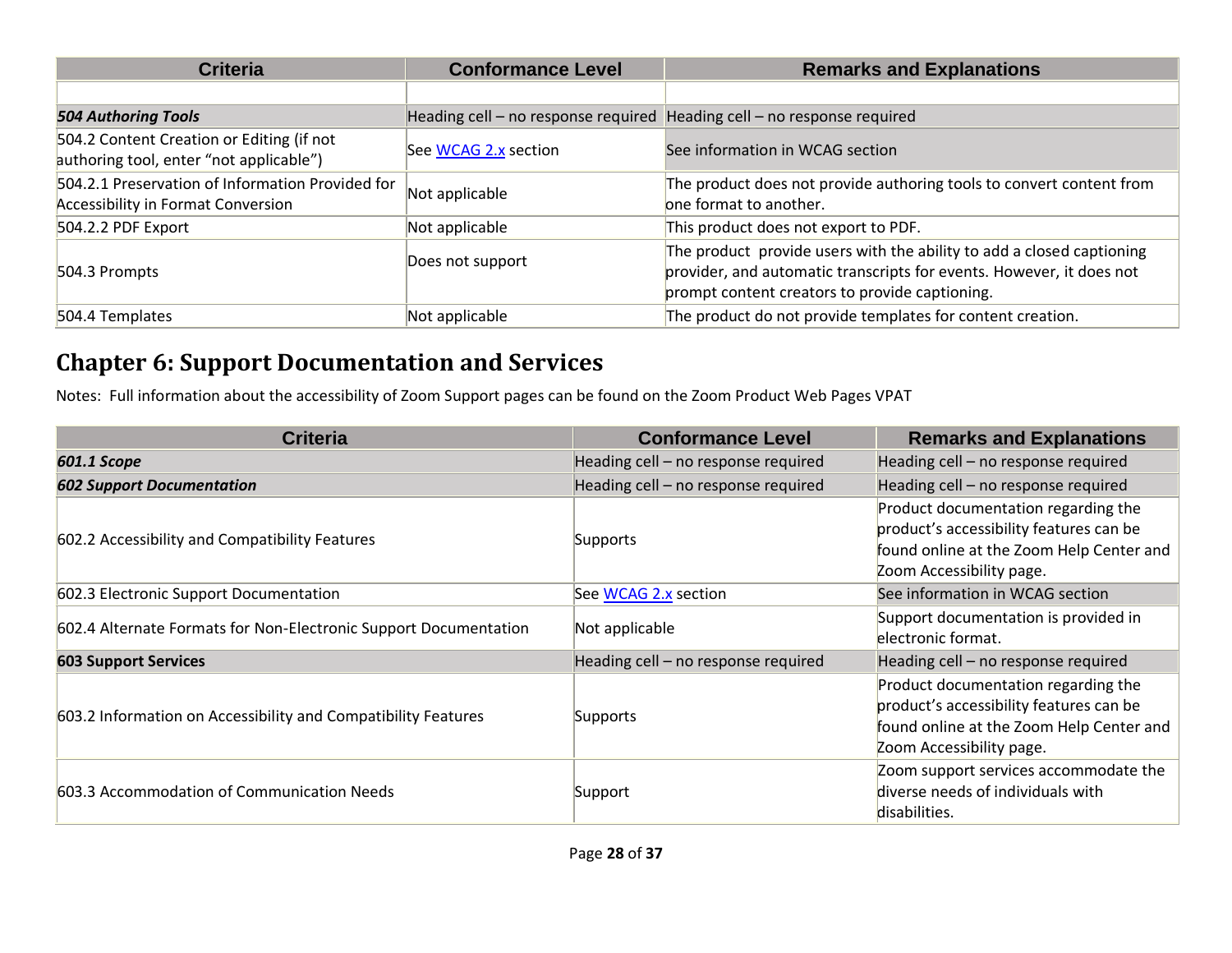### **EN 301 549 Report**

Notes:

### **Chapter 4: [4.2 Functional Performance Statements](http://www.etsi.org/deliver/etsi_en/301500_301599/301549/01.01.02_60/en_301549v010102p.pdf#page=22) (FPS)**

| <b>Criteria</b>                          | <b>Conformance Level</b> | <b>Remarks and Explanations</b>                                                                                                                                                                                                                                                               |
|------------------------------------------|--------------------------|-----------------------------------------------------------------------------------------------------------------------------------------------------------------------------------------------------------------------------------------------------------------------------------------------|
| 4.2.1 Usage without vision               | Supports with Exceptions | The product provide functions that can be used by users without vision.<br>The majority of the features and content in the product is keyboard and<br>screen reader accessible.<br><b>Exceptions include:</b><br>There are several instances where features can only be accessed              |
|                                          |                          | with a mouse. (see 2.1.1 Keyboard)<br>There are several instances where elements' programmatic roles<br>or values are inadequately communicated (see 4.1.2 Name, Role,<br>Value)                                                                                                              |
| 4.2.2 Usage with limited vision          | Supports                 | The product is accessible to users with low vision.                                                                                                                                                                                                                                           |
| 4.2.3 Usage without perception of colour | Supports                 | The product can be used without the perception of color.                                                                                                                                                                                                                                      |
| 4.2.4 Usage without hearing              | Supports                 | The product can mostly be used without hearing.<br><b>Exceptions include:</b><br>Captions are not yet available for recorded sessions hosted on<br>Zoom Events (see 1.2.2 Captions (Prerecorded))                                                                                             |
| 4.2.5 Usage with limited hearing         | Supports                 | The product can mostly be used with limited hearing. However captions<br>are not yet available for recorded sessions hosted on Zoom Events.<br><b>Exceptions include:</b><br>Captions are not yet available for recorded sessions hosted on<br>Zoom Events (see 1.2.2 Captions (Prerecorded)) |
| 4.2.6 Usage without vocal capability     | Supports                 | The product can be fully operated without the use of speech.                                                                                                                                                                                                                                  |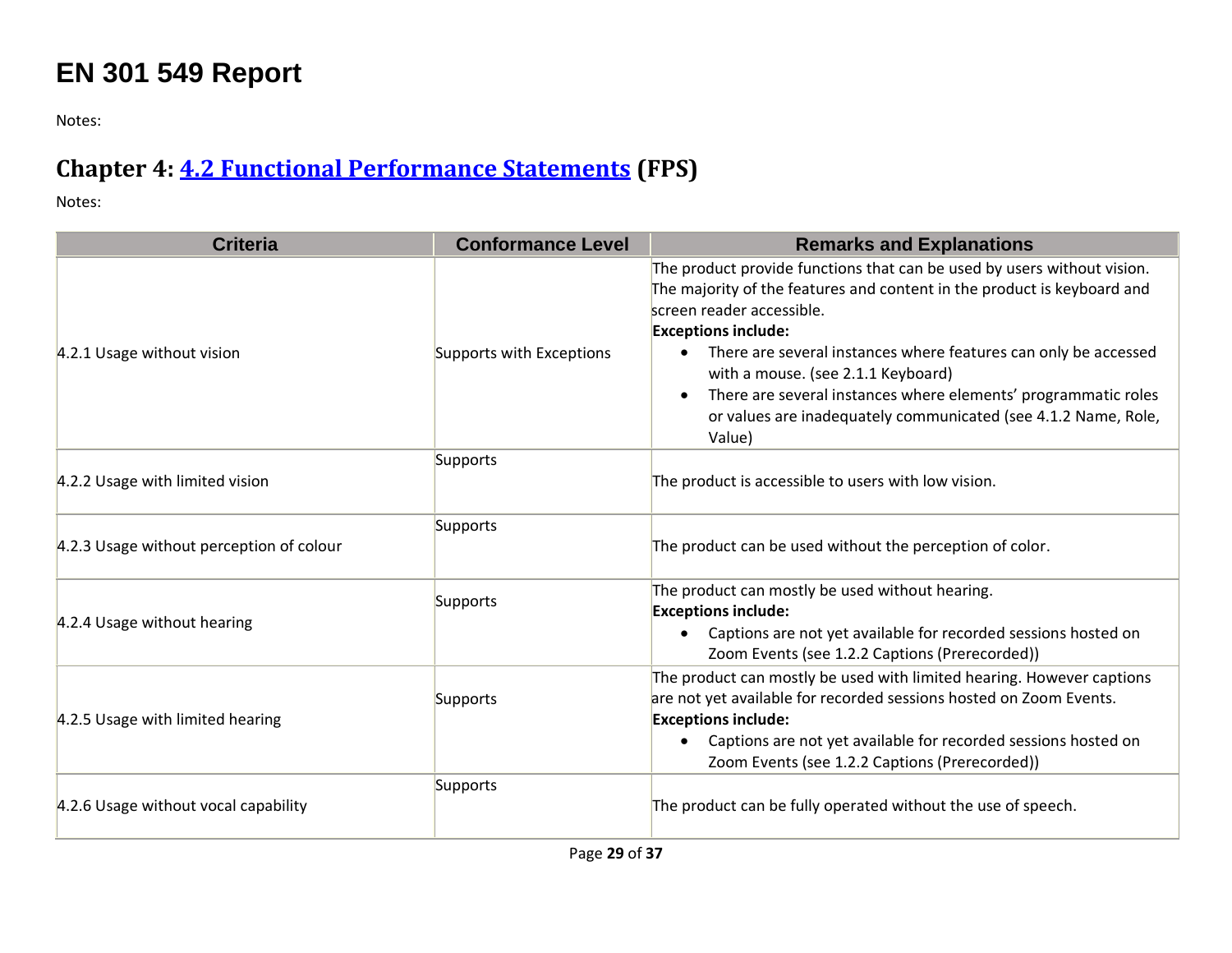| <b>Criteria</b>                                   | <b>Conformance Level</b> | <b>Remarks and Explanations</b>                                                                   |
|---------------------------------------------------|--------------------------|---------------------------------------------------------------------------------------------------|
| 4.2.7 Usage with limited manipulation or strength | Supports                 | The product are fully functional with limited strength.                                           |
| 4.2.8 Usage with limited reach                    | Supports                 | The product are fully functional with limited reach.                                              |
| 4.2.9 Minimize photosensitive seizure triggers    | Supports                 | The product do not contain flashing content that might trigger seizures.                          |
| 4.2.10 Usage with limited cognition               | Supports                 | The product are functional for users with limited language, cognitive, and<br>learning abilities. |
| $4.2.11$ Privacy                                  | Supports                 | The product have accessibility components that maintain the users'<br>privacy.                    |

### **Chapter [5: Generic Requirements](http://www.etsi.org/deliver/etsi_en/301500_301599/301549/01.01.02_60/en_301549v010102p.pdf#page=23)**

| <b>Criteria</b>                                   | <b>Conformance Level</b>            | <b>Remarks and Explanations</b>        |
|---------------------------------------------------|-------------------------------------|----------------------------------------|
| <b>5.1 Closed functionality</b>                   | [Not Applicable]                    | Heading cell - no response required    |
| 5.1.2 General                                     | Heading cell - no response required | Heading cell - no response required    |
| 5.1.2.1 Closed functionality                      | See 5.2 through 13                  | See information in 5.2 through 13      |
| 5.1.2.2 Assistive technology                      | See 5.1.3 through 5.1.6             | See information in 5.1.3 through 5.1.6 |
| 5.1.3 Non-visual access                           | Heading cell - no response required | Heading cell - no response required    |
| $5.1.3.1$ General                                 | Not applicable                      | The product is not closed software     |
| 5.1.3.2 Auditory output delivery including speech | Not applicable                      | The product is not closed software     |
| 5.1.3.3 Auditory output correlation               | Not applicable                      | The product is not closed software     |
| 5.1.3.4 Speech output user control                | Not applicable                      | The product is not closed software     |
| 5.1.3.5 Speech output automatic interruption      | Not applicable                      | The product is not closed software     |
| 5.1.3.6 Speech output for non-text content        | Not applicable                      | The product is not closed software     |
| 5.1.3.7 Speech output for video information       | Not applicable<br>.                 | The product is not closed software     |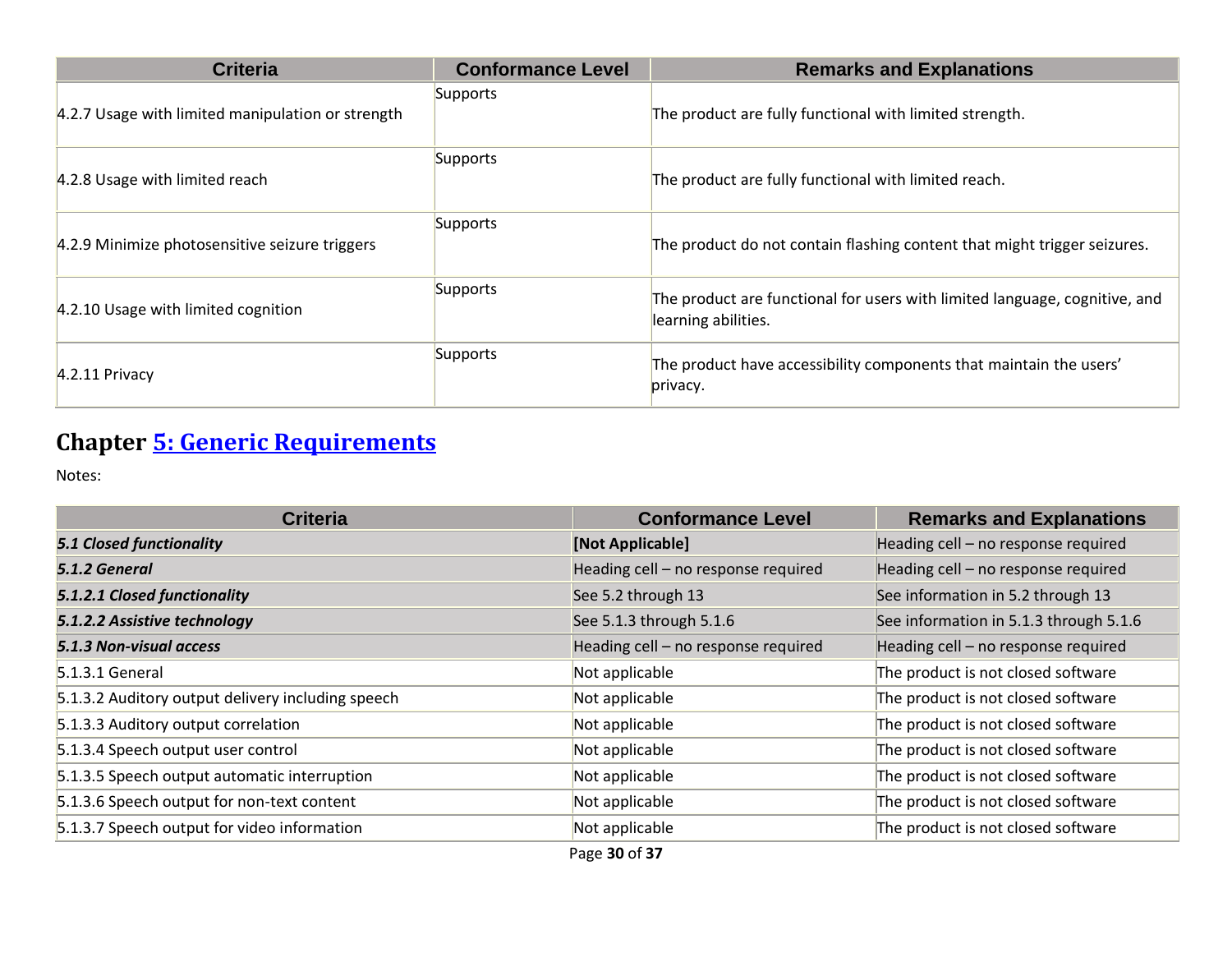| <b>Criteria</b>                                                 | <b>Conformance Level</b>            | <b>Remarks and Explanations</b>                                                                   |
|-----------------------------------------------------------------|-------------------------------------|---------------------------------------------------------------------------------------------------|
| 5.1.3.8 Masked entry                                            | Not applicable                      | The product is not closed software                                                                |
| 5.1.3.9 Private access to personal data                         | Not applicable                      | The product is not closed software                                                                |
| 5.1.3.10 Non-interfering audio output                           | Not applicable                      | The product is not closed software                                                                |
| 5.1.3.11 Private listening                                      | Not applicable                      | The product is not closed software                                                                |
| 5.1.3.12 Speaker volume                                         | Not applicable                      | The product is not closed software                                                                |
| 5.1.3.13 Volume reset                                           | Not applicable                      | The product is not closed software                                                                |
| 5.1.3.14 Spoken languages                                       | Not applicable                      | The product is not closed software                                                                |
| 5.1.3.15 Non-visual error identification                        | Not applicable                      | The product is not closed software                                                                |
| 5.1.3.16 Receipts, tickets, and transactional outputs           | Not applicable                      | The product is not closed software                                                                |
| 5.1.4 Functionality closed to text enlargement                  | Not applicable                      | The product is not closed software                                                                |
| 5.1.5 Visual output for auditory information                    | Not applicable                      | The product is not closed software                                                                |
| 5.1.6 Operation without keyboard interface                      | Heading cell - no response required | Heading cell - no response required                                                               |
| 5.1.6.1 Closed functionality                                    | See 5.1.3.1 through 5.1.3.16        | See information in 5.1.3.1 through 5.1.3.16                                                       |
| 5.1.6.2 Input focus                                             | Not applicable                      | The product is not closed software                                                                |
| 5.2 Activation of accessibility features                        | Not applicable                      | The product is not closed software                                                                |
| 5.3 Biometrics                                                  | Not applicable                      | The product does not use biometrics                                                               |
| 5.4 Preservation of accessibility information during conversion | Not applicable                      | The product does not provide authoring<br>tools to convert content from one format<br>to another. |
| 5.5 Operable parts                                              | Heading cell - no response required | Heading cell - no response required                                                               |
| 5.5.1 Means of operation                                        | Not applicable                      | The product is not hardware                                                                       |
| 5.5.2 Operable parts discernibility                             | Not applicable                      | The product is not hardware                                                                       |
| 5.6 Locking or toggle controls                                  | Heading cell - no response required | Heading cell - no response required                                                               |
| 5.6.1 Tactile or auditory status                                | Not applicable                      | The product is not hardware                                                                       |
| 5.6.2 Visual status                                             | Not applicable                      | The product is not hardware                                                                       |
| 5.7 Key repeat                                                  | Not applicable                      | The product is not hardware                                                                       |
| 5.8 Double-strike key acceptance                                | Not applicable                      | The product is not hardware                                                                       |
| 5.9 Simultaneous user actions                                   | Not applicable                      | The product is not hardware                                                                       |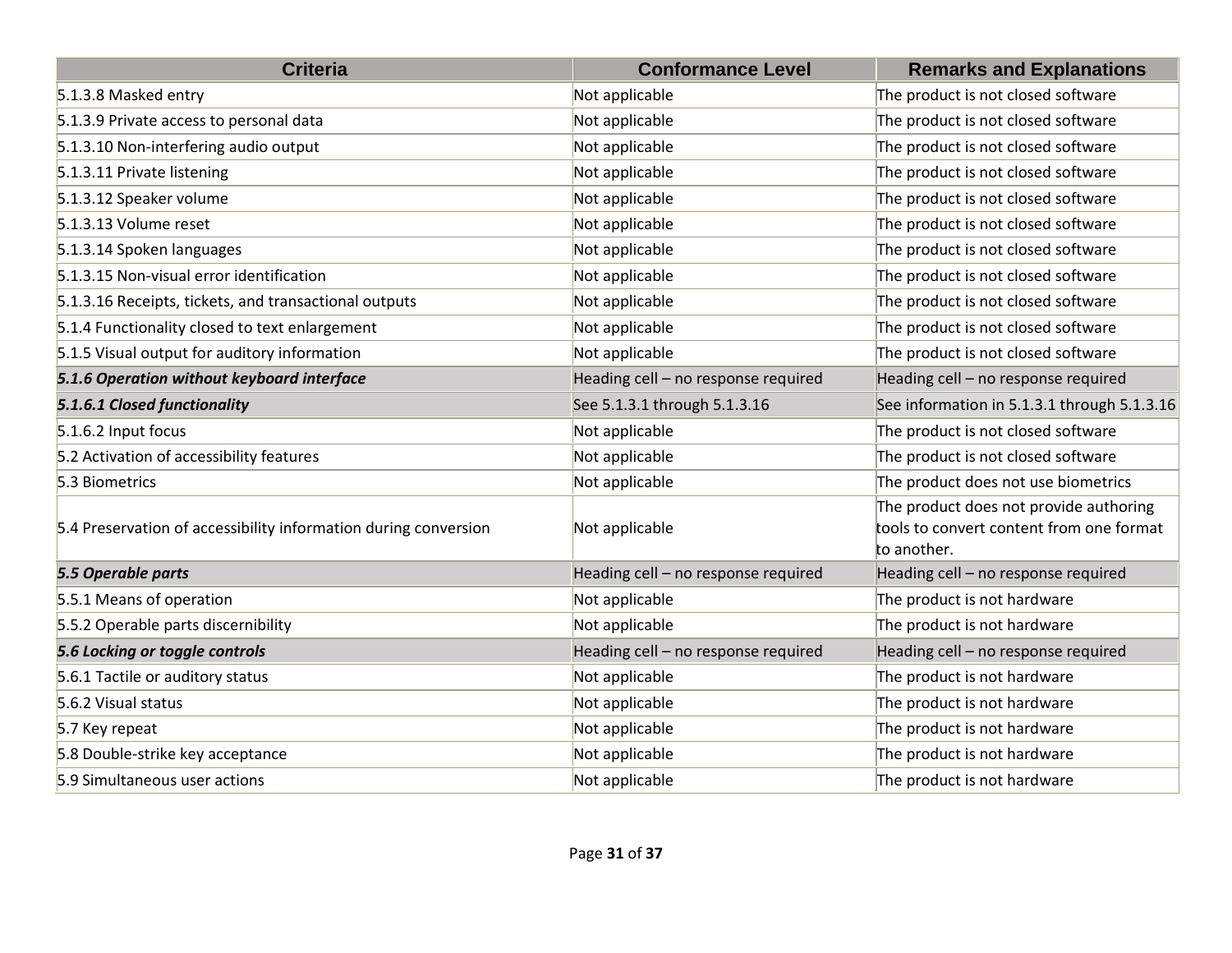### **Chapter [6: ICT with Two-Way Voice Communication](http://www.etsi.org/deliver/etsi_en/301500_301599/301549/01.01.02_60/en_301549v010102p.pdf#page=28)**

Notes: Not applicable

### **Chapter [7: ICT with Video Capabilities](http://www.etsi.org/deliver/etsi_en/301500_301599/301549/01.01.02_60/en_301549v010102p.pdf#page=31)**

| <b>Criteria</b>                   | <b>Conformance Level</b>            | <b>Remarks and Explanations</b>                                                                                        |
|-----------------------------------|-------------------------------------|------------------------------------------------------------------------------------------------------------------------|
| 7.1 Caption processing technology | Heading cell - no response required | Heading cell - no response required                                                                                    |
| 7.1.1 Captioning playback         | Supports with exceptions            | The Zoom Client provides the ability to<br>display closed captions.                                                    |
|                                   |                                     | <b>Exceptions include:</b>                                                                                             |
|                                   |                                     | Captions are not yet available for<br>recorded sessions hosted on Zoom<br>Events (see 1.2.2 Captions<br>(Prerecorded)) |
| 7.1.2 Captioning synchronization  | Supports                            | The Zoom Client the preserves the<br>synchronization of captions with the live<br>media.                               |
| 7.1.3 Preservation of captioning  | Supports with Exceptions            | The Zoom Client preserves captioning<br>data.                                                                          |
|                                   |                                     | <b>Exceptions include:</b>                                                                                             |
|                                   |                                     | Captions are not yet available for<br>recorded sessions hosted on Zoom<br>Events (see 1.2.2 Captions<br>(Prerecorded)) |
| 7.2.1 Audio description playback  | Does not support                    | The Zoom Client or web recordings player<br>does not support the playback of alternate<br>audio description tracks     |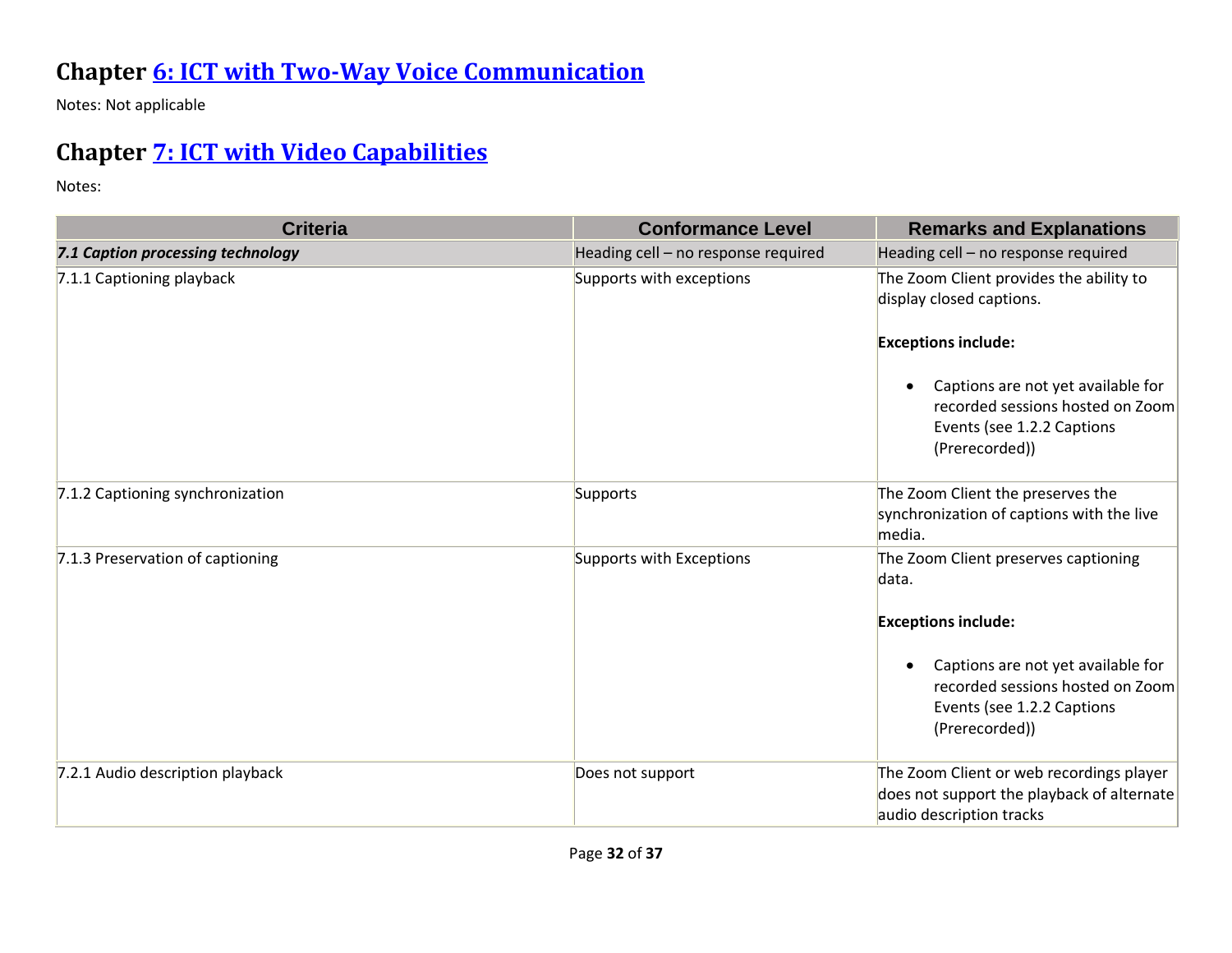| <b>Criteria</b>                                      | <b>Conformance Level</b> | <b>Remarks and Explanations</b>            |
|------------------------------------------------------|--------------------------|--------------------------------------------|
| 7.2.2 Audio description synchronization              | Does not support         | The Zoom Client or web recordings player   |
|                                                      |                          | does not support the playback of alternate |
|                                                      |                          | audio description tracks                   |
| 7.2.3 Preservation of audio description              | Does not support         | The Zoom Client or web recordings player   |
|                                                      |                          | player does not support the playback of    |
|                                                      |                          | alternate audio description tracks         |
| 7.3 User controls for captions and audio description | Supports with Exceptions | The Zoom Client or web recordings player   |
|                                                      |                          | supports control of captions but does not  |
|                                                      |                          | support the playback of alternate audio    |
|                                                      |                          | description tracks.                        |

### **Chapter [8: Hardware](http://www.etsi.org/deliver/etsi_en/301500_301599/301549/01.01.02_60/en_301549v010102p.pdf#page=32)**

Notes: Not applicable

#### **Chapter [9: Web](http://www.etsi.org/deliver/etsi_en/301500_301599/301549/01.01.02_60/en_301549v010102p.pdf#page=39)**

Notes: (See WCAG section)

### **Chapter [10: Non-web Documents](http://www.etsi.org/deliver/etsi_en/301500_301599/301549/01.01.02_60/en_301549v010102p.pdf#page=43)**

| <b>Criteria</b>               | <b>Conformance Level</b>            | <b>Remarks and Explanations</b>                                                                                      |
|-------------------------------|-------------------------------------|----------------------------------------------------------------------------------------------------------------------|
| 10.0 General                  | Heading cell - no response required | Heading cell - no response required                                                                                  |
| 10.1.1.1 through 10.4.1.3     | See WCAG 2.x section                | See information in WCAG section                                                                                      |
| 10.5 Caption positioning      | Does not support                    | The Zoom Client or web recordings player<br>does not yet support viewing of captions<br>outside of the content area. |
| 10.6 Audio description timing | Not applicable                      | The Zoom Client or web recordings player<br>does not contain synchronized media with<br>audio description            |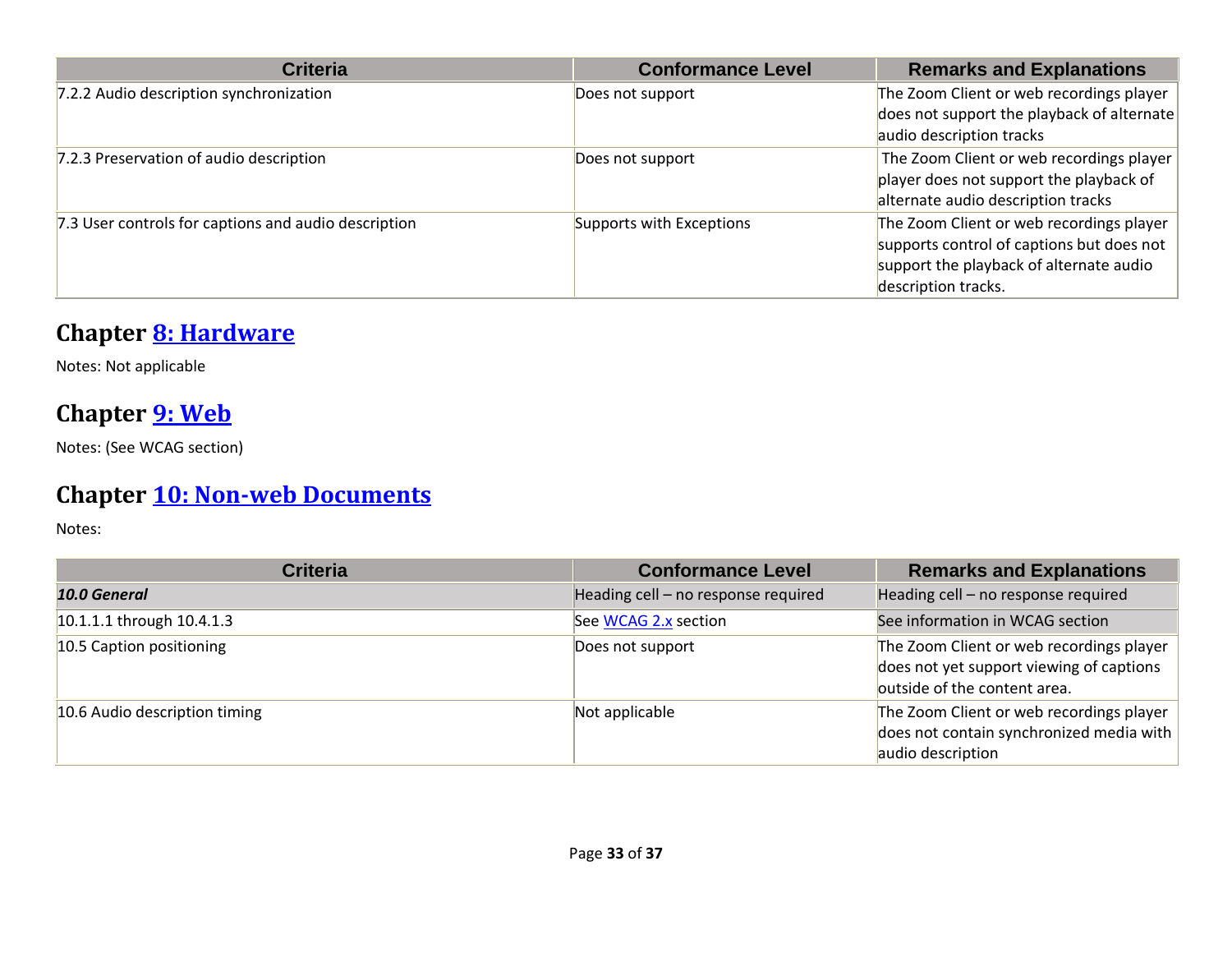### **Chapter [11: Software](http://www.etsi.org/deliver/etsi_en/301500_301599/301549/01.01.02_60/en_301549v010102p.pdf#page=53)**

| <b>Criteria</b>                                                                                                               | <b>Conformance Level</b>               | <b>Remarks and Explanations</b>                                                                                                                                                                                                                                                                                                                                                                       |
|-------------------------------------------------------------------------------------------------------------------------------|----------------------------------------|-------------------------------------------------------------------------------------------------------------------------------------------------------------------------------------------------------------------------------------------------------------------------------------------------------------------------------------------------------------------------------------------------------|
| 11.0 General                                                                                                                  | Heading cell - no response<br>required | Heading cell - no response required                                                                                                                                                                                                                                                                                                                                                                   |
| 11.1.1.1 through 11.4.1.3                                                                                                     | See WCAG 2.x section                   | See information in WCAG section                                                                                                                                                                                                                                                                                                                                                                       |
| 11.5 Interoperability with assistive technology                                                                               | Heading cell - no response<br>required | Heading cell - no response required                                                                                                                                                                                                                                                                                                                                                                   |
| 11.5.1 Closed functionality (informative)                                                                                     | Heading cell - no response<br>required | Heading cell - no response required                                                                                                                                                                                                                                                                                                                                                                   |
| 11.5.2 Accessibility services                                                                                                 | Heading cell - no response<br>required | Heading cell - no response required                                                                                                                                                                                                                                                                                                                                                                   |
| 11.5.2.1 Platform accessibility service support for software that provides See 11.3.2.5 through 11.3.2.17<br>a user interface |                                        | See information in 11.3.2.5 through 11.3.2.17                                                                                                                                                                                                                                                                                                                                                         |
| 11.5.2.2 Platform accessibility service support for assistive technologies                                                    | See 11.3.2.5 through 11.3.2.17         | See information in 11.3.2.5 through 11.3.2.17                                                                                                                                                                                                                                                                                                                                                         |
| 11.3.2.3 Use of accessibility services                                                                                        | See 11.3.2.5 through 11.3.217          |                                                                                                                                                                                                                                                                                                                                                                                                       |
| 11.3.2.4 Assistive technology                                                                                                 | Not applicable                         | This product is not an assistive technology                                                                                                                                                                                                                                                                                                                                                           |
| 11.3.2.5 Object information                                                                                                   | Supports with Exceptions               | Most of the controls in The product use standard<br>native HTML elements, and thus provide the<br>necessary role, state, and value information to<br>assistive technologies.<br><b>Exceptions include:</b><br>There are several instances where<br>$\bullet$<br>elements' programmatic roles or values<br>are inadequately communicated to<br>assistive technologies (see 4.1.2 Name,<br>Role, Value) |
| 11.3.2.6 Row, column, and headers                                                                                             | Supports                               | The product programmatically structure most<br>tables using HTML table elements, with proper row<br>header association.                                                                                                                                                                                                                                                                               |
| 11.3.2.7 Values                                                                                                               | Supports with Exceptions               | All values can be programmatically determined by<br>assistive technologies<br><b>Exceptions include:</b>                                                                                                                                                                                                                                                                                              |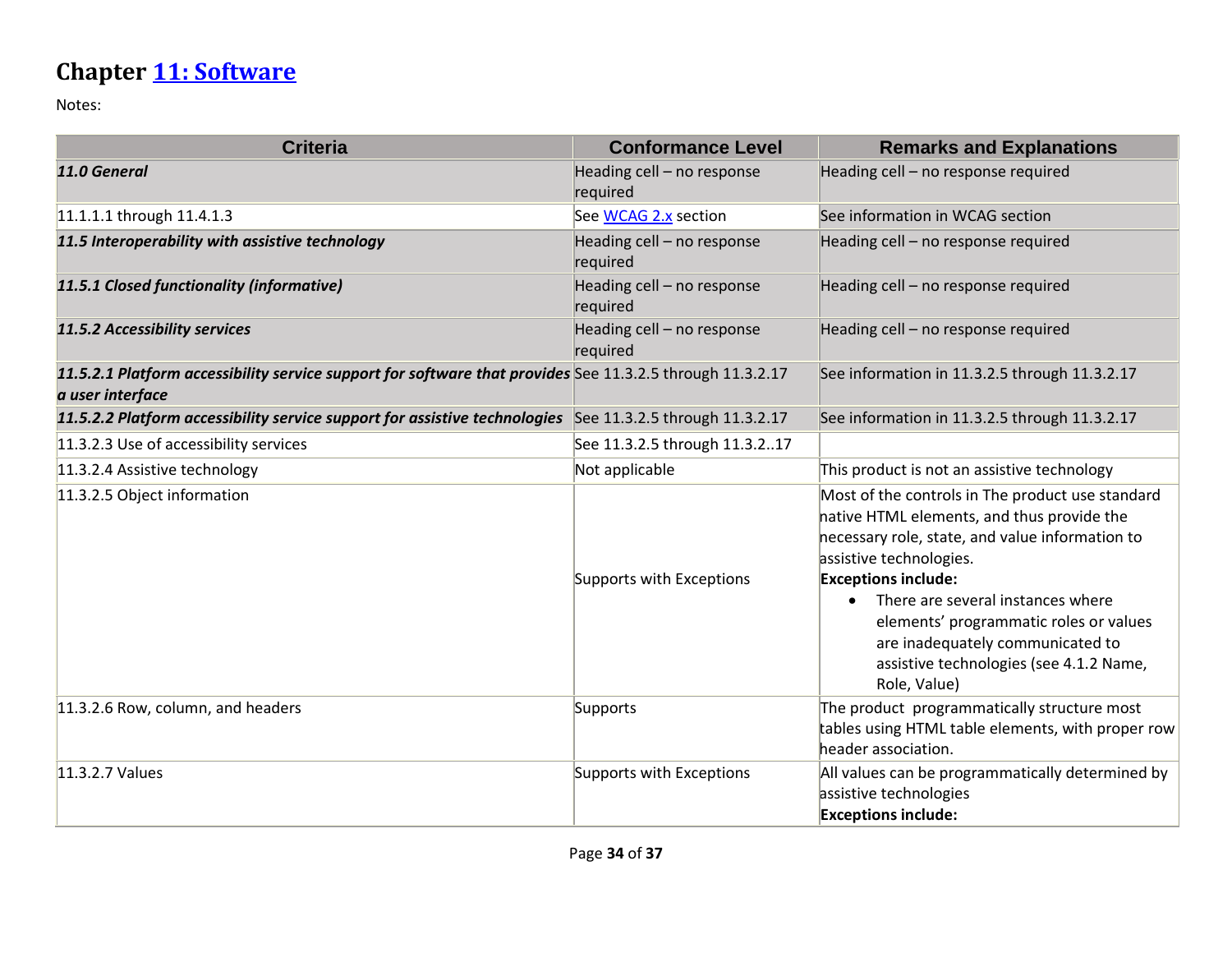| <b>Criteria</b>                                      | <b>Conformance Level</b> | <b>Remarks and Explanations</b>                                                                                                                                                                                                                                                                                                                                                           |
|------------------------------------------------------|--------------------------|-------------------------------------------------------------------------------------------------------------------------------------------------------------------------------------------------------------------------------------------------------------------------------------------------------------------------------------------------------------------------------------------|
|                                                      |                          | There are several instances of elements<br>$\bullet$<br>not making the value property available to<br>assistive technologies (see 4.1.2 Name,<br>Role, Value)                                                                                                                                                                                                                             |
| 11.3.2.8 Label relationships                         | Supports                 | All controls are programmatically associated with<br>their respective labels.                                                                                                                                                                                                                                                                                                             |
| 11.3.2.9 Parent-child relationships                  | Supports                 | The product expose all parent-child relationship<br>programmatically to assistive technologies.                                                                                                                                                                                                                                                                                           |
| 11.3.2.10 Text                                       | Supports                 | The product ensure that all text can be<br>programmatically determined by assistive<br>technologies                                                                                                                                                                                                                                                                                       |
| 11.3.2.11 List of available actions                  | Supports with Exceptions | The product utilize HTML semantic elements to<br>ensure that most controls programmatically<br>expose its list of information to assistive<br>technologies.<br><b>Exceptions include:</b><br>• The product contains several instances<br>where elements' programmatic roles or<br>values are inadequately communicated to<br>assistive technologies (see WCAG 4.1.2<br>Name, Role, Value) |
| 11.3.2.12 Execution of available actions             | Supports with Exceptions | The product utilize HTML semantic elements to<br>make available actions to assistive technologies.<br><b>Exceptions include:</b><br>The product contains several instances<br>$\bullet$<br>where elements' programmatic roles or<br>values are inadequately communicated to<br>assistive technologies (see WCAG 4.1.2<br>Name, Role, Value)                                               |
| 11.3.2.13 Tracking of focus and selection attributes | Supports with Exceptions | The product utilize visible focus indicators<br>throughout the application to indicate where the<br>keyboard focus is at all times.<br><b>Exceptions include:</b><br>There are several instances of items that<br>do not receive a visible focus indicator (see                                                                                                                           |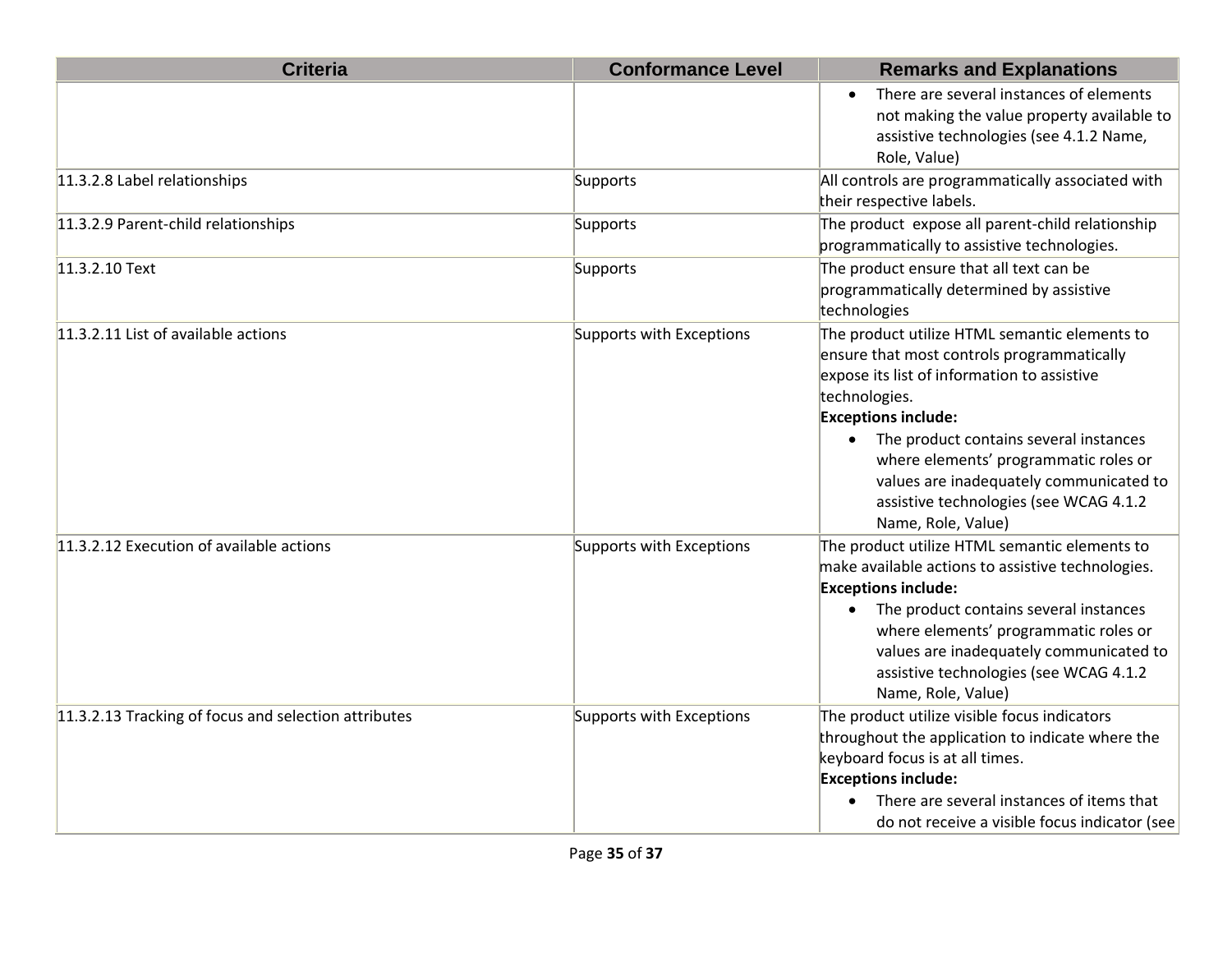| <b>Criteria</b>                                                                       | <b>Conformance Level</b>               | <b>Remarks and Explanations</b>                                                                                                                                                                                                                                 |
|---------------------------------------------------------------------------------------|----------------------------------------|-----------------------------------------------------------------------------------------------------------------------------------------------------------------------------------------------------------------------------------------------------------------|
|                                                                                       |                                        | WCAG 2.4.7 Focus Visible)                                                                                                                                                                                                                                       |
| 11.3.2.14 Modification of focus and selection attributes                              | Supports                               | The product allow assistive technologies to control<br>the focus and selection cursor on all controls.                                                                                                                                                          |
| 11.3.2.15 Change notification                                                         | Supports                               | The product make notification information<br>available to assistive technology users.                                                                                                                                                                           |
| 11.3.2.16 Modifications of states and properties                                      | Supports with Exceptions               | The product contain several instances where<br>elements' programmatic roles or values are<br>inadequately communicated to assistive<br>technologies (see WCAG 4.1.2 Name, Role, Value)<br>and thus do not afford the necessary<br>state/property modifications. |
| 11.3.2.17 Modifications of values and text                                            | Supports                               | The product allow assistive technologies to modify<br>all applicable texts.                                                                                                                                                                                     |
| 11.4 Documented accessibility usage                                                   | Heading cell - no response<br>required | Heading cell - no response required                                                                                                                                                                                                                             |
| 11.4.1 User control of accessibility features                                         | Not Applicable                         | The product is not platform software.                                                                                                                                                                                                                           |
| 11.4.2 No disruption of accessibility features                                        | Supports                               | The product support user preferences from<br>platform settings for color, contrast, font type, font<br>size, and focus cursor.                                                                                                                                  |
| 11.5 User preferences                                                                 | Supports                               | The product support user preferences from<br>platform settings for color, contrast, font type, font<br>size, and focus cursor.                                                                                                                                  |
| 11.6 Authoring tools                                                                  | Heading cell - no response<br>required | Heading cell - no response required                                                                                                                                                                                                                             |
| 11.6.1 Content technology                                                             | Heading cell - no response<br>required | Heading cell - no response required                                                                                                                                                                                                                             |
| 11.6.2 Accessible content creation (if not authoring tool, enter "not<br>applicable") | See WCAG 2.x section                   | See information in WCAG section                                                                                                                                                                                                                                 |
| 11.6.3 Preservation of accessibility information in transformations                   | Not applicable                         | Zoom product web pages do not provide authoring<br>tools to convert content from one format to<br>another.                                                                                                                                                      |
| 11.6.4 Repair assistance                                                              | Does not support                       | Zoom product web pages do not offer accessibility<br>repair assistance.                                                                                                                                                                                         |
| 11.6.5 Templates                                                                      | Not applicable                         | Zoom product web pages do not provide templates                                                                                                                                                                                                                 |